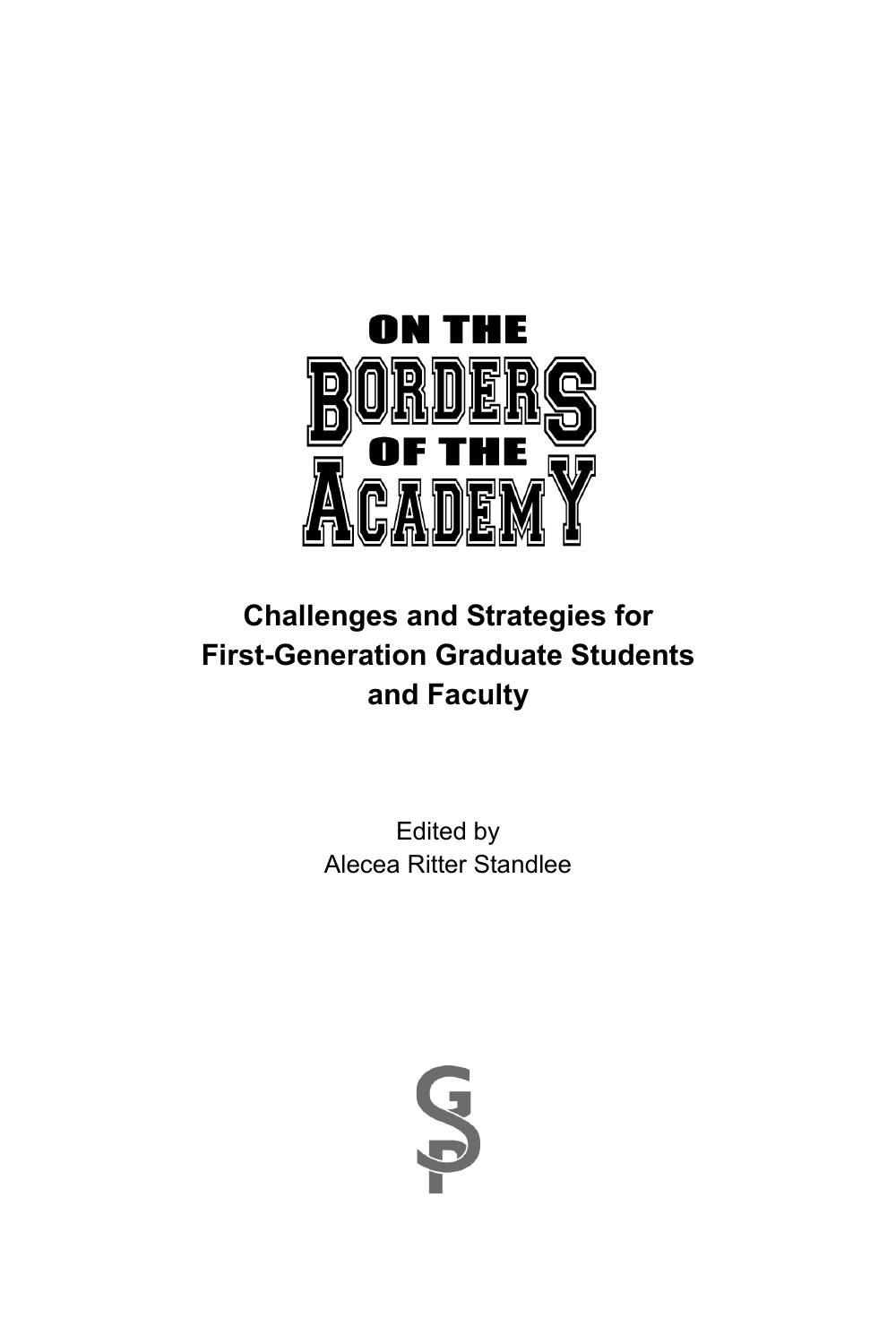## **CONTENTS**

| Table                  | <br>V11                  |
|------------------------|--------------------------|
| Contributors           | 1X                       |
| Acknowledgments        | XV                       |
| Introduction           | $\cdot$ .<br><b>XV11</b> |
| Alecea Ritter Standlee |                          |

#### PART ONE

### MAPPING THE TERRAIN: UNDERSTANDING ACADEMIC LABOR

| 1. | <b>Changer in Paradise: Escaping Marginality and Shaping</b><br><b>Academic Labor</b><br>Vincent Serravallo                  | 3  |
|----|------------------------------------------------------------------------------------------------------------------------------|----|
|    |                                                                                                                              |    |
| 2. | Educational Experiences of Faculty from Working-Class<br>Backgrounds                                                         | 29 |
|    | <i>Jim Vander Putten</i>                                                                                                     |    |
| 3. | Culture Clash: A Working-Class Academic at a Liberal Arts<br>College                                                         | 53 |
|    | Michelle M. Tokarczyk                                                                                                        |    |
| 4. | Working-Class Academics at Work: Perceptions of and<br>Experiences within the Academy<br>Meghan J. Pifer and Karley A. Riffe | 67 |
|    | PART TWO                                                                                                                     |    |
|    | STEPPING UP: GRADUATE STUDENTS AND THE CHALLENGES OF<br><b>ACADEMIC PROFESSIONALIZATION</b>                                  |    |

| 5. First in Line: The Experiences of First-Generation, Working- |  |
|-----------------------------------------------------------------|--|
| Class Graduate Students                                         |  |
| Kathleen Mullins                                                |  |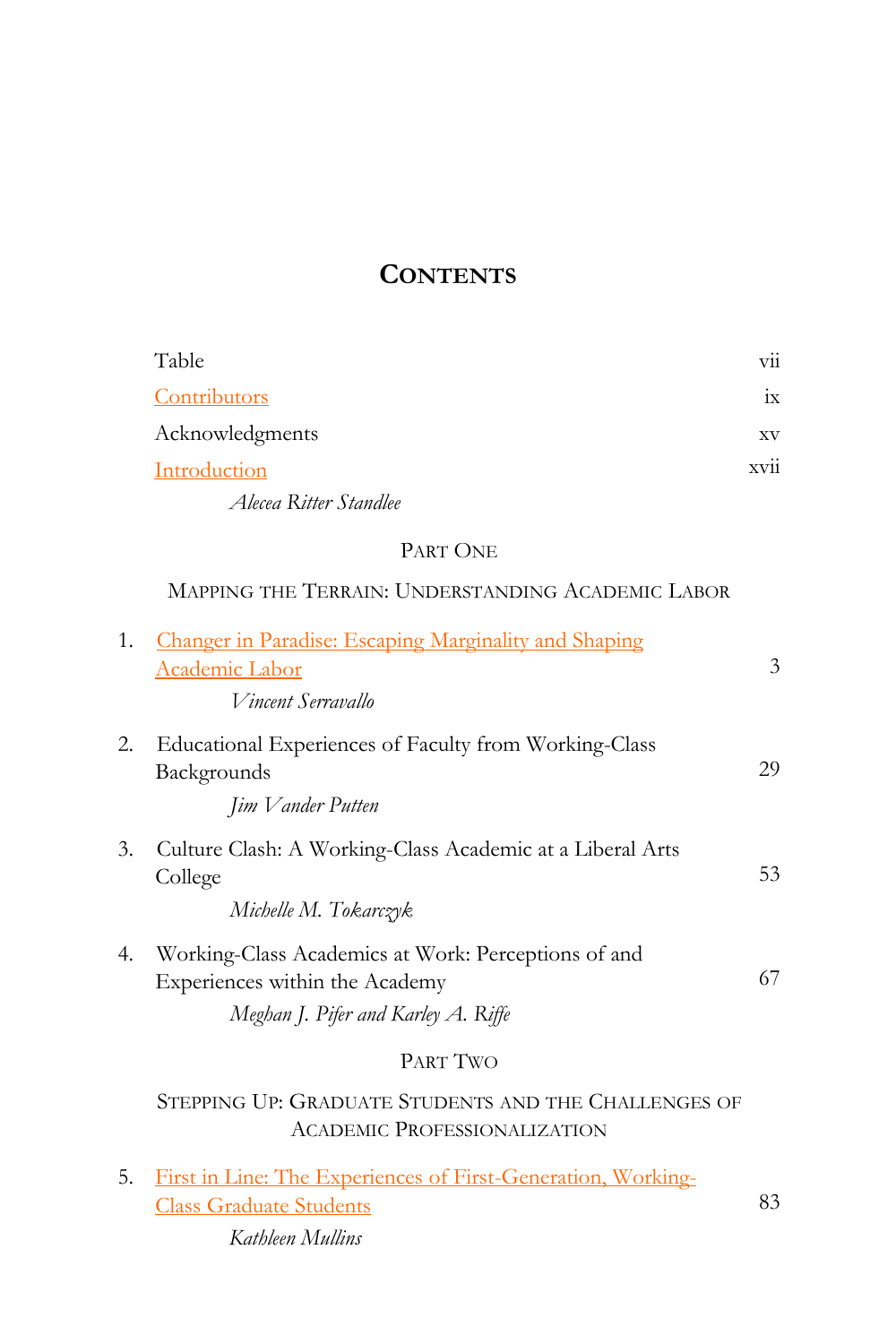| V1 | Contents                                                                                                                                                                                 |     |
|----|------------------------------------------------------------------------------------------------------------------------------------------------------------------------------------------|-----|
| 6. | Narrating, Understanding, and Reflecting on the Experiences<br>of Working-Class Graduate Students in Rhetoric and<br><b>Composition Programs</b><br>David Marquard                       | 103 |
| 7. | Navigating Positive and Hostile Department Climates:<br>Experiences of Latino/a Doctoral Students<br>Elvia Ramirez                                                                       | 125 |
| 8. | Working-Class Graduate Students and the Neoliberalization of<br>Higher Education: A Collective Autoethnography<br>Aaron Hoy, Marcus Bell, Selene Cammer-Bechtold, and<br>Mauricio Torres | 145 |
| 9. | The Leaky Pipeline and the Lost Youth: Why Low-Income<br>Students Don't Make It to Graduate School<br>JanRose Ottaway Martin                                                             | 167 |
|    | 10. First-Generation Graduates: Challenges in Transitioning into<br>Employment<br>Malar Hirudayaraj                                                                                      | 193 |
|    | <b>PART THREE</b>                                                                                                                                                                        |     |
|    | SHARING OUR STORIES: ADVICE AND NARRATIVES ON<br><b>SURVIVING AND THRIVING</b>                                                                                                           |     |
|    | 11. From Trailer Park to Ivory Tower: Preserving, Protecting, and<br>Promoting the Academic Potential of Disadvantaged Students<br>Sarah Smith                                           | 219 |
|    | 12. Surviving in the Land of Oz: Harvesting Academic Capital for<br><b>Graduate School Success</b><br>Saran Donahoo                                                                      | 239 |
|    | 13. Still on the Margins: Programs Aimed at Opening Up a<br>Conversation on the Invisible Issue of Social Class in Doctoral<br>Programs<br>Rosanne Ecker                                 | 257 |
|    | 14. The House that Networking Built: Perspectives from a First-<br>Generation Scholar<br>Taren Swindle                                                                                   | 273 |

| Index | 291 |
|-------|-----|
|-------|-----|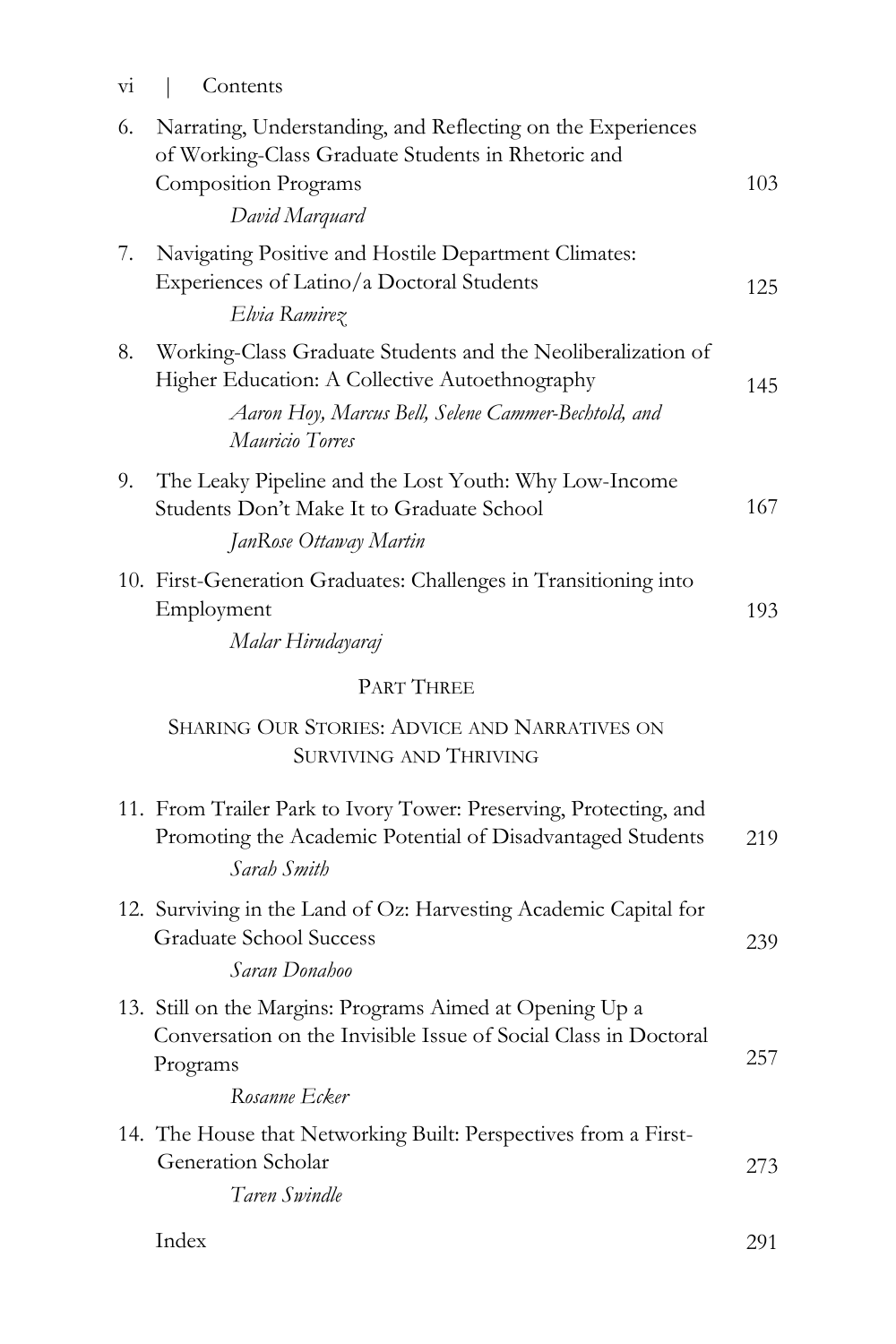#### <span id="page-3-0"></span>**CONTRIBUTORS**

**Marcus Bell** completed his Ph.D. at Syracuse University in 2017, and is now an assistant professor of sociology at Onondaga Community College. In his work, Marcus utilizes a combination of qualitative and historical/ comparative methods to examine the intersection of race, citizenship, and social policy in the United States. He is especially interested in the macrolevel construction of racial ideology over time, as well as the micro-level internalization and representation of racialized experience. He also examines the relationship between various racial groups and the state, with a particular focus on the policing of American citizenship. In 2014 Marcus was named a junior fellow of the Yale Urban Ethnography Project, and in 2016 he was awarded the Sociology Dissertation Fellowship from Syracuse University. Marcus has published book chapters on racial inequality in education, extrajudicial police violence, and mass incarceration. He is currently working on several articles that highlight the construction of white racial identity in predominantly black schools.

**Selene Cammer-Bechtold** is a fourth-year doctoral student who focuses on education, rural sociology, and the intersection of those two fields. After taking an undergraduate degree in social studies education and history, she decided to switch to sociology after various sojourns in the service industry, finance, and higher education. Her tentative dissertation project focuses on the experiences of teachers from urban and suburban backgrounds after finding positions in rural districts. Other research interests include education reform, notably Common Core implementation in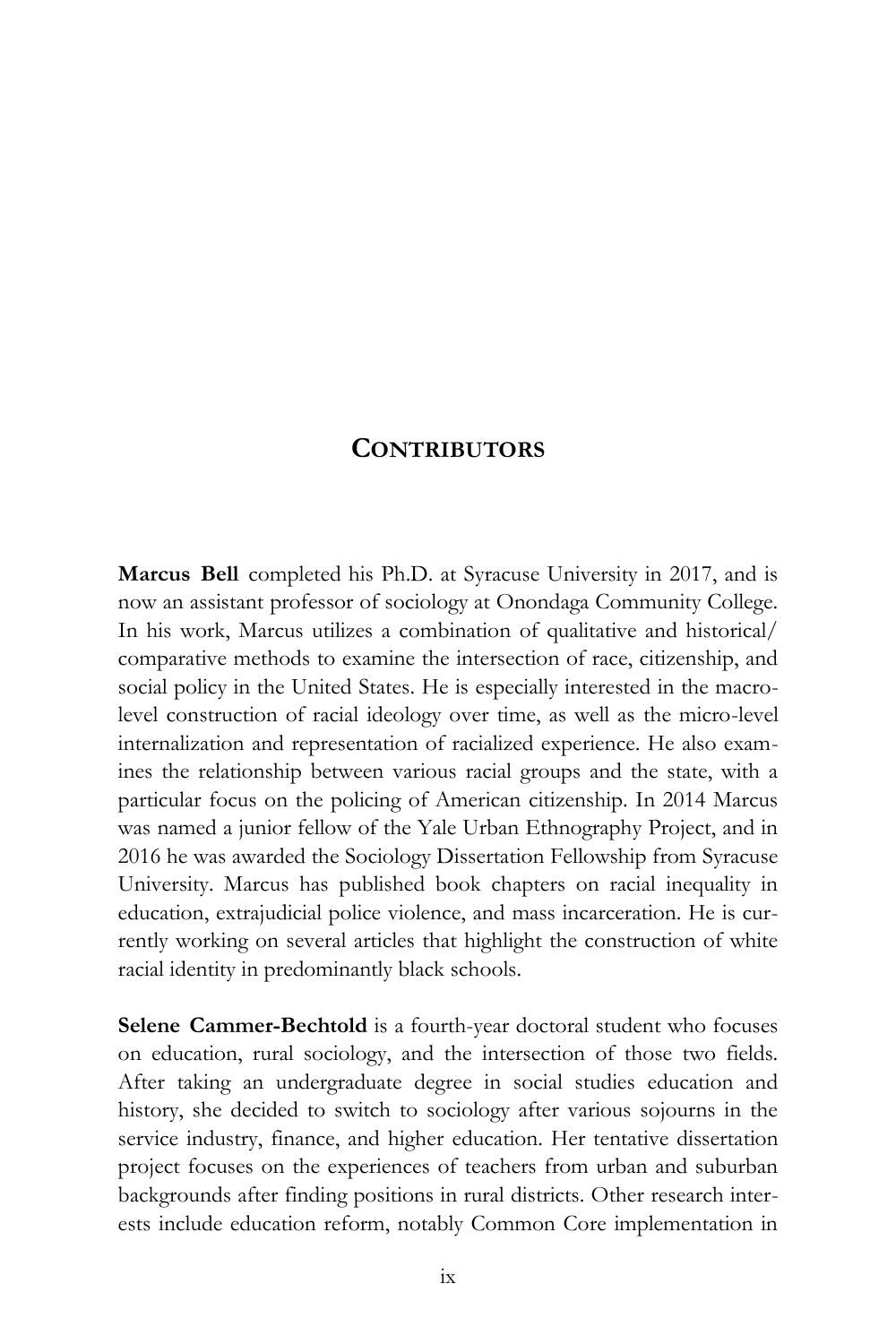New York State, and the experiences of students from disadvantaged and first-generation backgrounds.

**Saran Donahoo** is an associate professor and interim chair in the Department of Educational Administration and Higher Education and the director of the College Student Personnel Program at Southern Illinois University in Carbondale. She earned both her doctorate and her A.M. at the University of Illinois at Urbana-Champaign. She completed her B.A. in secondary education at the University of Arizona. Her published works include three co-edited books and articles in *Teachers College Record*, *Equity and Excellence in Education*, *Christian Higher Education, Urban Education,* and *Education and Urban Society,* as well as an array of book chapters. Additionally, she has served as the associate editor for media reviews for the *Journal of Student Affairs Research and Practice*. Her honors including receiving the Joyce Cain Award for Distinguished Research on African Descendants from the Comparative and International Education Society (CIES) and the AERA Division J Outstanding Publication Award.

**Rosanne Ecker,** a former practicing clinical psychologist, served as Associate Director for Graduate Career Services at Syracuse University, where she met individually with students to help them develop job-search strategies and materials for both the academic and the non-academic job search. Rosanne also developed career programs for doctoral students, working collaboratively with the Syracuse University Graduate School and Graduate Student Organization.

**Malar Hirudayaraj,** Ph.D., is Assistant Professor of Human Resource Development in the Department of Service Systems at Rochester Institute of Technology in Rochester, New York. Her research interests are focused on issues of social justice and diversity in graduate employment, particularly the impact of the educational biography of graduates on their employability in professional positions.

**Aaron Hoy** is a Ph.D. candidate in the Department of Sociology at Syracuse University's Maxwell School of Citizenship and Public Affairs. His research and teaching interests include families, sexualities, and sex/ gender. His dissertation research uses in-depth interviews with currently married and divorced gays and lesbians to explore the meanings of samesex marriage. To date, his research has been published or is forthcoming in a range of sociology and interdisciplinary journals, including the *Journal*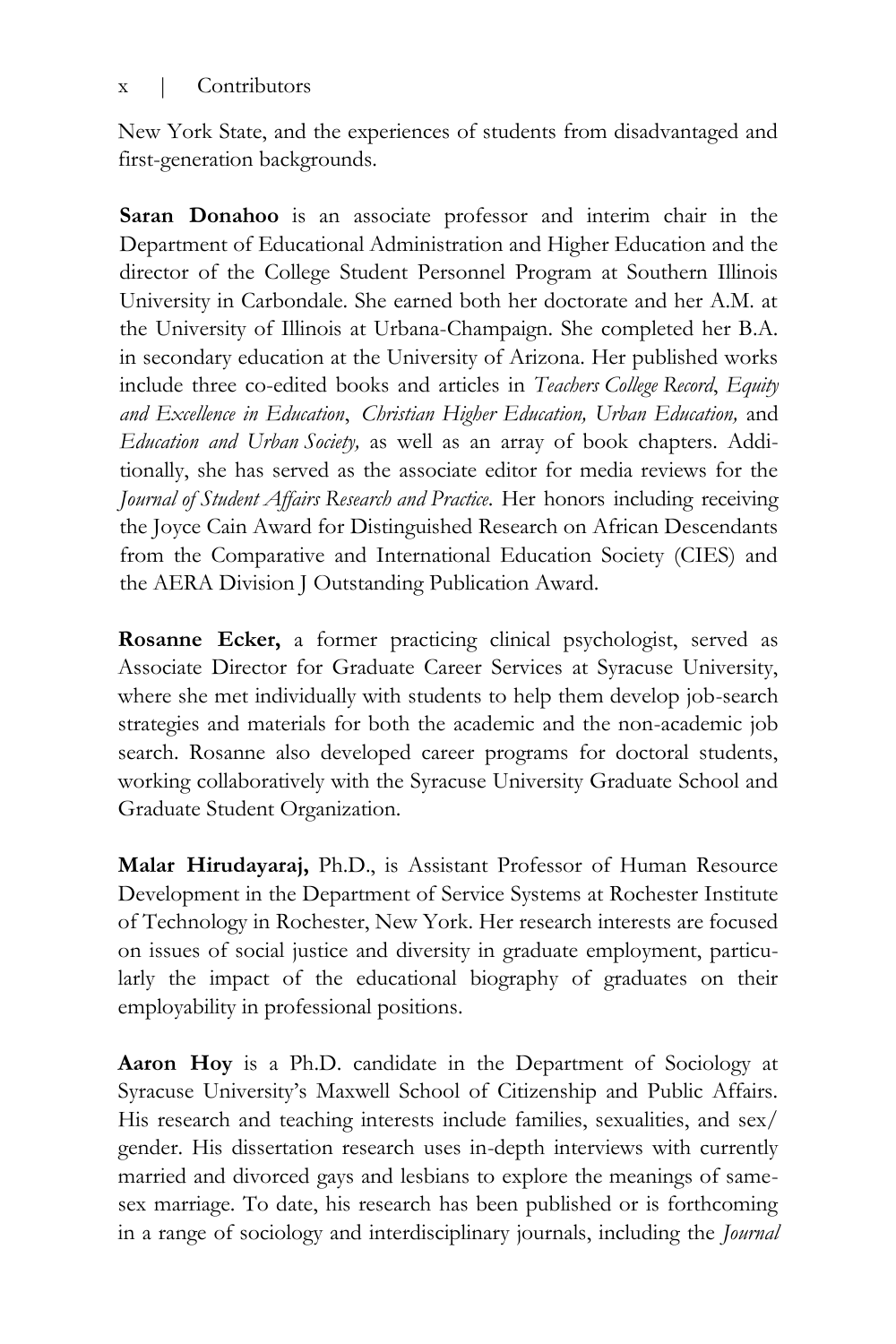*of Divorce and Remarriage* and *Population Review*. He received his M.A. in sociology from Syracuse University in 2014 and his B.A. in sociology from Ohio University in 2010.

**David Marquard** is an assistant professor at the University of North Carolina, Pembroke. He is also the founding director of The Literacy Commons, an organization that provides literacy outreach in North Carolina.

**Kathleen Mullins** is a full-time faculty member in the English and Communication Department at Front Range Community College in Westminster, Colorado. She holds master's degrees in English Studies and Student Affairs Administration in Higher Education. She continues to explore issues of social class and working-class identity in her work with developmental reading and writing students as they navigate higher education for the first time.

**JanRose Ottaway Martin** grew up in the foothills of the Cascade Mountains in Western Washington. Her passion for work with povertydriven studies comes from her own history of rural poverty combined with the year she spent in Denmark witnessing more supportive and humanistic approaches to the issue. JanRose completed a bachelor's in sociology at Western Washington University. After spending two years in the Peace Corps in Guinea, West Africa, she came back to the states and got her master's in social work. JanRose worked for several years at an outpatient mental health facility in downtown Seattle, where her work focused on co-occurring disorders and homelessness. She now works at the county level managing outpatient behavioral health programs. Her research interests include low-income students in higher education, the intersection of co-occurring disorders and poverty (including diagnosis and new treatment models), and innovative community-driven public health interventions in Africa.

**Meghan J. Pifer** is an assistant professor of higher education at Widener University. Her research explores colleges and universities as organizational contexts, as well as the salience of identity and individual characteristics, and interpersonal networks and relationships, within those contexts in shaping individual and organizational outcomes.

**Elvia Ramirez** is an associate professor of ethnic studies at California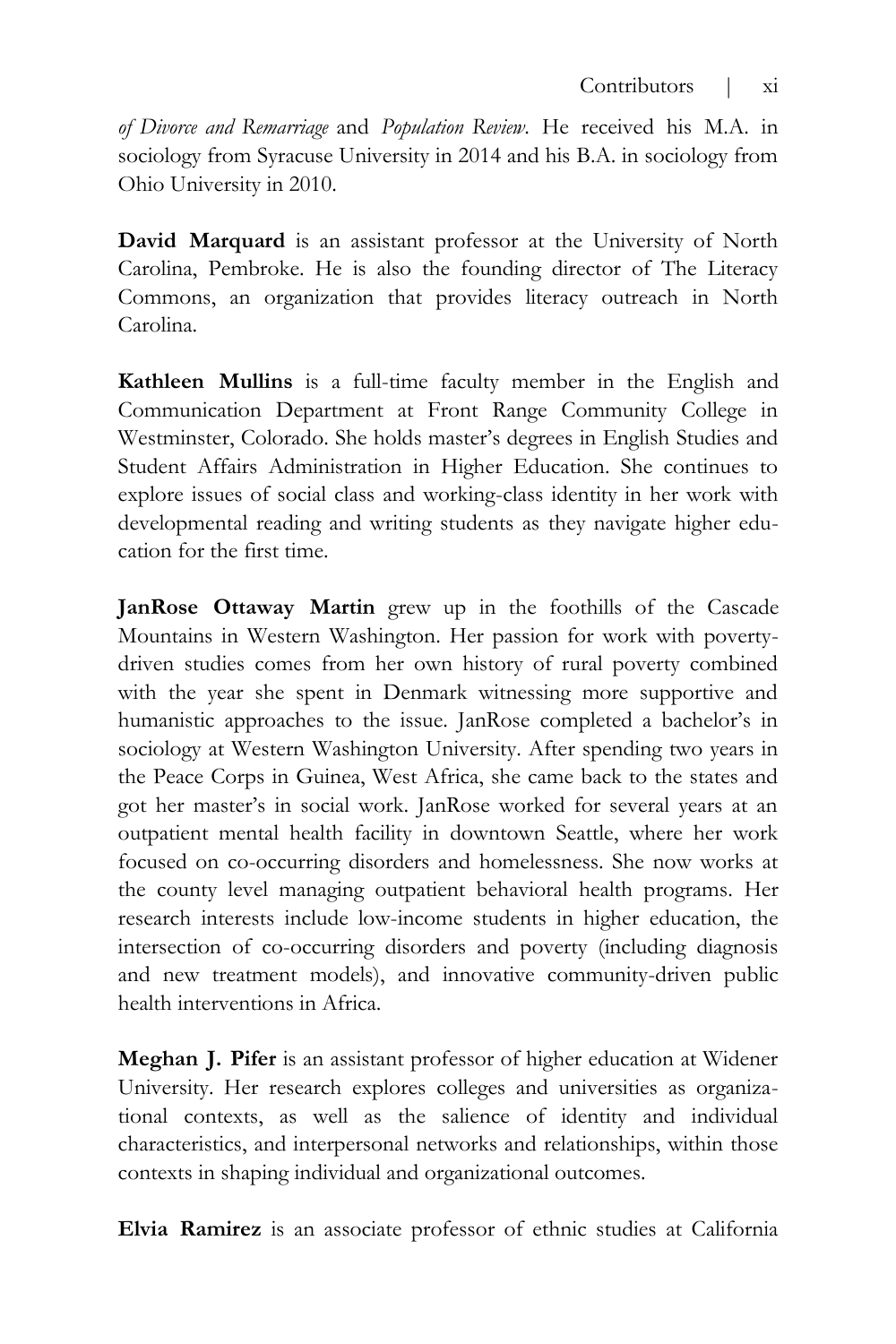State University, Sacramento. She received her Ph.D. in sociology from the University of California, Riverside. Her research interests include Chicano/as and Latino/as in higher education, graduate education, social inequality, and Mexican immigration. Some of her recent publications include "Unequal Socialization: Interrogating the Chicano/Latino(a) Doctoral Education Experience," in the *Journal of Diversity in Higher Education* (2017), and "Qué estoy haciendo aquí? (What Am I Doing Here?): Chicanos/Latinos(as) Navigating Challenges and Inequalities during Their First Year of Graduate School," in *Equity and Excellence in Education* (2014).

**Karley A. Riffe** is a doctoral candidate at the University of Georgia's Institute of Higher Education. Her research explores the interrelationships between higher-education institutions, those who work within them, and the external environment as these relationships affect institutional mission fulfillment.

**Vincent Serravallo** is a first-generation college graduate and academic from working-class origins. His parents and their parents, none of whom went beyond grade school, were brickyard workers, garment workers, and construction laborers in New York's Hudson Valley dating back to the early 1900s. Brought up with a high regard for education, he received his bachelor's degree in sociology from the State University of New York at Oswego. After graduating, he worked at a large insurance company to earn money for graduate school. Based on the union campaign he experienced at that job, he wrote a master's thesis at the University of Kansas that analyzed employers' aggressive anti-union campaigns. In a later study, he found that university administrators used union-avoidance methods nearly identical to those of private businesses when faced with union drives by faculty. For his doctorate in sociology at the City University of New York Graduate Center, he combined ideas of Karl Marx and George Herbert Mead to study the influence of less-alienated labor on intergenerational mobility in a working-class community. His present research concerns academic labor in an era of changing higher education. He currently lives in Rochester, New York, and is an associate professor of sociology at Rochester Institute of Technology, where he teaches social and cultural theory, sociology of work, social inequality, and foundations of sociology.

**Sarah Smith** is the pseudonym of a millennial white woman who spent her childhood growing up in a suburban trailer park in the Midwest. A first-generation college student from a low-income background, she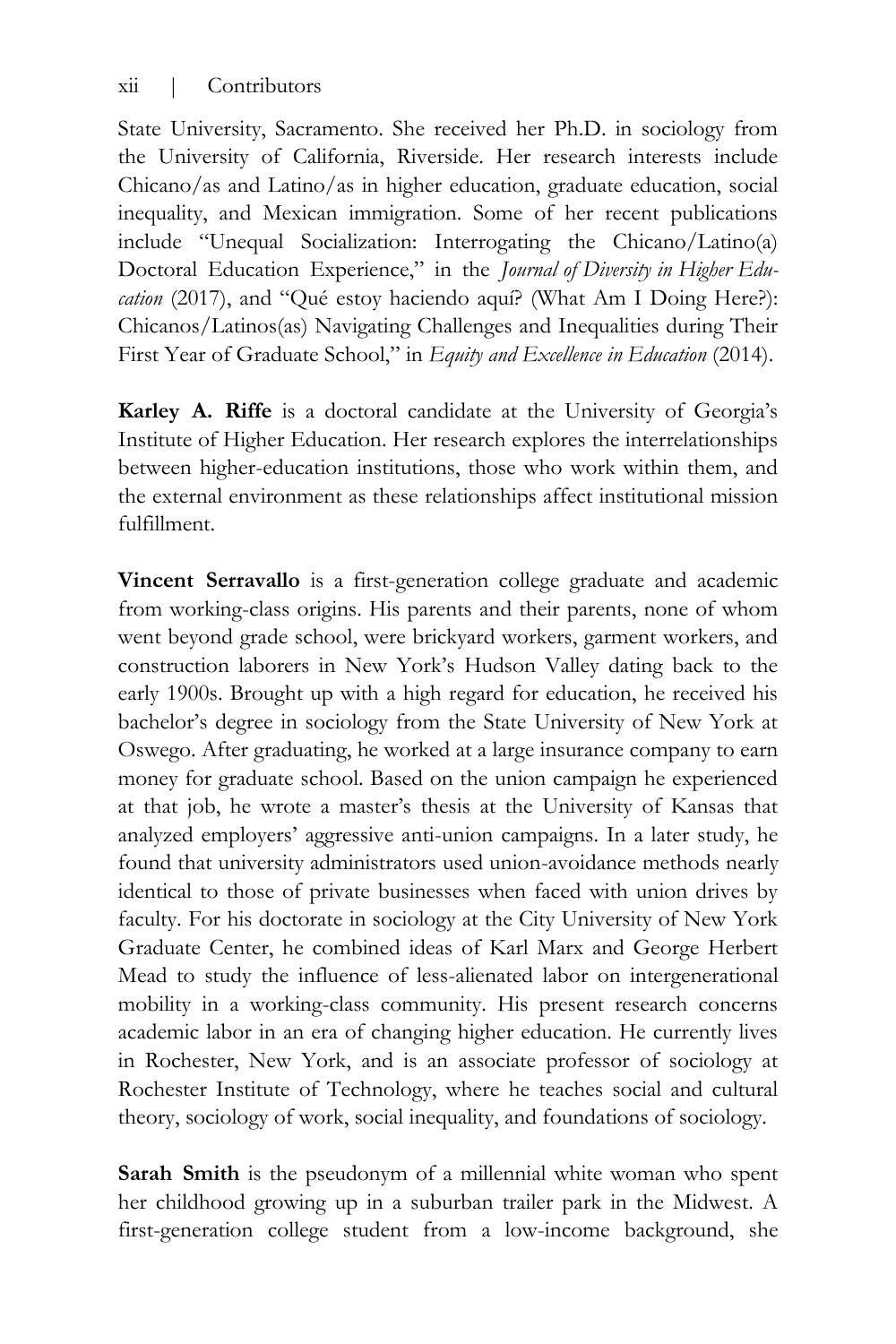attended a large state university in the Midwest and received her bachelor's degree in biology in 2008. Unable to find full-time work during the Great Recession, she took a number of part-time jobs until a lab where she had worked as an undergrad offered her an entry-level research position. After three years in the lab, she went on to graduate school at the same state university for a master's degree in public policy and graduated in 2016. She took a year off from school to be a caregiver for her family before starting the next stage of her career.

**Alecea Ritter Standlee** is a first-generation Ph.D. and college professor. Raised in poor rural communities by low-wage service workers in the Pacific Northwest, Alecea found her niche in higher education. After completing her undergraduate degree at the University of Idaho, she worked for multinational computer company, Dell Inc., but quickly realized her passion was in education. She would go on to earn a Ph.D. in sociology from Syracuse University, as well as an M.A. in women's studies at the University of Cincinnati. Her dissertation, "The Real Virtual World: Techno-Mediated Relationships in the Lives of College-Age Adults," conducted under the supervision of postmodern theorist Prof. Jackie Orr and feminist scholar Prof. Marjory DeVault, explored how communication technologies are used to establish, negotiate, and maintain interpersonal relationships. This experience solidified her commitment to principles of inclusion, social justice, and active scholarship. As a qualitative researcher, Alecea believes that giving voice to underrepresented research participants will yield robust and valuable data about the social world. Today, as a professor at Gettysburg College, she specializes in teaching and research in the areas of social theory, gender, sociology of technology, and social inequality, with a particular emphasis on the impact of first-generation status on the college experience. Her current scholarship examines the social and cultural implications of communication technologies on the role of socio-economic status, gender, and geographic location in the formation of interpersonal relationships and complex social networks.

**Taren Swindle** is an assistant professor in family and preventive medicine within the College of Medicine at the University of Arkansas for Medical Sciences. Her research program focuses on strategies for obesity prevention and nutrition promotion for young children in low-income families. Specifically, Dr. Swindle's work seeks to leverage the link between the early childcare environment and the home to promote healthy eating and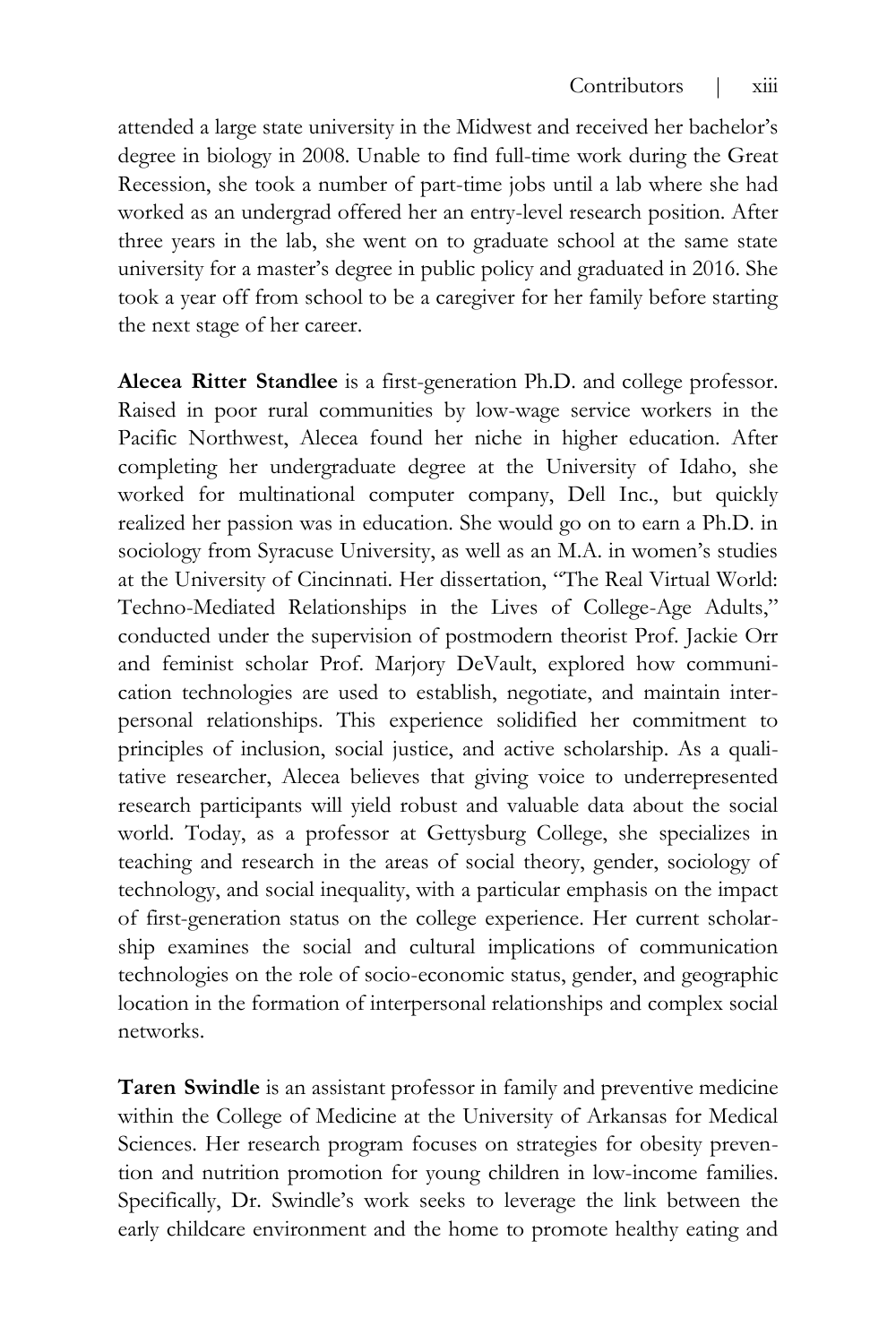#### xiv | Contributors

behaviors for children. She received her Ph.D. in educational psychology and research from the University of Memphis in 2013.

**Michelle M. Tokarczyk** was born in the Bronx, New York City, and lived there until she was nine years old, when her family moved to the more suburban Queens. She attended Herbert Lehman College—back in the Bronx—and received her doctorate in English from SUNY Stony Brook. She has been active in the Working-Class Studies Association and is known for her critical work as well as her poetry. Tokarczyk is a professor of English at a private liberal arts college in the eastern United States.

**Mauricio Torres** is a doctoral candidate in sociology at Syracuse University's Maxwell School of Citizenship and Public Affairs. His areas of expertise include race and ethnicity, law and punishment, education, and affect. In addition to the chapter featured here, he is the coauthor of "Trayvon Revisited: Race, Fear, and Affect in the Death of Trayvon Martin," along with Mary Cannito-Coville and Dalia Rodriguez. His dissertation, titled "Leaning In: Diversity Work and Campus Culture at a Quaker Boarding School," interrogates the complexities of diversity work in the context of Quaker education and its limits as an anti-racist project.

**Jim Vander Putten** received his Ph.D. in higher and postsecondary education from the University of Michigan, and is an associate professor of higher education at the University of Arkansas at Little Rock. He coordinates the higher education doctoral concentration in Faculty Leadership and the higher education M.A. concentration in Health Professions Teaching and Learning. He serves as vice president for the Arkansas State Conference of the American Association of University Professors, and his research interests include the influences of social-class origins on faculty work life, education research quality, and threats to academic freedom in an age of anti-intellectualism.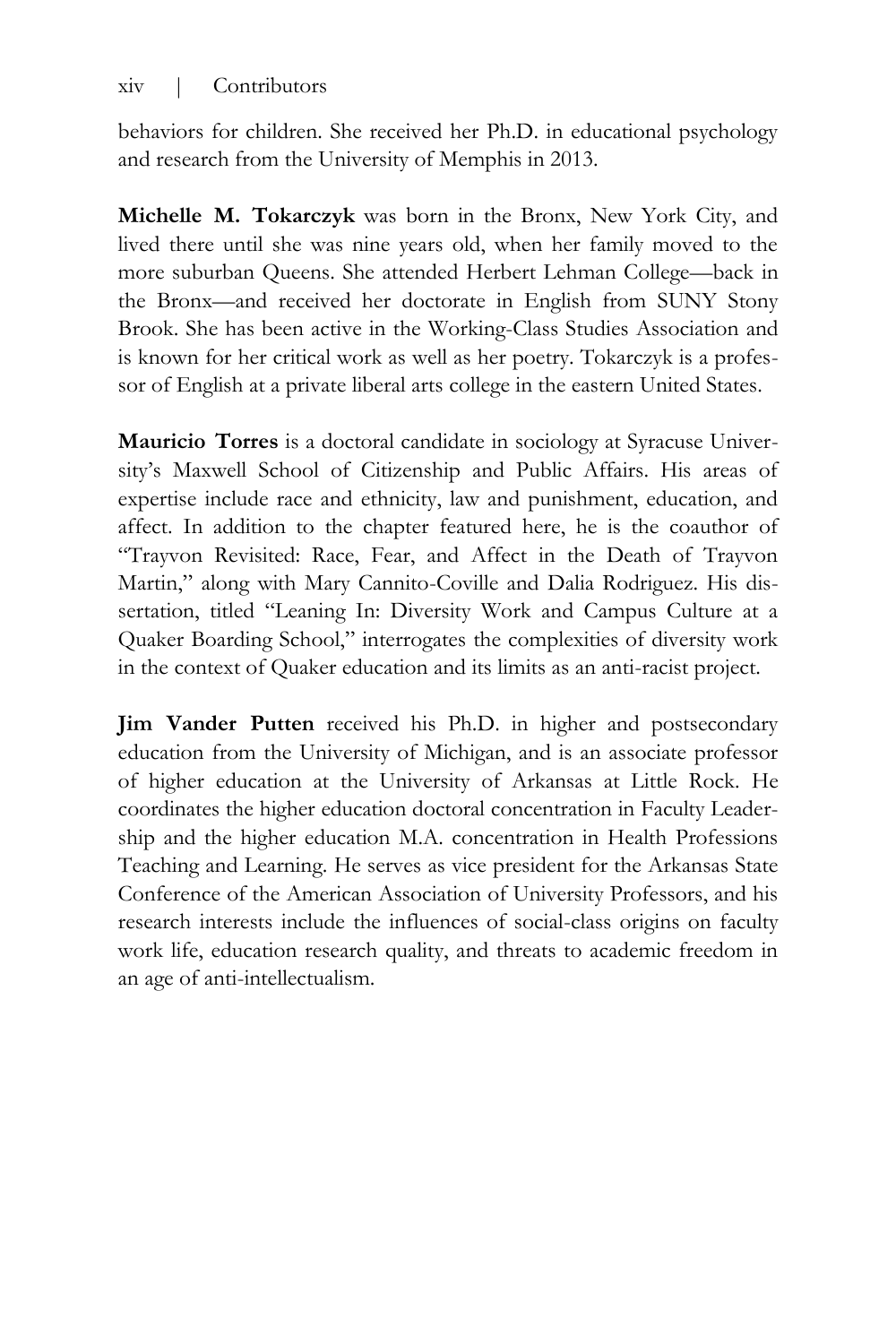## <span id="page-9-0"></span>**INTRODUCTION**

## **Alecea Ritter Standlee**

The 21st century, though not long underway, has already become an era of paradigmatic shifts in the culture and experience of higher education, especially in the Western world. Higher education in the United States, for ex he 21st century, though not long underway, has already become an era of paradigmatic shifts in the culture and experience of higher education, especially in the Western world. Higher education in the United States, for example, is ever more essential for lifelong success, the cost of college is increasing. Financial support for public institutions has declined, and student financial aid burdens graduates with more debt than ever before. These shifts are fundamentally linked to the history of increasing accessibility and decreasing exclusivity of higher education in the latter half of the 20th century. As a result of shifting social expectations and the rise of egalitarian philosophies of education, institutions of higher learning have worked to provide a more diverse and less stratified experience for students and faculty, making higher education more accessible to more students. At the heart of this transformation is the first-generation student. In order to understand this transformation, it is essential to discuss what first-generation and working-class status means, as well as some of the specific challenges students with this status face in today's academy.

Before we consider the challenges and controversies that surround first-generation students and faculty in higher education, we must first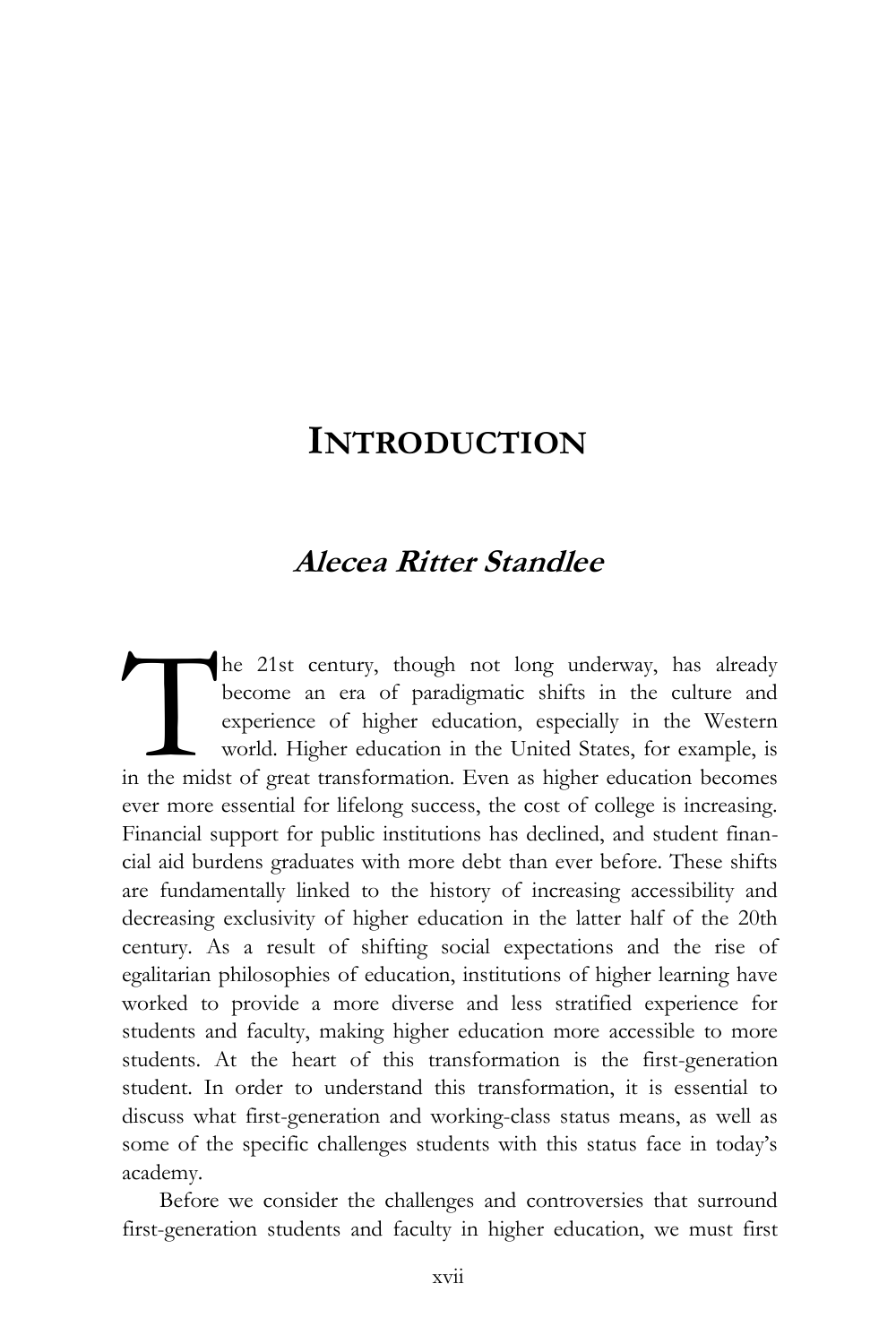address a matter of definition. On the surface, first-generation academic status is easily defined: it applies to graduate students and faculty whose parents did not graduate from, or perhaps even attend, college. Yet this group is deeply diverse and profoundly complex. Traditional intersectional frameworks that link together social class (which may function as a proxy for first-generation status), racial identity, and gender identity are a useful starting point for defining first-generation students. However, seeking to better understand the experience of the first-generation student requires a much more complex approach. While in some cases class status can provide insight into first-generation status, specifically for poor and workingclass individuals, no simple correlation between these terms can be assumed. An educated parent may be financially successful or destitute, and their education may have taken place at an elite university or a struggling community college. Similarly, a less educated parent may be financially successful, thus allowing a very different educational experience for a child than a financially desperate parent could provide. Furthermore, racial identity, especially if coupled with immigrant status, may be profoundly impactful for first-generation academics. Due to the diversity of intersectional identities among this group, it is difficult to articulate a universal experience, though the authors in this volume effectively express shared experiences among many, if not all, first-generation scholars.

To further compound this complexity, many authors in this volume have elected to utilize a culturally specific class identity that in some cases functions as proxy for their first-generation identity. The identity of "working class," like "first generation," carries with it a host of meanings, some of which include undertones of racial identity—often whiteness within the highly contested political environment that we currently inhabit. During the contentious 2016 election year, the discursive identity of "white working class," which has a long and complex racial history, was again a central tool to maintain racial and class hierarchies. In the aftermath of the election, due in part to partisan media and through the efforts of a revitalized white supremacist movement, the term "working class" became a proxy for a particular brand of racialized narrative. This narrative focused on maintaining racial barriers between working-class whites and non-whites, policed carefully by both poor whites—who faced the decline of their own white privilege, while struggling to deal with class marginalization—and wealthy political elites who benefit from an internally divided working class. Despite the co-option of the label "working class" as a political tool to support racial hierarchies, many working-class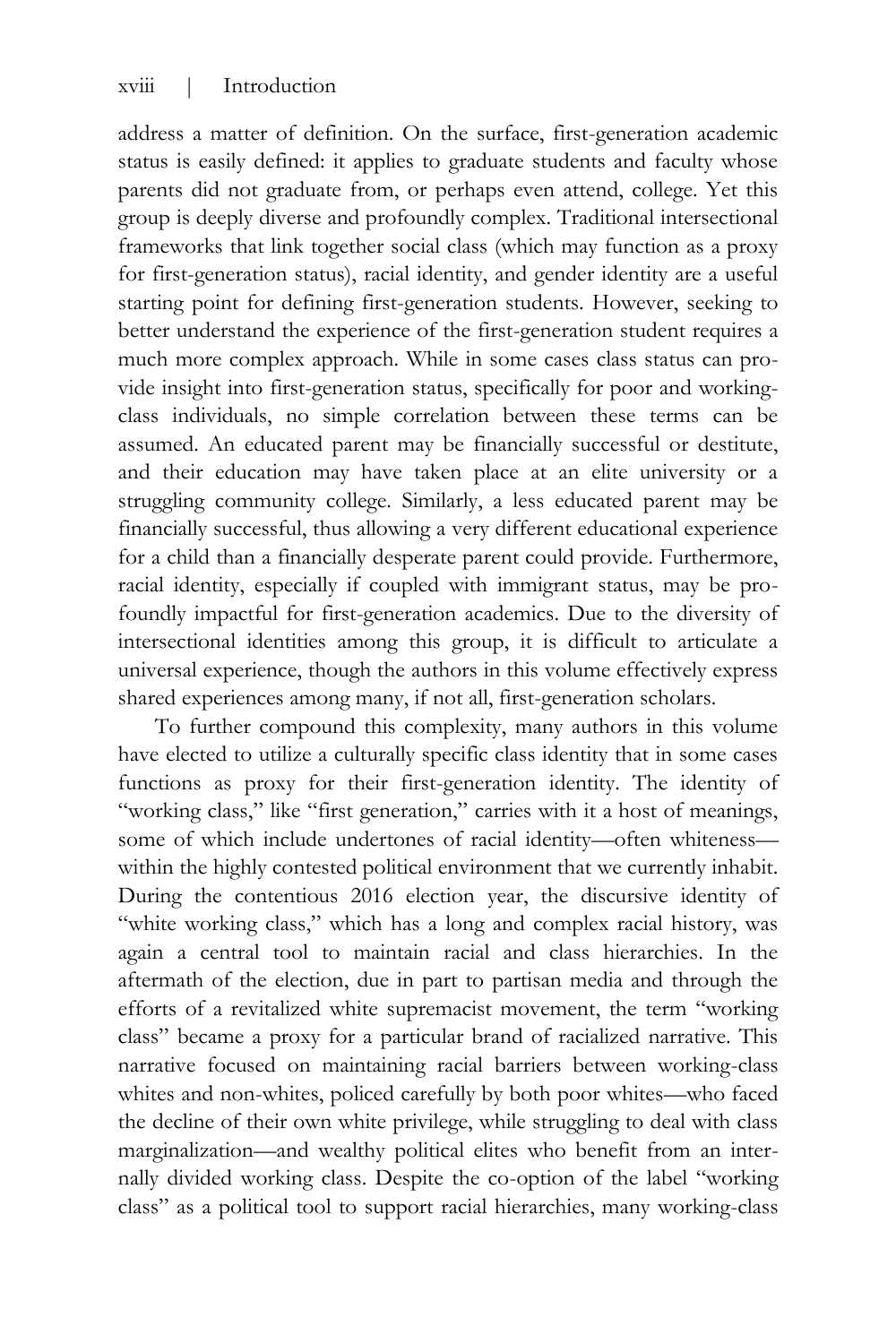people of all races struggle against this narrative as they enter both the work force and higher education.

In addition, working-class status, as a marginalized identity, may extend to individuals who would normally be excluded from the category "first generation," in the sense that one or both parents may have completed some form of higher education, but were not able to parlay that into movement up the socio-economic ladder. These "mixed-status" students may experience a cultural environment and childhood socialization similar to more traditional first-generation students, despite some parental familiarity with college. In order to address some of these complexities, we must cultivate a tolerance for ambiguity. Therefore, in this volume, the terms first generation and working class, rather than being constrained by strict definitional guidelines, are allowed to serve as self-defined identity categories. Like racial, religious, or sexual identity categories, first-generation and working-class status are narratively constructed and often contested by the very individuals who define themselves as such. In addition, evolving social and political contexts add to the shifting nature of these conceptual frameworks. At times, this means that contradictions and slippery abstractions may emerge in the volume. Yet if we value the voices of first-generation and working-class scholars themselves, as well as the knowledge gained through research, such discursive slippage must be embraced. Discursive flexibility is essential to knowledge generation in this evolving field, as the diverse contributors (and, in many cases, their research participants) attest.

Definitions notwithstanding, much recent research has been done on the experiences and challenges faced by first-generation and working-class undergraduate students, in both public and private institutions of higher learning. What has emerged is evidence of an educational system that is struggling with the demands and the limitations imposed by a changing political environment and by shifts in the demographic makeup and cultural identities within the student population. From the perspective of the first-generation student, the challenges and demands of entering the higher educational environment are immense. Some of these challenges are the result of external forces that target higher education with attacks that are disproportionally visited upon the historically marginalized, including poor and working-class first-generation students. The recently passed 2017 tax bill, which pays for tax cuts for high earners and corporations in part by targeting higher education, along with the massive budget cuts to state-supported public colleges and universities we have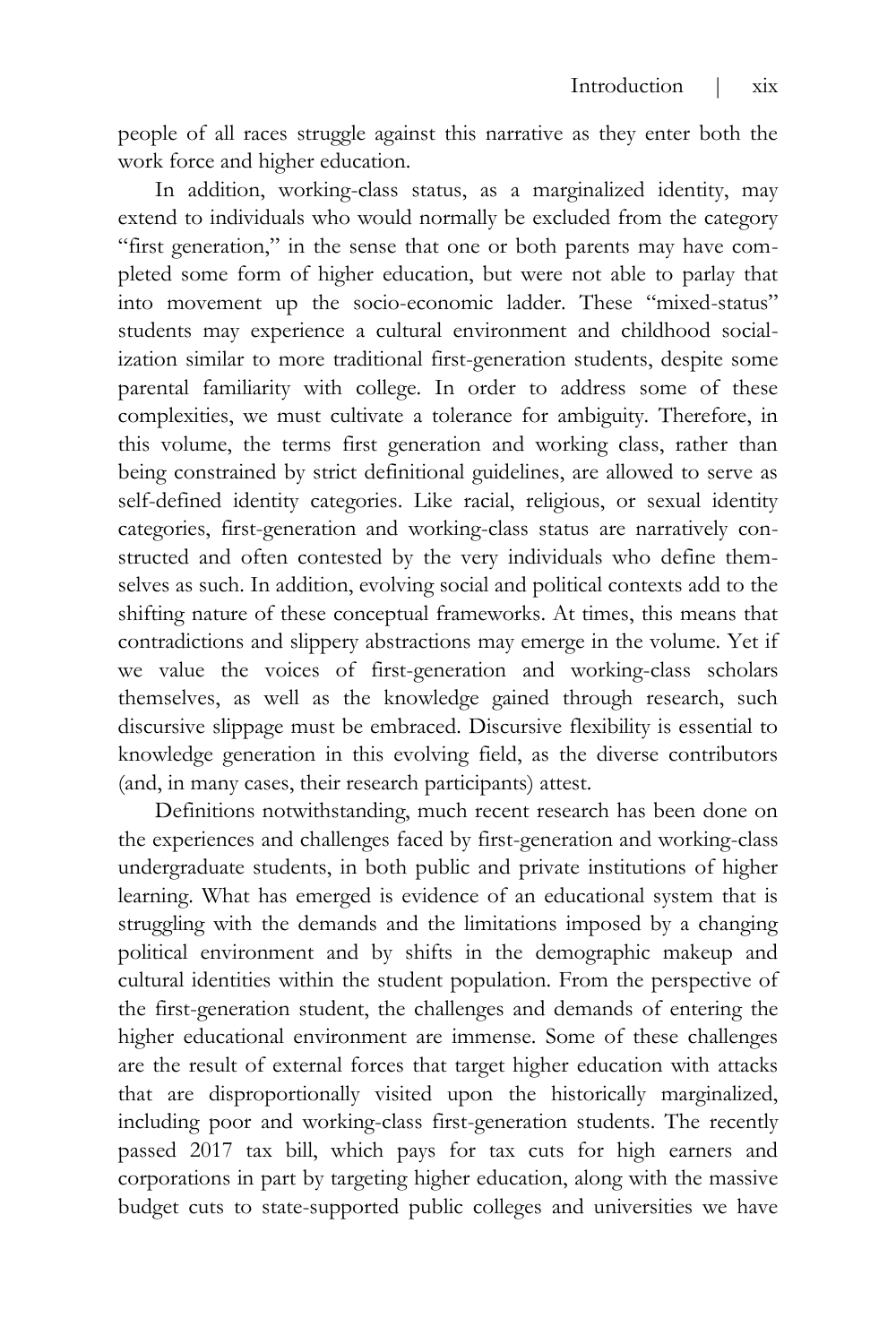seen in recent years, undermines accessibility to college for first-generation and low-income students. This trend has begun to reverse some of the educational gains made in the late 20th century. As educational access and upward mobility become more difficult for the poor and working class, anti-intellectualism and distrust of science and information grow—as does, not coincidentally, income inequality and the power of social and political elites. Today, working-class and first-generation students, even as they struggle to adapt and internalize the social norms of their new educational environments, continue to face difficulties shaped by regressive forces that seek to undermine higher education as a means to maintain social hierarchies and concentrate power into the hands of a few.

Research in this area has made profound contributions to general knowledge about the experience of first-generation students, especially undergraduates. Committed institutions have developed programs to better support the needs of this group, and lobbyists and activists have worked to push back the rising tide of anti-intellectualism that endangers access to quality higher learning for all students, including those in the first generation. At the same time, graduate students and faculty members from first-generation and/or working-class backgrounds face profound disconnections and challenges as they enter the academic job market. The experiences of graduate students and faculty members have been less comprehensively researched than those of undergraduate students, and the goal of this volume is to contribute to the emerging field of study in this area. Unlike undergraduates, who, while they may struggle to adapt and succeed, generally view higher education as a temporary—albeit profoundly transformational—life stage, many graduate students and most faculty members view higher education as their life's work. In order to understand their experiences, it is necessary to look at the interactions between both the individual and his or her class status, the institutional expectations and norms of individual colleges and universities, and the broader social environment of higher education. In order to understand the experience of the first-generation and working-class graduate students and faculty members represented in this volume, it is useful to begin with a discussion of the broader cultural environment in which higher education, and those committed to it, are situated.

#### **Situating Higher Education, Past and Present**

Historically, the United States has been a leader in educational innovation. This is, no doubt, in part because of the complex relationship between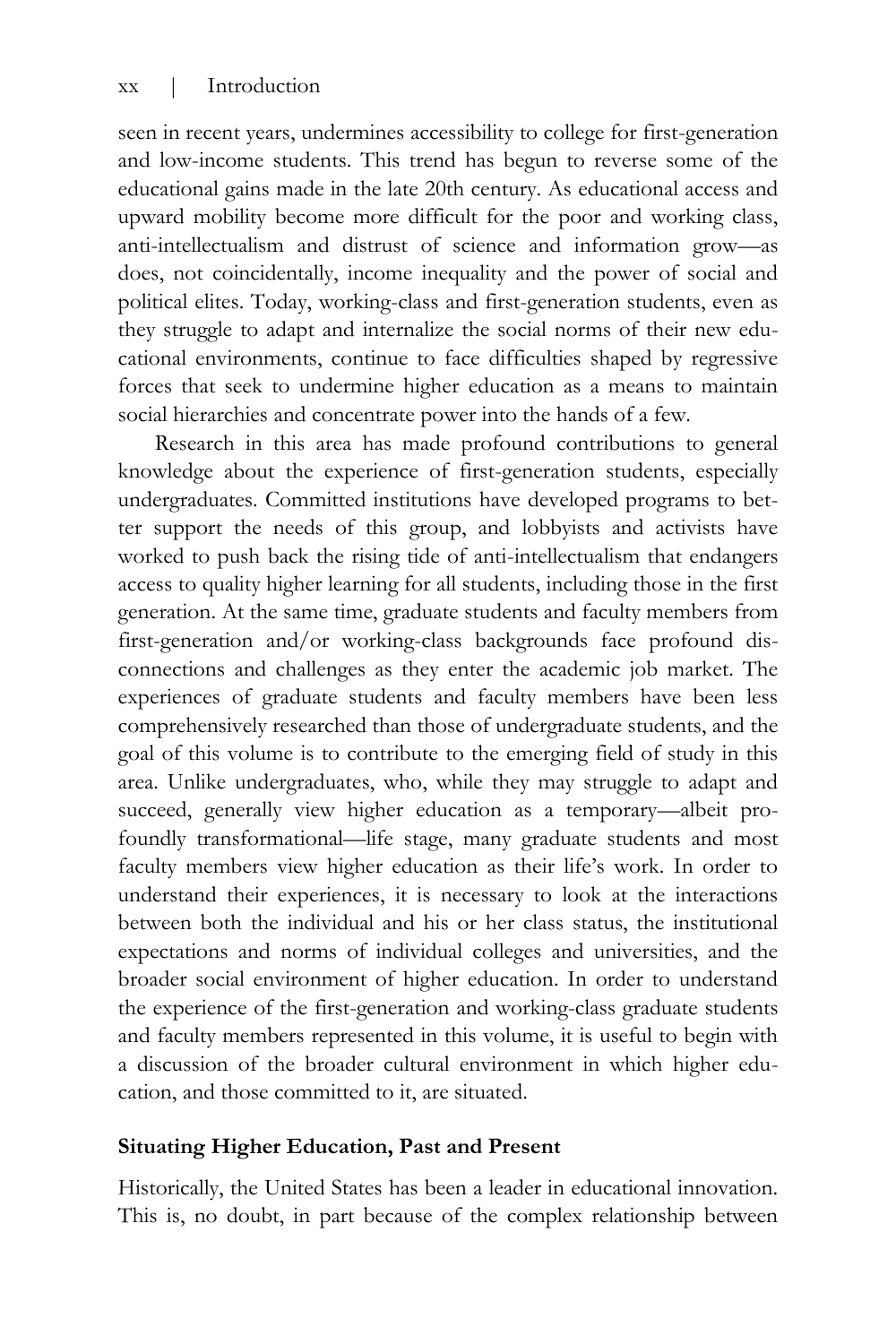public education and civil society. That an educated public is necessary to allow for effective and informed participation in the democratic process is not a concept that originated in the United States, but nonetheless has informed federal and state support for education since the creation of the earliest public schools. Yet even as public primary and secondary education were embraced by educational activists and reformers in the 19th and 20th centuries, higher education remained, in many ways, the province of the rarified social classes.

Access to higher education has been denied again and again to marginalized groups within American society. Women and people of color have been viewed as unfit to enter the hallowed halls of knowledge, and have faced opposition, both explicit and implicit, in accessing higher education. Yet educational institutions arose to meet the needs of those otherwise left out in the cold. Women's colleges and Historically Black Colleges/Universities played an essential role in allowing access to higher education. Higher education has functioned as a gateway to middle- and upper-class lifestyles, imparting intellectual gifts as well as financial and social capital on a select few. Despite these emerging spaces of inclusivity, educational attainment for marginalized racial groups remained well below that of their white counterparts for much of the 20thcentury, while women remained underrepresented in many fields. A major reason for the persistence of these inequalities is evident in their intersection with class status.

For the poor and working class, educational attainment remained low throughout the early 20th century, though whites and men did slightly better than other groups. Thus, in the middle of the 20th century, demands for fundamental transformations in higher education emerged. Access to educational resources led to the ability to more directly engage in civil society, and the demand that the benefits of higher education be extended beyond the middle and upper classes to the poor and working class began a new transformation in higher education. The demands on educational institutions, communities, and governments were reflections of an era of civil and cultural engagement, when change was embraced and social upheaval was normalized. Higher education responded with varying degrees of enthusiasm, but doors previously closed to the poor and working class opened, and higher education became a space in which students who benefited from intergenerational transmissions of educational privilege sat side by side with first-generation students, who were, fundamentally, strangers in a strange land.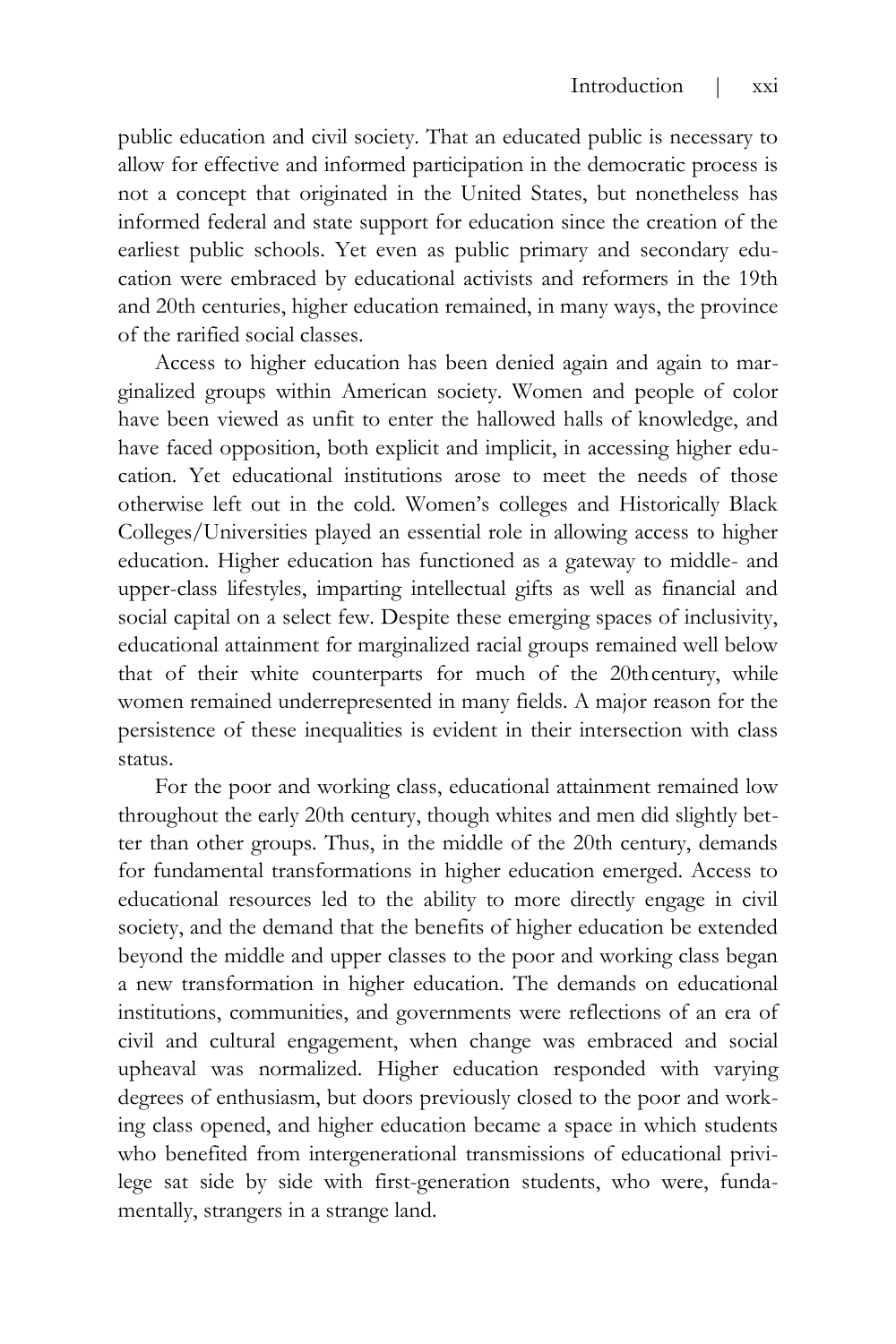#### xxii | Introduction

This change in access led to a fundamental shift in the cultural view of higher education. No longer a space of exclusivity, higher education has become increasingly important for long-term financial and career success. Yet, as is often the case when a space of privilege is made available to the marginalized, it becomes subject to delegitimization. For example, when women enter a previously masculine-dominated work space, the status and financial rewards of that industry tend to decline. This reflects a cultural misogyny that associates femininity with being "lesser." Higher education is increasingly inhabited by women, people of color, and the poor and working class in the form of first-generation students. As a result, higher education has been targeted by individuals and groups who, unable to maintain the elitism of the space, have focused on devaluing it.

For most of its history, higher education represented, at its core, the expansion of the human mind and scientific development, the encouragement of intellectual curiosity, and the cultivation of a flexible mind. Effectively, the goal was to foster a broad set of knowledge and skills that allowed for long-term career success, deep and profound engagement in civil discourse, and personal happiness. In response to the demands for access to and equality in higher education, political actors, beginning with Ronald Reagan and today including a significant majority of conservative political figures, began to characterize higher education, not as a means to develop a comprehensive understanding of the universe, a space to develop a profound life philosophy or to make scientific discoveries that contribute to the sum total of human knowledge, but rather as a means to get a job. Furthermore, attempts to undermine educational quality, especially in public higher education, have taken the form of pressure on institutions to present speakers with no scientific or educational merit on equal terms with luminaries in their field. The effect of these transformations has been to deny the historic benefits of higher education to women, people of color, and perhaps most completely to the poor and working-class students who fought so hard for access to these benefits, even as it stabilizes and even expands the concentration of power among elites. In the current social environment, explicit attacks on higher education have had profound consequences. A 2017 study of social attitudes found that over half of all registered Republicans consider higher education harmful to the country, and support for educational budget cuts as well as increased taxation on institutions and students has grown. States across the United States have cut budgets to higher education, forced the hiring of business leaders as university presidents, and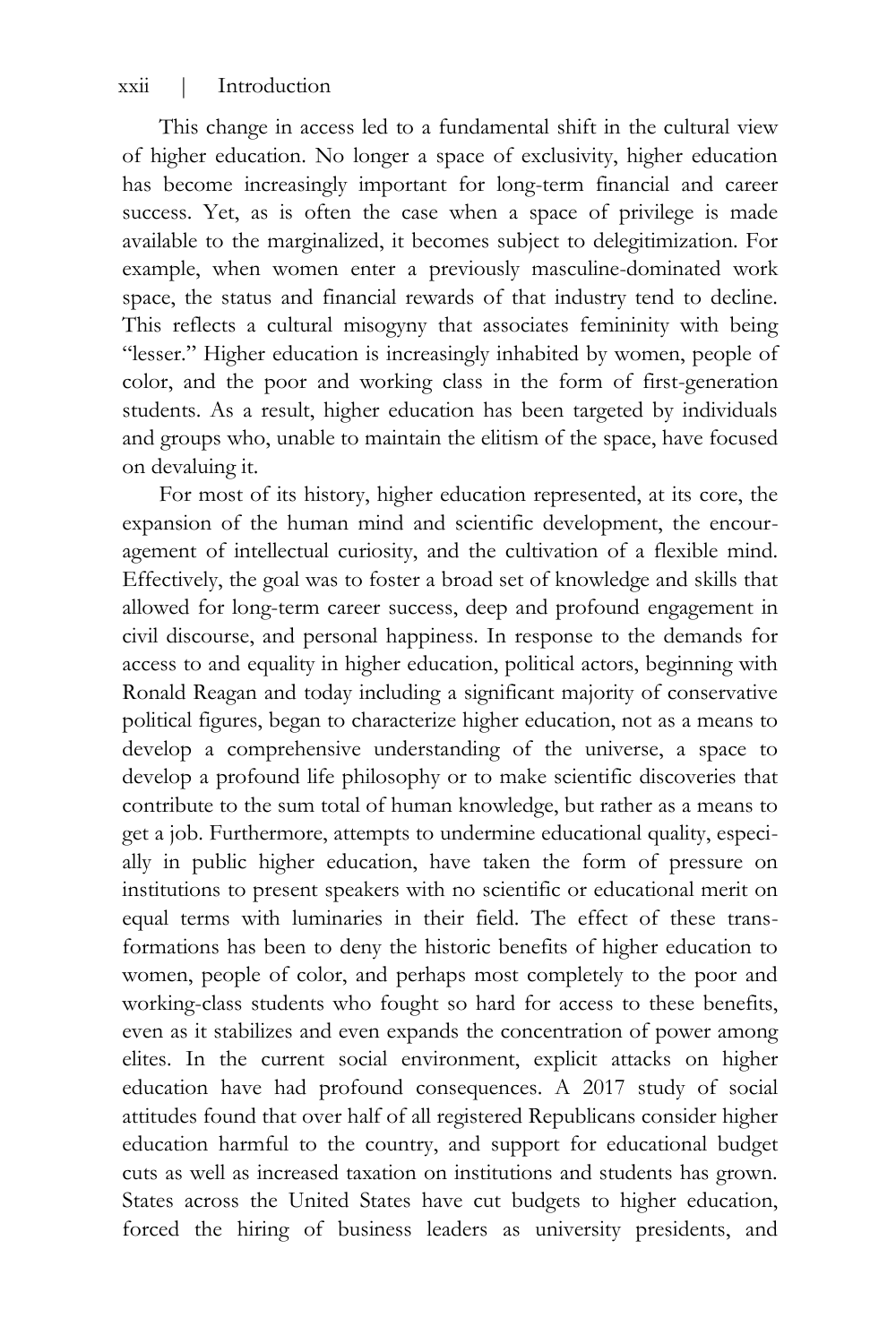undermined educational freedoms in the form of political attacks and the removal of tenure protections. Meanwhile, current federal government leaders have proposed increased taxes on colleges and universities, implemented cuts to and limitations on student lending and, as this volume goes to press, are working toward widespread cuts to public education as a whole. Such successful attempts to increase barriers to education have become increasingly successful, resulting in a concentration of power among the wealthiest and most politically powerful citizens. This allows for the increasing control of elites over financial, political, and discursive realms, rendering higher education and the media, which have historically functioned as sites for democratic discourse and the transmission of knowledge, as embattled resisters or even co-opted tools of the powerful.

At the same time, we have seen the normalization of cultural discourse that calls into question the value of higher education, creating a narrative that focuses increasingly on credentialing and applied labor, specifically for the working class. While upper-class families continue to consider high-quality education a necessary part of their world, poor and working-class families are increasingly encouraged to view education as either a credentialing barrier to a regular income or an unnecessary indulgence. This discourse also constructs higher education, specifically the liberal arts tradition, as not simply elitist, but destructive to working-class identities and culture. Higher levels of education have long been linked with socially progressive attitudes and a decline in discriminatory behavior, and political actors who work to maintain social stratification have seized upon this reality as a means to undermine the value of education by defining it as propaganda. The consequences of these events cannot be overstated, as first-generation and working-class families have increasingly internalized the notion that education is a useless hoop to jump through at best, and undesirable or even harmful to people at worst, rather than as a means to a more stable, healthier, and happier life. As education becomes less accessible due to limitations on financial support, and less desirable due to discursive constructions that make it seem worthless or destructive to working-class and poor families, first-generation students who do enter higher education face significant barriers to their success.

In this ideological struggle about the meaning and nature of higher education, the first-generation and working-class student has become the site of conflicting narratives. On one side, social and political actors normalize the idea that the first-generation and working-class student is most in need of, and demanding of, a career-focused trajectory that values credentials and efficiency over knowledge generation and acquisition. The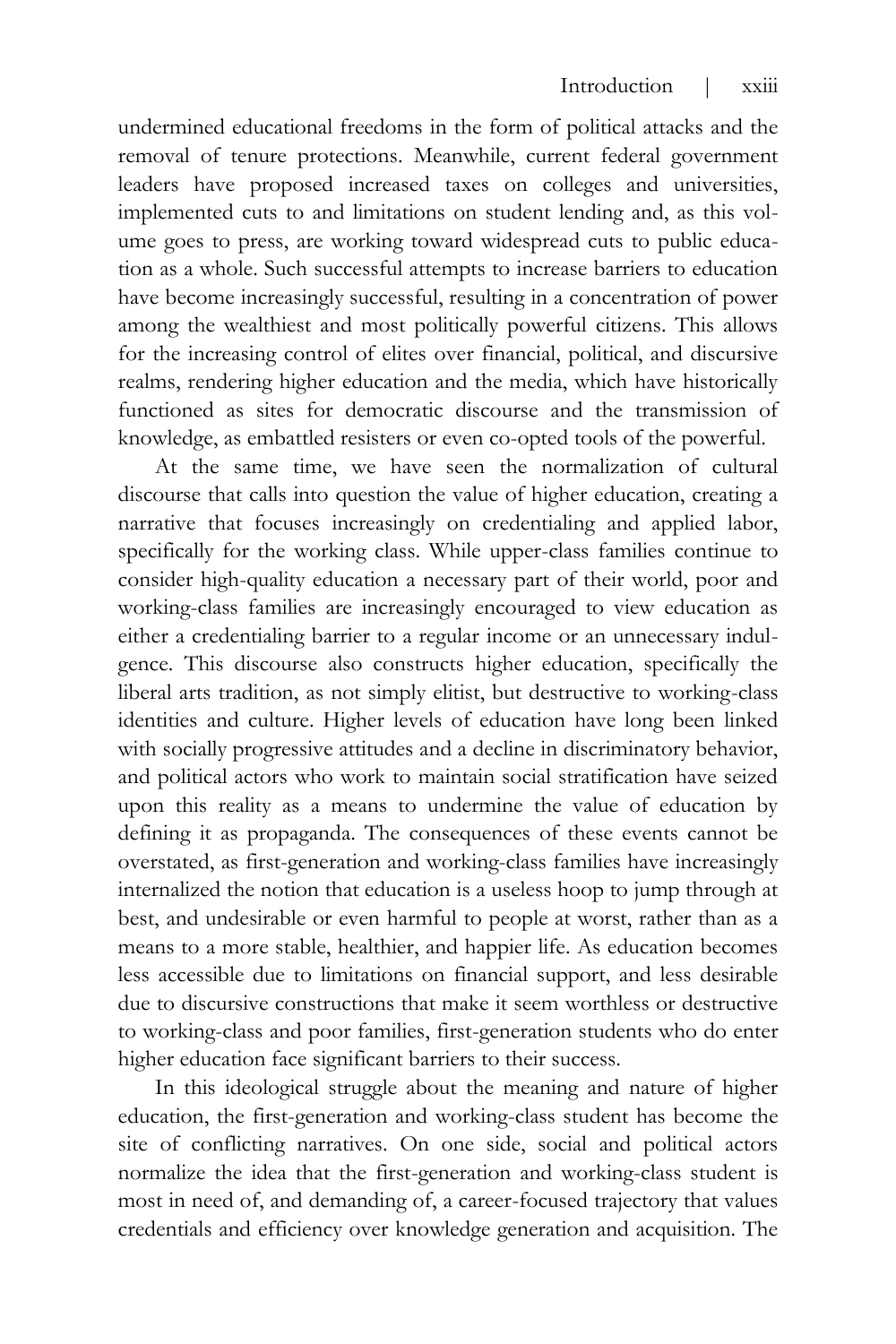other side of the philosophical divide argues that what first-generation, working-class students need and want most are the foundational educational resources that foster intellectual curiosity and critical thinking, both of which have been at the root of higher education since antiquity. Faced with this narrative conflict, and struggling with a hostile political environment, institutions have responded in a variety of ways. Some have adopted a vocational, career-focused model, moving away from the ideal of a comprehensive education—as evidenced by the decline in support for general education curricula and the rise of educational models that focus on rapid degree completion rather than quality of instruction. Others most commonly elite institutions—have in effect demanded class assimilation from new students, implicitly communicating expectations that student conform to upper-class norms of behavior and adopt upper-class cultural identities in order to succeed. Such institutions can become cultural monoliths profoundly alienating to first-generation and working-class students.

Institutions whose social norms and identity are rooted in a history of upper-class, elite culture can find their traditions and expectations under attack, both from groups that question their elitism and from groups that challenge the value of their educational goals. One response may be to resist changes in culture and defend age-old institutional traditions. This can impose demands for conformity that are challenging for all individuals within the institution, but profoundly so for first-generation students, faculty, and staff. For example, collegiality and departmental "fit" often require that faculty and grad students demonstrate class conformity through their knowledge of art, music, and international travel, as well as their skill in adopting upper-class customs in social situations like formal dinners and cocktail parties. Upper-class expectations about conflict management styles, self-promotion, social networking, family and work structures, and physical appearance and dress, can shape perceptions of fit and belonging for first-generation faculty and graduate students. All of these factors can play a role in how successful graduate students and faculty are in securing grants, finding appropriate mentorship, and advancing within the profession.

Thoughtful institutions will attempt to create genuine flexibility in accommodating a changing student and faculty population, and continue to provide quality comprehensive education in the true liberal arts sense. Institutions that work to include diverse race, class, sexual, and cultural identities within their faculty and staff, as well as within their curriculum,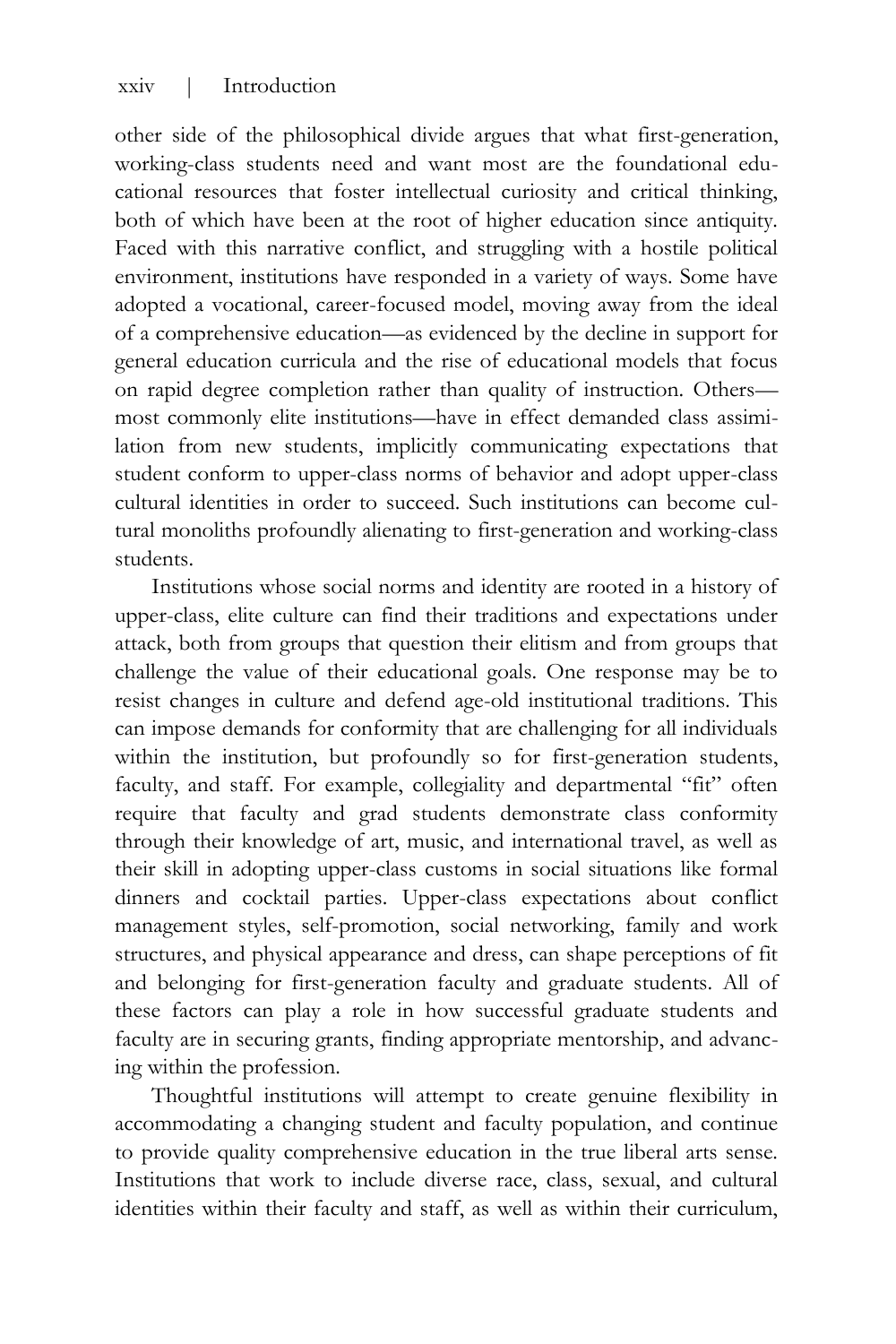provide a more positive and welcoming environment. Some institutions require courses that address diverse class and racial experiences, while others maintain theme housing or student support groups for firstgeneration, nontraditional, and other marginalized populations. Focusing on inclusion and support not only helps first-generation students succeed, but also fosters a more diverse, adaptable, and emotionally intelligent student body and faculty culture.

Whatever their strategies, colleges and universities across the country have faced profound changes, many of which are linked with the rise in first-generation, working-class, and other previously excluded groups. Even as institutions of higher learning struggle with both the real differences in their increasingly diverse student bodies (both graduate and undergraduate) and faculty, and the pressures imposed by external actors seeking to preserve cultural exclusivity, students and faculty members also struggle with new cultural and social expectations, many of which are currently in flux. Faced with conflicting demands to support free speech and condemn hate speech, to embrace diversity but also welcome conservative outlooks, faculty and students may experience a kind of intellectual paralysis. At the same time that they struggle to support and integrate firstgeneration students, institutions are faced with political and financial coercion to reinforce and even recreate barriers to upward mobility. Furthermore, faculty and students find it difficult to navigate a firstgeneration and working-class identity increasingly controlled and defined by a small group of anti-intellectual and anti-equality figures. To date, relatively few scholars have written on the difficulties faced by firstgeneration and working-class graduate students and faculty in academia. This volume seeks to provide an outlet for innovative research and personal narratives in this area. Here we find mentors and peers sharing the strategies that have allowed them to survive, and sometimes thrive, in academic settings across the country.

#### **Understanding the Experience of Working-Class Faculty**

As many of the researchers and essayists in this volume discuss, firstgeneration and working-class academics often find themselves in a liminal space, negotiating transitions and conflicts between the upper-middle-class norms of their peers and work environments and the norms embedded in their working-class histories. While the scholars represented in this volume approach the experiences and needs of working-class and first-generation academics from a variety of perspectives, taken together they provide a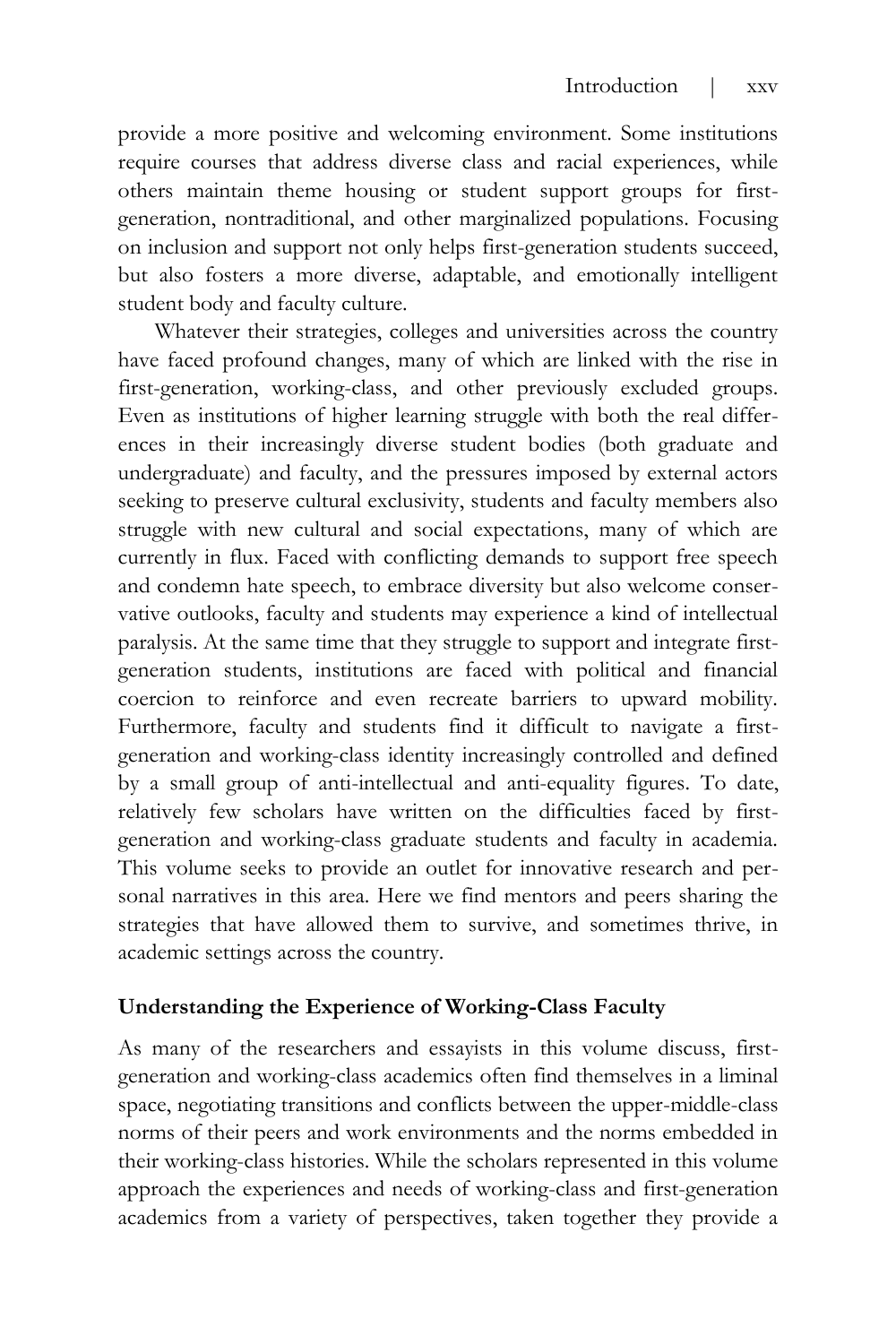#### xxvi | Introduction

rich discussion of the issues surrounding higher education in general and class-based challenges in particular.

The first section focuses on first-generation career academics—those who have spent, or are poised to spend, their working lives in higher education. Engaging such issues as work environment, marginality, social capital, and educational background, these contributors provide a profile of the contemporary first-generation faculty member, conveying a deeper understanding of the unique challenges faced by first-generation professors and academic professionals as they work and teach within the academy. In this discussion, we see several key elements central to understanding the experience of working-class and first-generation faculty members in higher education. They articulate the fundamental truth that higher education is shaped by its history as a middle- and upper-class environment. The social and cultural norms of higher education are, at a very basic level, a reflection of the cultural norms of upper-middle-class Americans.

In Chapter 1, Vincent Serravallo explores the fundamental challenges of moving into and across the cultural and class boundaries of higher education. As a working-class academic—that is, an individual from a working-class home who has now entered the rarified heights of academe—he effectively describes the very real cultural differences and challenges faced by such class transgressors. Jim Vander Putten also engages with the challenges of class transgression as he addresses the transformational role educational experiences in the lives of college faculty from working-class and first-generation backgrounds.

Michelle Tokarczyk brings together the issues of first-generation and class status by addressing the complex interactions among her own lived experience, the institutional norms of a liberal arts college, and the tensions that exist between institutions and faculty members as a result of class difference. Meghan Pifer and Karley Riffe's chapter investigates the perceptions of academic work within the academy as they are articulated and understood by working-class and first-generation academics, as derived through a content analysis of their self-reflective writing. Among the most profound of their findings is the degree to which working-class academics struggle with the kind of inter-class border crossings that Serravallo so ably delineates. Together, these chapters provide a powerful picture of the cultural environment of academic workers and highlight some of the ways in which social class plays a profound role in success and survival.

As Serravallo and Pifer and Riffe discuss in detail, the social norms of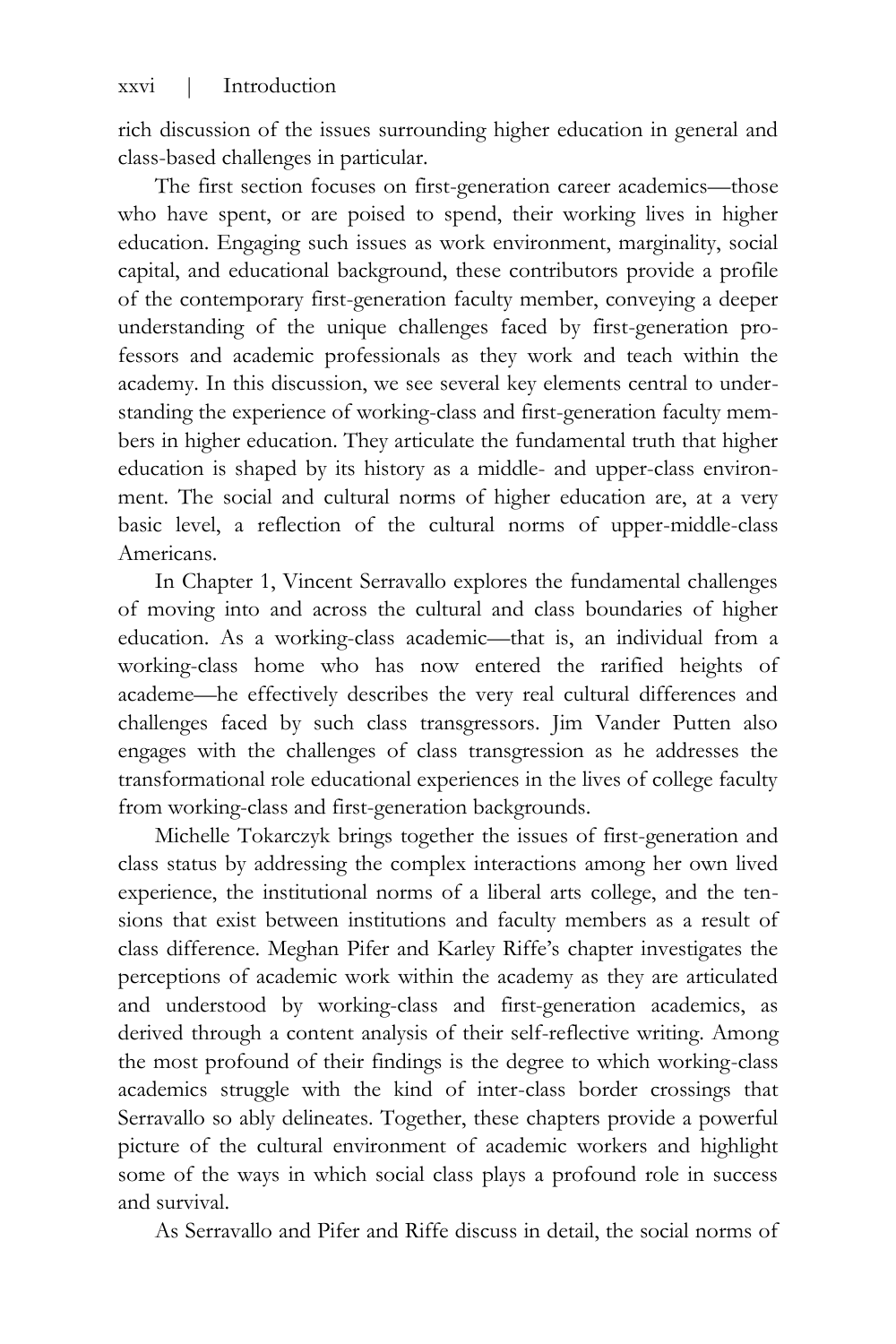higher education are often fundamentally different from the norms of working-class Americans. This can have profound effects on workingclass and first-generation academics' mobility within an institution. Failure to effectively conform to social norms may lead to the kind of interpersonal conflict between colleagues that can damage departments for decades. Furthermore, any attempt to introduce working-class norms into an institutional culture can be viewed negatively not only by colleagues, but by students and administrators. Working-class academics run the risk of being viewed as "difficult" or "gauche," which can have long-term career impacts.

Yet "passing" as upper-middle class, which involves conforming, is not without its risks. At times, establishing the trust needed to build social capital within one's new class environment can mean the abandonment of old bonds and the unlearning of skills previously considered essential. In effectively passing as a member of the elite, working-class academics are encouraged to entirely differentiate themselves from other members of their birth class. Furthermore, as Tokarczyk notes, workingclass and/or first-generation academics may also experience "imposter syndrome." The persistent sense of not belonging has both personal and professional consequences. This section provides a comprehensive and thought-provoking assessment of the challenges faced by the workingclass/first-generation faculty members within the academy. For those interested in entering this environment and who will engage in class transgression to do so, the experience can be both challenging and rewarding. Graduate school is the entry point and "makes or breaks" their professionalization as academics.

#### **Graduate Students and Academic Professionalization**

The second section of this volume is devoted to the experience of academic professionalization and graduate school socialization. These contributors focus on addressing lived experiences of graduate students as a labor force, as students, and as individuals engaged in the difficult work of reshaping their understanding of the world. The scholars represented in this section have worked to identify and articulate an academic culture in which the demands and the limitations imposed by changing educational environments are disproportionally visited upon the historically marginalized, including poor and working-class first-generation graduate students. Within an increasingly competitive and challenging environment, first-generation students, who lack the social capital of many of their peers, face unique challenges. As working-class and first-generation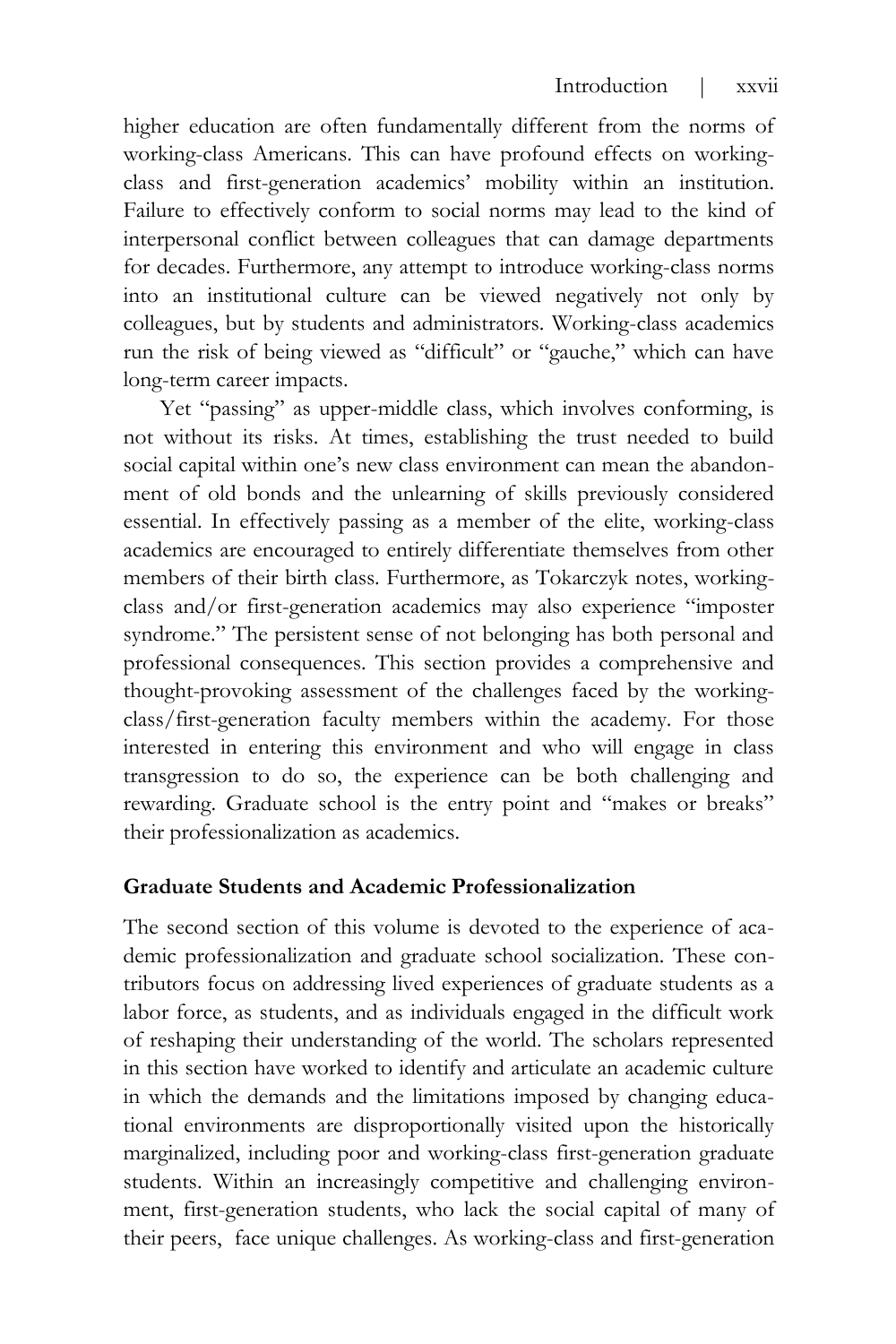graduate students engage with the process of academic socialization and professionalization, they experience not only new expectations and new modes of social and intellectual engagement, but also experiences that conflict with their own sense of identity and values.

Kathleen Mullins explores the experiences of working-class graduate students, challenging conventional narratives rooted in individualistic explanations of these academic success stories, while also identifying important "resilience factors" such as access to strong K–12 educational programs, emotional support, and lived experiences that foster responsibility and self-discipline. She challenges the notion of a universally positive experience in these supposed success stories, arguing that graduate school confronts first-generation students with high expectations for acculturation to the norms of academia. As a result, cultural differences that are accepted in undergraduate students become increasingly difficult to manage for students at the graduate level.

David Marquard elaborates on this theme, examining the narratives of working-class graduate students who experience their engagement with the culture of academia as a frustrating experience of "outsider status." Highlighting issues such as anger and shame, he addresses the emotional and narrative consequences of this marginalization, as working-class graduate students struggle to fit into their new environment. Mullins and Marquard both address experiences of loss rooted in family and class identity, and the sense of marginality experienced by working-class graduate students inside the classroom and within academia in general.

Faculty and academic professionals often expect graduate students to be comfortable with the social and cultural discourse of higher education, and with the middle- and upper-class environment in which it has historically been situated. Elvia Ramirez expands upon this issue, discussing the ways in which not only class and first-generation status, but also race and ethnicity, play a profound role in academic professionalization. Addressing the personal experiences of Latino/as and the institutional norms and expectations that surround them, Ramirez effectively illustrates the sense of marginality experienced by working-class students in general and by working-class students of color in particular. She notes how cultural practices normalized within higher education can create an environment of hostility for first-generation Latino/as that is rooted in both race and class differences.

The writing team of Aaron Hoy, Marcus Bell, Selene Cammer-Bechtold, and Mauricio Torres further this discussion by analyzing the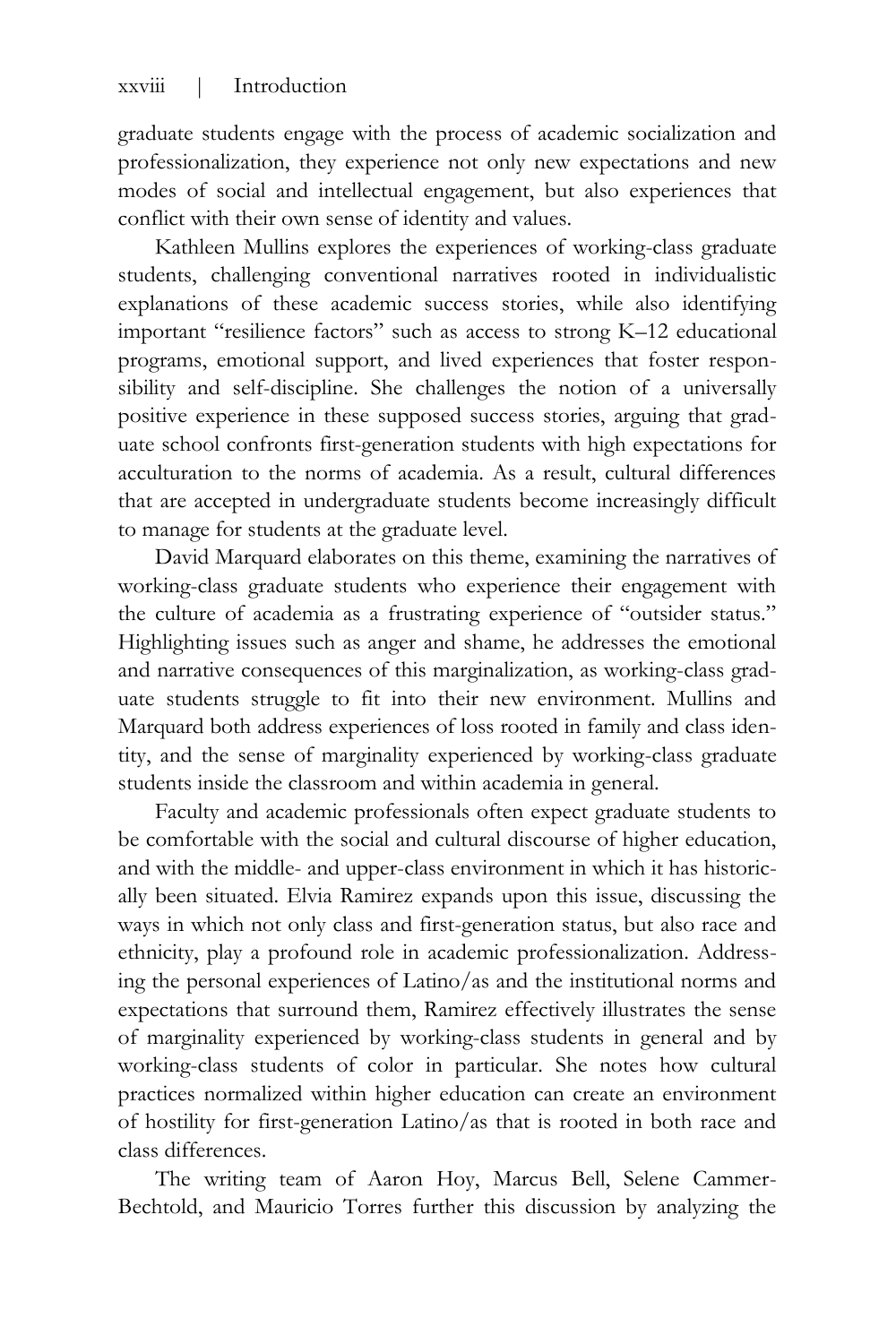specific structures that make the academy a foreign and even hostile place for working-class and first-generation students, and for students of color. The neoliberalization of higher education has fundamentally reshaped higher education in ways that have profound impacts on both daily practices and career trajectories. As first-generation academics, the authors of this chapter acknowledge the ways in which their experience of the academy is shaped by the increasing focus on professionalization and consumerism, with a corresponding decrease in attention to the creation of knowledge. Yet they also ably articulate the ways in which acknowledging such forces in no way keeps them from being subject to them.

JanRose Ottaway Martin provides a comprehensive discussion of the "leaky pipeline," the educational phenomenon that occurs when certain populations, most notably women, people of color, and working-class students decline in educational participation at increasing rates that correspond with higher levels of education. Malar Hirudayaraj wraps up the section by addressing the consequences of the "leaky pipeline" as she addresses the ways in which the challenges and institutional structures discussed in this section can result in working-class and first-generation students being forced to opt out of higher education altogether. Ottaway Martin and Hirudayaraj both address the consequences of shifting cultural expectations and access around educational attainment, while also acknowledging that many improvements must occur to provide all students with the real benefits of higher education, especially at the graduate level.

#### **Surviving and Thriving in Academia**

Finally, in deference to the power of narrative voice and the profound ways in which the silencing of a population or group can be an act of violence—a means to take away individual voice and with it, the right to self-definition—the final section of the book is devoted to the narrative voice of the marginalized. This section provides personal essays from firstgeneration students and academics themselves, granting insight into the struggles and strengths of living and working in an unfamiliar landscape. These chapters give the reader insight into the lived experience of firstgeneration academics, while providing practical advice for survival and success.

Sarah Smith and Saran Donahoo tell us powerful and compelling stories that take us on journeys real and imagined. Smith discusses her journey from extreme poverty to a career in higher education, and Donahoo uses the allegory of Dorothy and Oz to emphasize the profound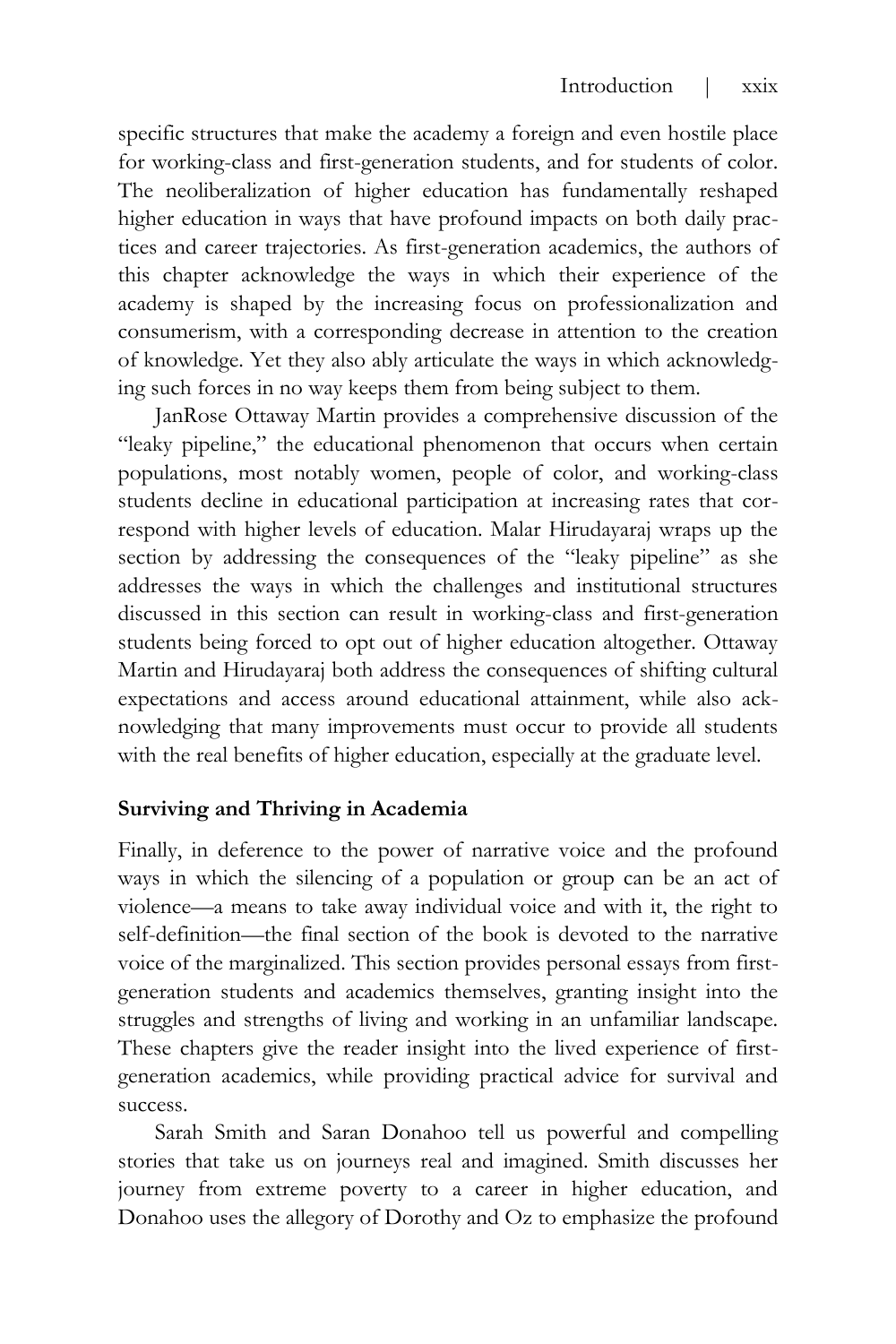importance of social capital in the form of mentors, peers, and institutional support mechanisms. Finally, Rosanne Ecker and Taren Swindle discuss some of the practical ways in which academic institutions and firstgeneration and working-class students themselves can mobilize support and resources. Ecker describes a range of programming initiatives to support first-generation graduate students, while Swindle offers a practical guide to networking and acculturation for the same population. This section of the book provides a more immediate sense of what it is like to live and work as a permanent resident in a strange space during a time of transformation.

### **Moving Forward**

Taken as a whole, this volume asks and perhaps even answers some profound questions about higher education, from the perspective of a population that is simultaneously both "insider" and "outsider." The struggle of higher education in the 21st century is rooted in such questions. How, for example, do we make higher education a space simultaneously welcoming to the needs of the historically marginalized and resistant to the forces of neoliberalization and delegitimization that are levied against it by powerful actors? How does one embrace the institutional values and expectations of knowledge work, while still maintaining the connections and values that come with a working-class identity? How do we resist the array of social forces that are working to undermine educational access—discursively, politically, and culturally? As working-class and first-generation students and faculty members enter the hallowed halls of higher education—not as travelers moving through, but as settlers who will be leaders—we must think deeply about our own road to success, and how our identities and experiences can reshape and, in some cases even preserve, the core values of our new home. As women, people of color, and those from the working class enter higher education, we face profound challenges, yet bring with us possibilities for profound transformation.

The authors in this volume discuss strategies and tools for confronting the challenges of higher education, and also highlight some of the battles we face from both inside and outside the walls of the academy. There is no question that in welcoming the marginalized, higher education has opened its doors to transformation, even as it faces resistance from forces that seek to recreate hierarchies and protect concentrations of power. Working-class and first-generation academics must be leaders in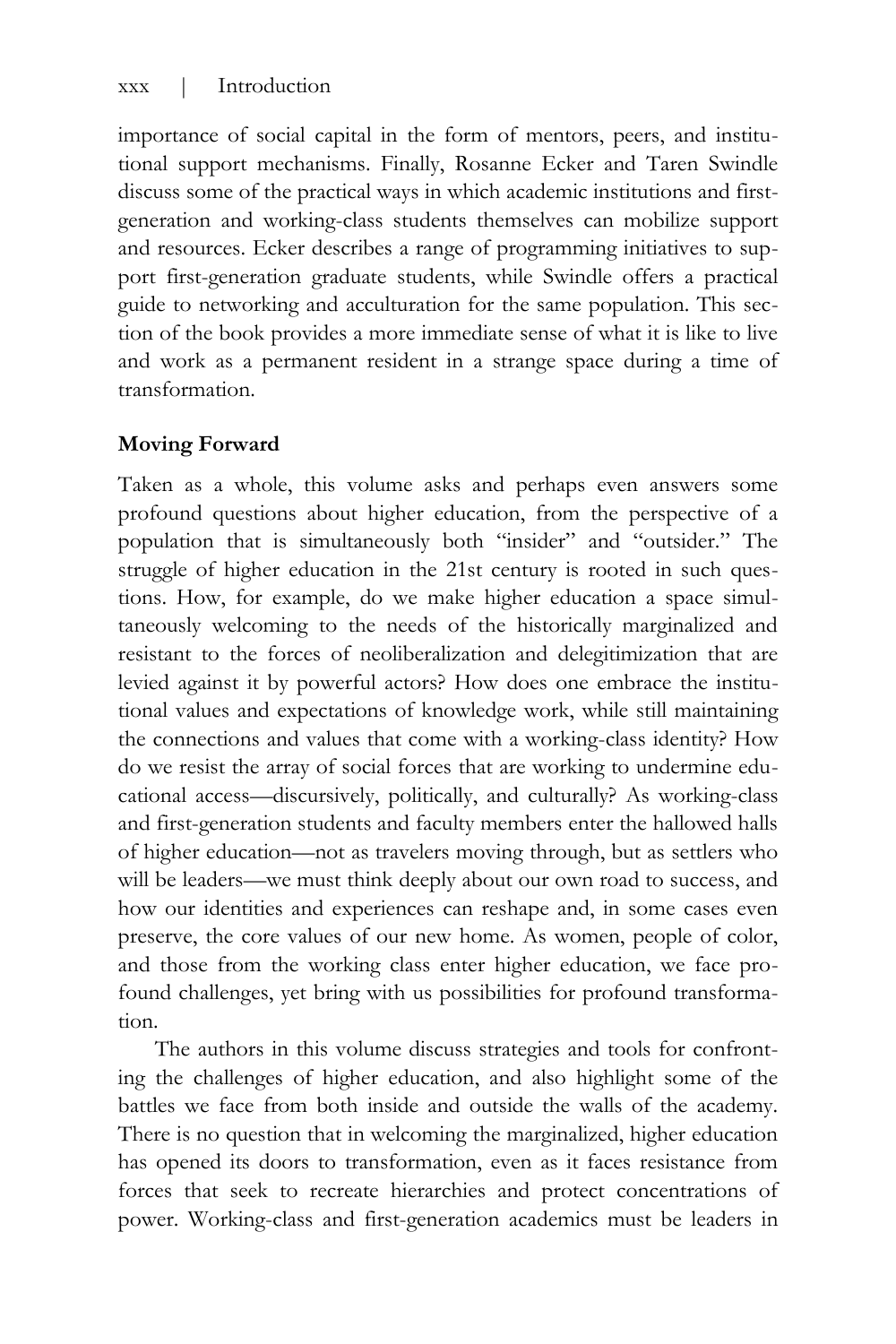shaping that transformation, both to open the path for those who follow and to reject the forces that would use our identities to undermine higher education, denying the real benefits of knowledge to the breadth of the population. The challenges higher education is currently facing are mirrored within the United States more broadly. Powerful political forces promote the delegitimization of scientific knowledge and a general sense of anti-intellectualism as a means to police class borders and reinforce boundaries of power. Ultimately, this volume seeks to provide firstgeneration graduate students, faculty members, and their allies and mentors insight into the changing face of higher education and the unique challenges faced both by newcomers to the academy and by the "outsiders within."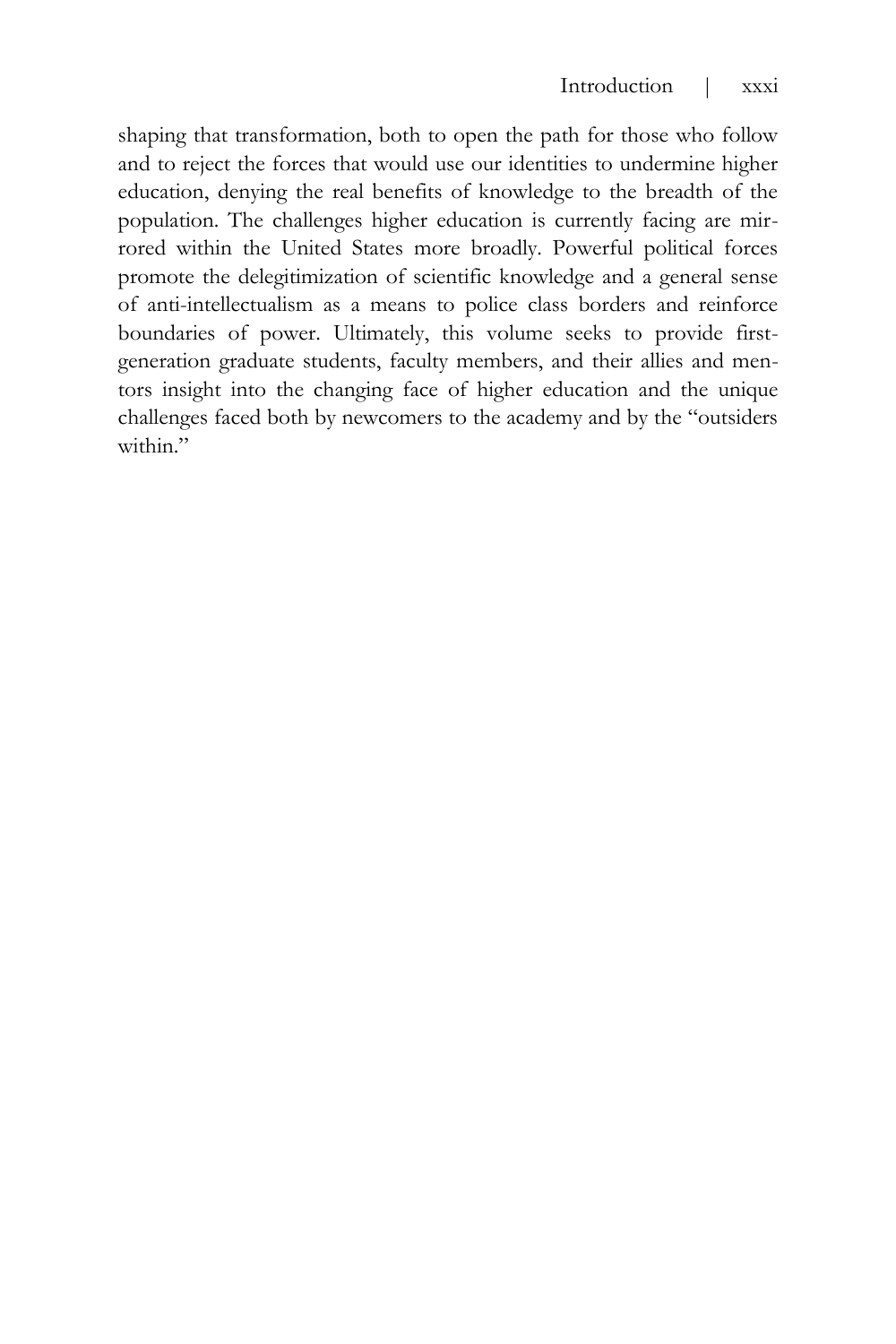# 1

# <span id="page-24-0"></span>**Changer in Paradise Escaping Marginality and Shaping Academic Labor**

## **Vincent Serravallo**

onsider Norman Frost. This is not his real name, but he was the first in his family to get a college degree, and in the late 1960s he became an economics professor. However, when asked to discuss his experience of moving u onsider Norman Frost. This is not his real name, but he was the first in his family to get a college degree, and in the late 1960s he became an economics professor. However, when asked to discuss his experience of moving up into academia, he success story. Instead, he describes an inner turmoil involved with his trajectory: "Being a working-class academic is sometimes very lonely. It's difficult to relate to most colleagues, but it is also difficult to relate to working-class folks, who tend not to trust you since you got to be a 'Doctor'" (Ryan and Sackrey 1984, 257).

Frost's experience is not unique. In actuality it is typical of a pattern of experience shared by many first-generation academics from working-class backgrounds. No fewer than five volumes—published between 1984 and 2006 and based on full and composite narratives of 138 academics illustrate this pattern.<sup>1</sup> They overwhelmingly describe tremendous anguish and ambiguity involved in their achievements. Their testimony describes in stirring detail the major challenge for those like us who are pioneering their path to the university: the difficulty of crossing the borderline of social class and class culture. As first-generation academics, you will be joining a professional occupation composed mostly of people whose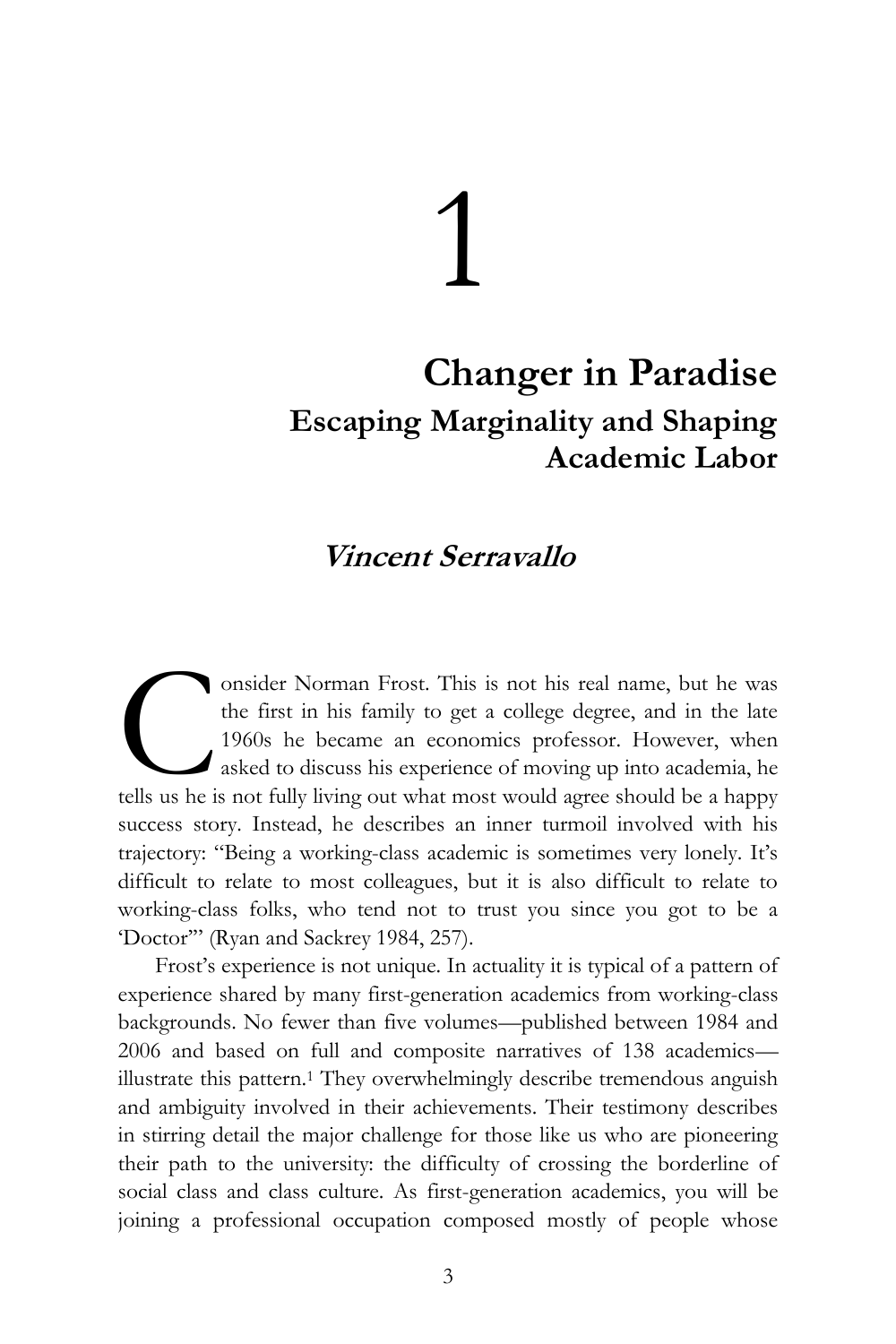lifestyles and temperaments are not only very different than ours, but hold sway as the standard we must meet. That is the borderline separating what the subjects see as two separate worlds.

However, several of these narratives comprising the literature by and about first-generation academics contain clear counter-views. While acknowledging the difficulties of crossing the borderline, many subjects also expressed a will to confront and overcome this predicament. For example, let us consider Nancy LaPaglia, a humanities professor from a working-class family: "Although I recognize that dissimilar domains exist, I want to be everyplace. I am not actually alienated from either sphere the working class or academe. I am not simply rebelling against one position or another. I am opposing fixity and trying to have the best of both worlds" (Dews and Law 1995, 185–86). Thus, while the upward mobility of first-generation academics from working-class origins is fraught with unease, not all aspirants accept it as insuperable, and many attempt to outfit their new academic world with what they see as the commendable features of their old world.

I will address the realities of both Frost's and LaPaglia's experiences, but I will focus on the latter, the attempt "to have the best of both worlds." Put another way, I will suggest ways to achieve a working life in the academy that is more in your control. Let me first discuss in more detail the two representative statements.

#### **Marginality, Habitus, and Hope**

The first statement, by Frost, is a crucial forewarning. It depicts the inner malaise resulting from a life between and betwixt two worlds, the working class and the academy. There is overwhelming consistency in the narratives of those contributors to the literature who succeeded in attaining a tenure-track academic position: they see themselves as long occupying an unhappy location somewhere on the borderline of the old world of their origins and the new world of their professional destination, of having a foot in each world but being strangers in both.<sup>2</sup> They poignantly describe an anomic predicament characterized by such now-familiar glum metaphors as being "caught in the middle," "in limbo," or "far away from home." They feel they are impostors, unable to achieve complete class assimilation and uncertain about even wanting to.

Robert Park (1928) was among the first sociologists to reflect on this condition.<sup>3</sup> He identified the "marginal man" as a personality type associated with racial and ethnic group members whose international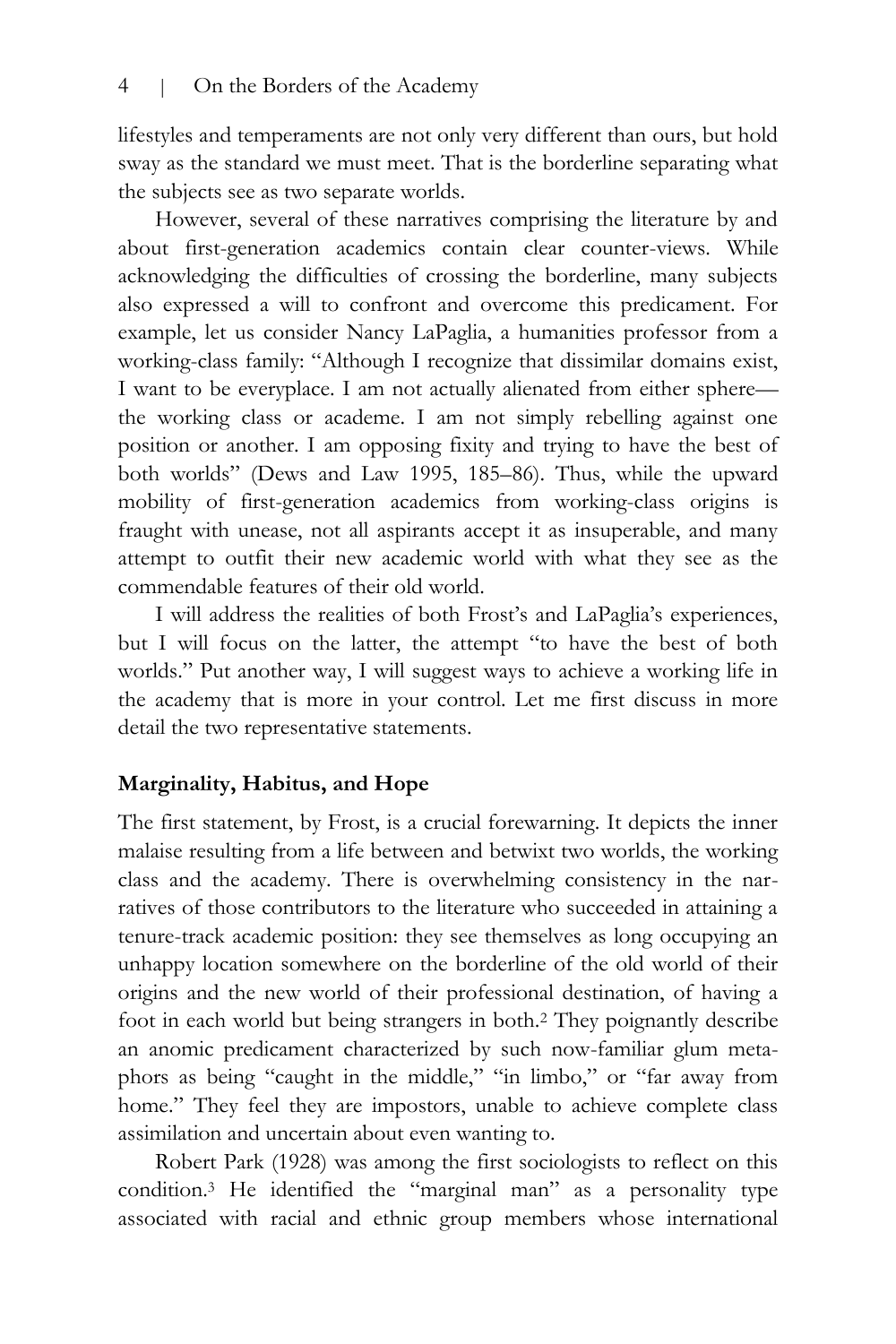migrations simultaneously placed them in the terrains of home culture and host culture, but who felt at home in neither. Characteristic traits of marginality included "spiritual instability, intensified self-consciousness, restlessness and malaise" (893). Contemporary students of social class continue to examine the symptoms of Park's marginal man, but reconceptualize them within the theoretical framework of Pierre Bourdieu (1977). Bourdieu refers to particular dispositions, tastes, and lifestyles as *habitus*, a powerful subculture that emerges from the material conditions of social class. Those attempting to move into a new position face a new habitus while the old habitus continues to exert its hold. Bourdieu refers to this as a "cleft habitus" (Lee and Kramer 2013).

The familiar imagined territories of old world (origins) and new world (academe) actually represent two different and opposing social relationships: the working class and the professional-managerial class, each with its distinct dispositions, roles, and power.<sup>4</sup> Credentials and good work might bring the aspirant from lowly origins to the doorway of a professional position, but due to the workings of social class and class culture, he or she is not prepared to embody the new dispositions, perform the new roles, and exercise the new power as is expected of all members of the new world. The professional-managerial class habitus that dominates the academy is difficult to master for many of those not born into it, and this is by far the most common obstacle identified in the literature.<sup>5</sup>

Park and Bourdieu, however, did not perceive marginality or cleft habitus as deterministic and fixed. Park recognized the creativity and change that migrations of racial and ethnic groups offered their host countries, and Bourdieu held that habitus may change or reshape the conditions from which it arose. The second statement above, by LaPaglia, evidences this. She believes she is "not actually alienated from either sphere—the working class or academe." Recent research on college undergraduates from working-class origins suggests that her claim is not unique (e.g., Lee and Kramer 2013). While the marginality problem that first-generation academics have discussed over the past 30 years is powerful, it is not necessarily insurmountable. Many of these academics have tried to escape the marginality trap and make a contented life in the new world. I will use my experience as a first-generation tenured professor from working-class origins to develop these "escape plans" primarily for the benefit of those just starting their full-time (or temporary full-time) academic appointments, but much of what I outline will benefit graduate students as well. Before I formally present my suggested strategies,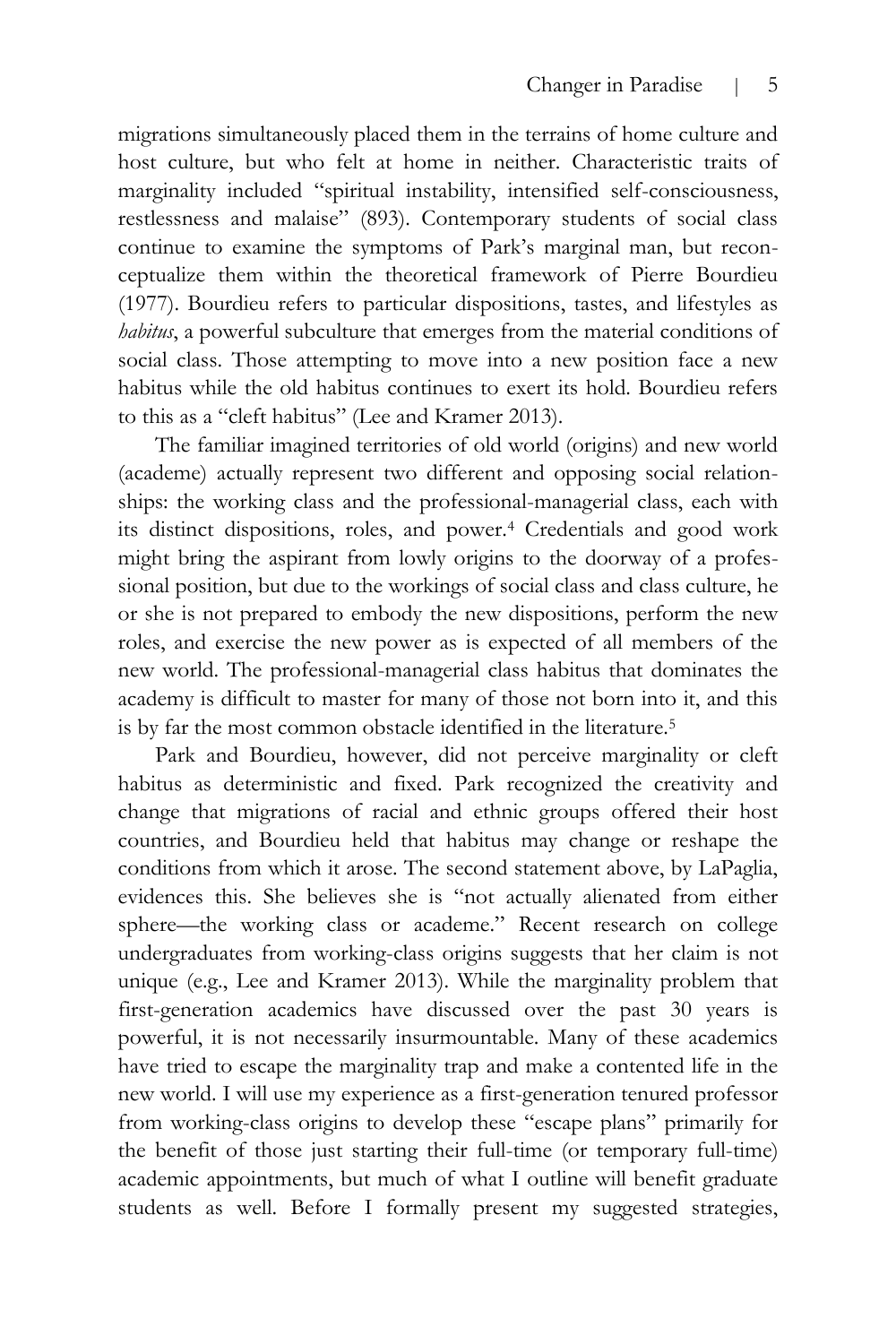though, let me begin with a small personal example.

#### **Challenging Gauche with Class**

Soon after I received tenure, my chair asked me to organize the department holiday season collection for our secretary. I had happily contributed each year since being hired, and never failed to note the significant transition this represented in my life: the once very poor graduate student was now lending financial support to an assistant! However, a colleague with an Ivy League background said something to me that reminded me of the class-cultural differences that my above-the-national-median salary did not overcome. The pool of cash reached triple digits, and I opted to do what had been customary for my extended family and friends: give her the cash—the "long green with the short future," as my backroom-gambling hometown neighbor put it. This did not sit well with my Ivy League colleague, whose parents are college graduates, one a professor. "That's so gauche," the professor smugly protested with wrinkled nose.

This professor is a good person with a sharp and creative mind, but I took this as a stinging affront on my class character—a clear statement that I was too low-mannered for the ways of the professoriate. So, I asserted my areas of expertise (sociology of work and social inequality), appeals to social justice, and my working-class customs to firmly yet civilly make several points: that our secretary did not have the luxury of a professor's flexible work schedule to drive to the mall in the event a gift had to be returned; that while our faculty politely interacts with the office staff, we do not form relations close enough to know their tastes in gifts; that office staff, who do not have incomes as high as those of faculty, most likely find cash much more practical than some gadget. And I informed my colleague with much pride (and via anecdotes) that cashgiving was a normal practice for many people with working-class origins one that might recall the joys of children getting handed a few singles spontaneously by an uncle simply because he had not seen them in a few weeks. I turned the situation around and made it clear that elements of middle-class culture would not set the standards of my workplace. Later, I informed my colleague that our secretary happily told me that cash was perfectly fine.

Since then, there have been other such incidents too numerous or too subtle to recall in detail, but my ability to escape marginality and reshape my "paradise" (as Ryan and Sackrey would have it) grows as the months and years go by. Let me use my experience to suggest how you too can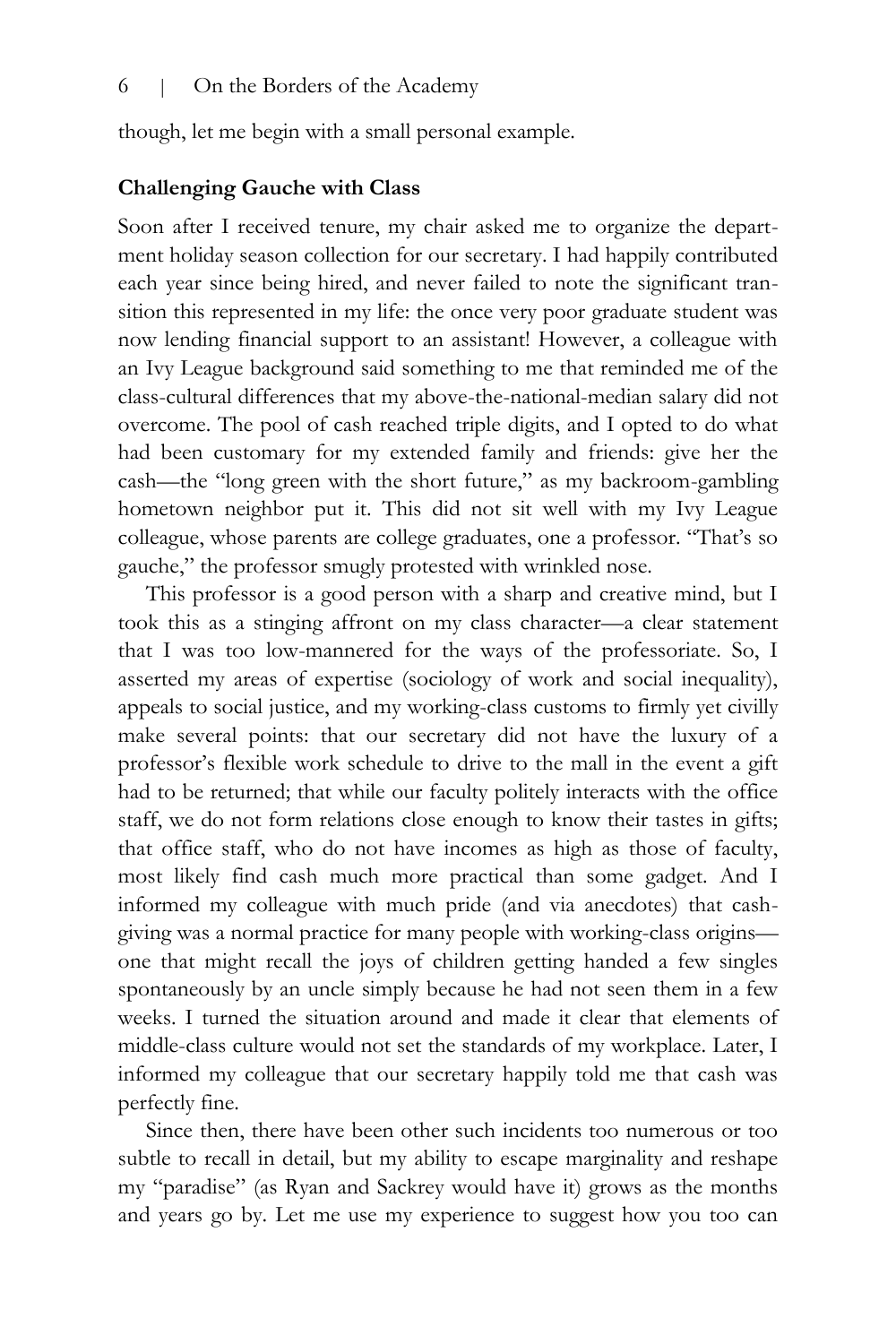accomplish this. I will start at the general level of academic work, offering some foundational insights for maneuvering within the world of academia, and will then move to the more specific, day-to-day aspects of an academic position.

#### **Our Roots, Your Roots**

You might be the first in your family to become an academic, but you are not *the first* first-generation academic. Fortunately, you have predecessors, and they have confronted the challenges and felt the trepidations you might now experience. You also have your personal background of achievements in your particular academic endeavors. Draw on your own experiences and those of your predecessors.

#### *Learn from Our Predecessors*

My first suggestion is that you read, as early as possible, the books that have focused directly on first-generation academics' experiences, beginning with the earliest of the lot, *Strangers in Paradise*, by Ryan and Sackrey (1984). *This Fine Place So Far from Home* (Dews and Law 1995), *Caught in the Middle* (Grimes and Morris 1997), *Reflections from the Wrong Side of the Tracks* (Muzzatti and Samarco 2006), and *Working-Class Women in the Academy* (Tokarczyk and Fay 1993) also provide abundant lessons from firstgeneration academics whose common background nonetheless admits variation by sex, sexuality, race, age, and geography.

The narratives provided in these texts are thoughtful accounts that will help you better articulate your unique predicament and create the academic future you want. All of my information about first-generation academics in this essay is based on this literature and my own experiences.

Read and discuss the books in reading groups composed of your firstgeneration colleagues, including graduate students. You are likely to form bonds with academics who share your origins. As Julie Cannon puts it, they are likely to "*know* what life on the other side of the tracks is really like" (Muzzatti and Samarco 2006, 108; emphasis in original), and since life on that side varies, you will gain further insight into your own experience by knowing theirs.

Moreover, because the texts explicitly discuss such issues as social class, social mobility, gender, bureaucracy, subculture, intersectionality, and organizational power, they will enhance the coursework of graduate students—especially those in the social sciences—and may inspire ideas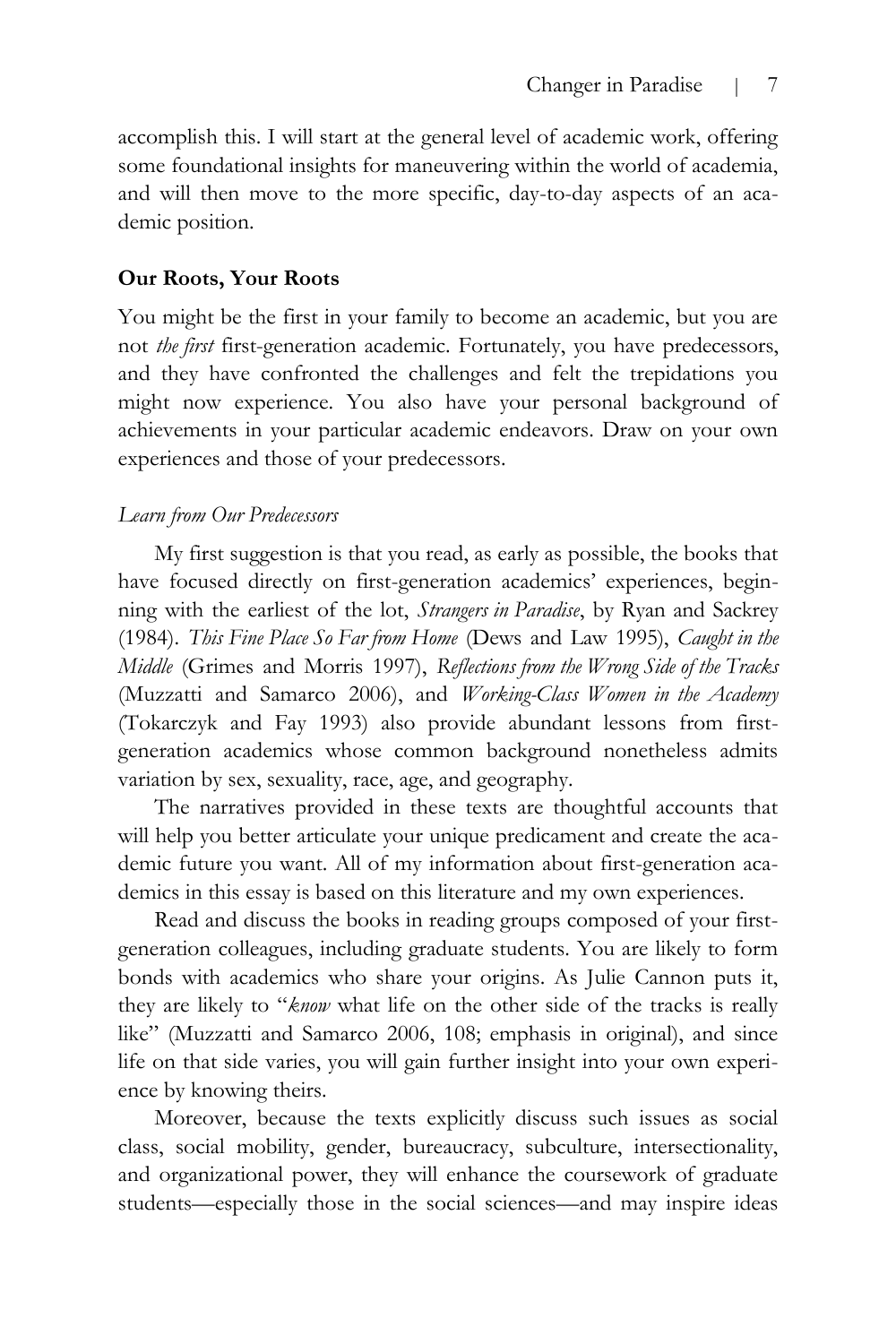for a course paper, poem, song, film, master's thesis, or dissertation. Junior faculty members might be inspired to conceive and design research projects.

#### *We Are Not Impostors*

To enter academia is to enter various realms: your particular discipline, our wider occupation of college professor, and your particular academic workplace—plus their respective subcultures. Trepidation in entering all three areas has marked the experiences of those from working-class origins. They often claim to feel like impostors, pretenders, fakes, or spoilers, and they fear they will someday be found out as such. Many believe they lack the abilities involved in the everyday expectations of their academic job, and feel ignorant of or unsuccessful at performing the lifestyles, dispositions, and overall presentation of self associated with academicians as a class. As one subject in Grimes and Morris's study put it: "As a professional sociologist, I have always felt like an outsider to the profession. This lack of fitting in stems from two sources. First, I have always felt academically less well prepared than most sociologists…. The second source of alienation comes from life in a strange [class] culture" (1997, 143).

You can avoid this predicament by honestly acknowledging your abilities. By this I certainly do not mean to suggest that you engage in an inspirational campaign of self-affirmation; I do not suggest that you will be smart if you repeatedly tell yourself you are smart, or that you must believe that being born into the working class was a blessing for your future.<sup>6</sup> Instead, you must remember that you passed high selection standards to be admitted into graduate school in the first place. As the chair of the Sociology Department at the University of Kansas pointedly told me when I expressed self-doubt, "You wouldn't *be* here if you weren't capable." As a new faculty member, you must acknowledge that your accomplishments and experiences got you the offer of a tenure-track job, which dozens or hundreds of other applicants did not get. You must also consider that your candidacy was sponsored by letters and perhaps phone calls from renowned authorities who believed in your abilities.

To confirm your competencies, revisit some of your past work, such as a class paper, master's thesis, dissertation, computer code, creative works, or peer-reviewed publications. You could also review the awards or public acknowledgments you have received for service to the community, the discipline, your university, or someone's research. At times you might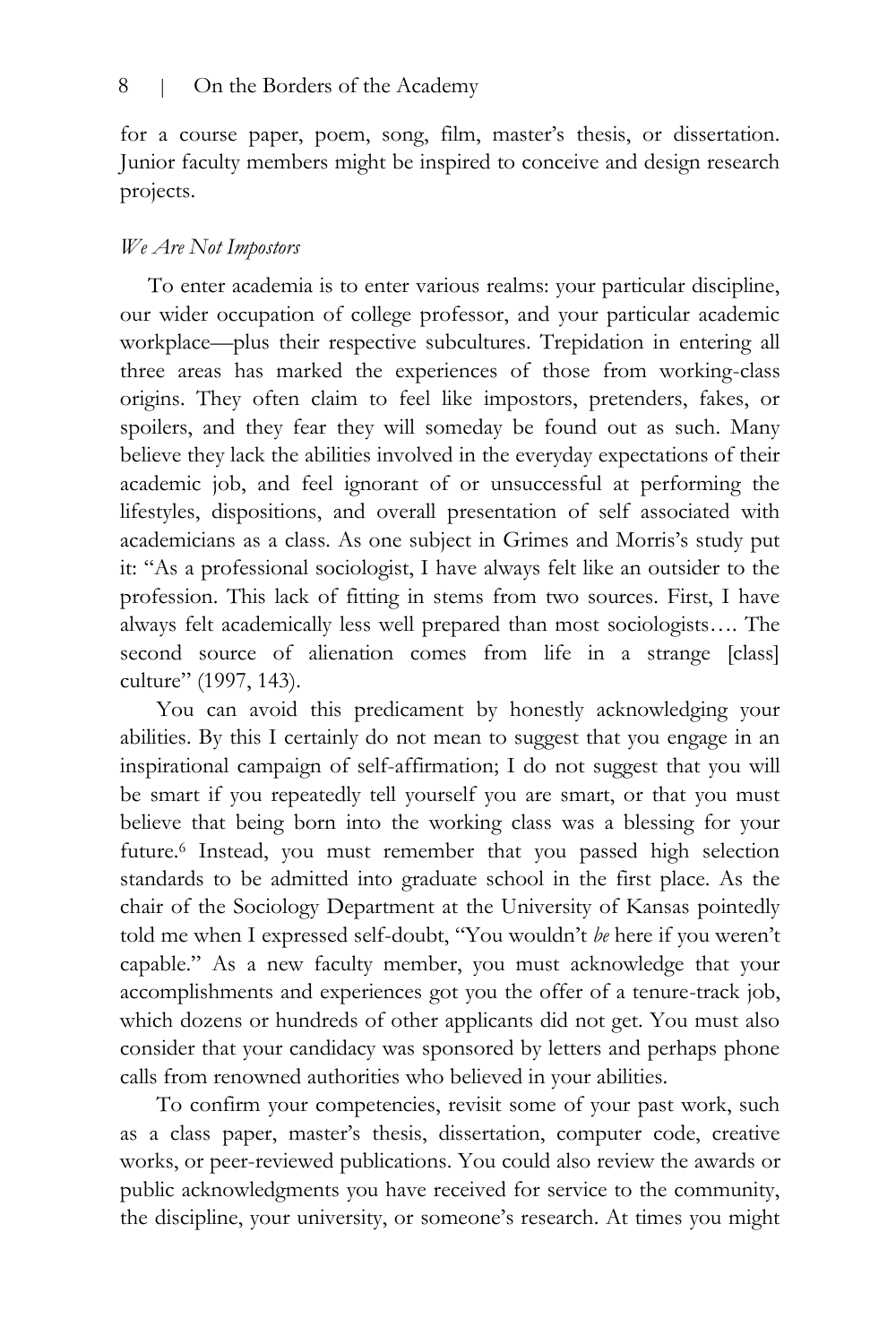cringe over something you wrote or did, but it is more likely that you will take pleasure in your proven competencies.

#### **Windows on Academe**

Becoming an academic involves much more than attaining expertise in an area of concentration. It demands socialization into an occupational subculture. Regardless of discipline and the particular school in which they work, academics constitute an occupational subculture. They share a specialized language, carry out familiar rituals, and agree on certain norms, beliefs, and values (Rothman 1998, 44–61). This is true for most occupations. As a seamstress in the "shops," for example, my mother was a "sleeve setter" who had to "fill the bobbin" for every new "bundle" she got, and might have to work on "repairs" found by the "trimmer." In the academy, the "tenure-track" professor who got the "new line" due to her "strong CV" will often have to teach fewer "new preps," and have a "lighter load" while on "probation." When I pumped gas in the days of "full service," we all believed that customers in old clunkers tipped more than those in luxury cars; most academic departments are guided by an opposing belief that applicants from prestigious universities are the best job candidates. Masons value the good workmanship of their brick walls, and professors value the scholarly work of searching for knowledge. Just as firefighters create and share norms about how to save lives, and home health-care aids share norms about how to care for the infirm, professors share norms for how to teach, do research, and deliberate department and university business.

Every academic department in its particular school will manifest a unique combination of features of the wider occupational subculture. This is the workplace subculture, and I will discuss this further on. But when considering the professoriate as a whole, there are important organizations and organs that are very helpful for socializing the newcomer to the dominant language, values, and norms of academe.

#### *AAUP and* The Chronicle

One organization you should become familiar with is the American Association of University Professors (AAUP). Established in 1915, the AAUP is the national association promoting the interests of the academic profession. As described on its website (http://www.aaup.org),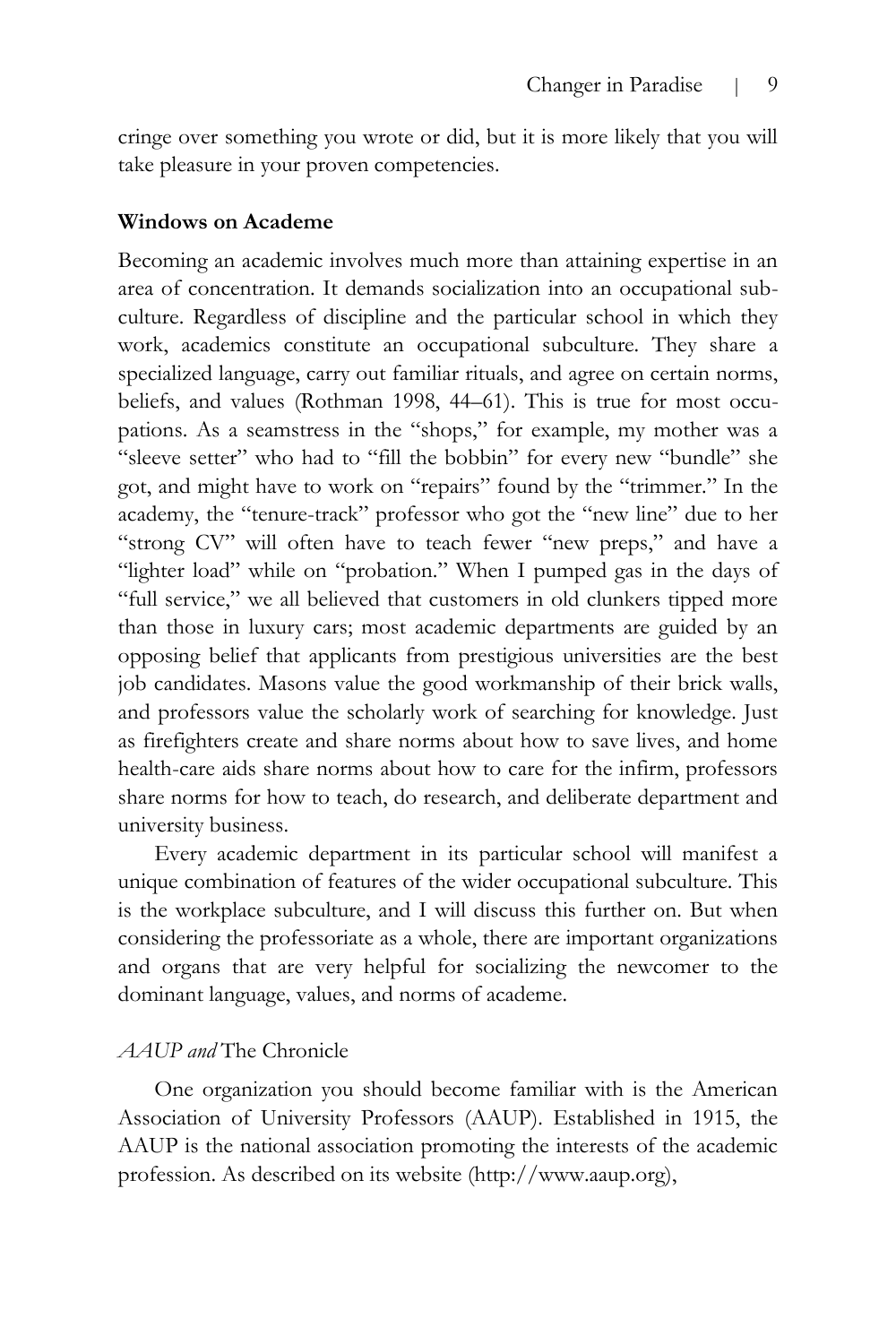The mission of the AAUP is to advance academic freedom and shared governance; to define fundamental professional values and standards for higher education; to promote the economic security of faculty, academic professionals, graduate students, post‐doctoral fellows, and all those engaged in teaching and research in higher education; to help the higher education community organize to make our goals a reality; and to ensure higher education's contribution to the common good.

This organization will inform you of the elementary shared beliefs and language of the academy and provide position statements on existing and emerging issues. It was instrumental in promoting the modern idea of tenure, and its statements on academic freedom and governance are highly regarded by faculty members, administrators, and policy makers. "Collegiality" is a concept currently affecting many academic workplaces, and the AAUP has written a position statement on it. This is of special concern for first-generation academics, due to the common claim that working-class life does not prepare one for, and is at odds with, the gentle art of debate between colleagues.

One of the most important publications on academe is *The Chronicle of Higher Education*. Published weekly during the academic year, and daily in its online version, *The Chronicle* provides news, information, opinions, and discussion forums on nearly every aspect of academia. It is read and discussed by administrators and faculty members alike. If you cannot afford a subscription, your department or the dean's office most likely subscribes, and it is probably in your school's library. A related source is *Inside Higher Ed,* a free online newsletter and blog.

Needless to say, you should not automatically accept the AAUP's views, nor should you substitute the AAUP for other advocacy bodies, such as unions. You would be best informed if you complemented *The Chronicle* with other publications on higher education that provide more depth and alternative views.<sup>7</sup> But familiarity with the AAUP and *The Chronicle* will help you to become informed about the major issues and debates in the profession, so you can speak intelligently about them, and will help you absorb the basic beliefs and language that mark the occupational subculture. Escaping the impostor self-image and making your place in academia will follow from the confidence and authority you can develop from these resources. There is always the possibility, moreover, that once more at home in academe, first-generation academics from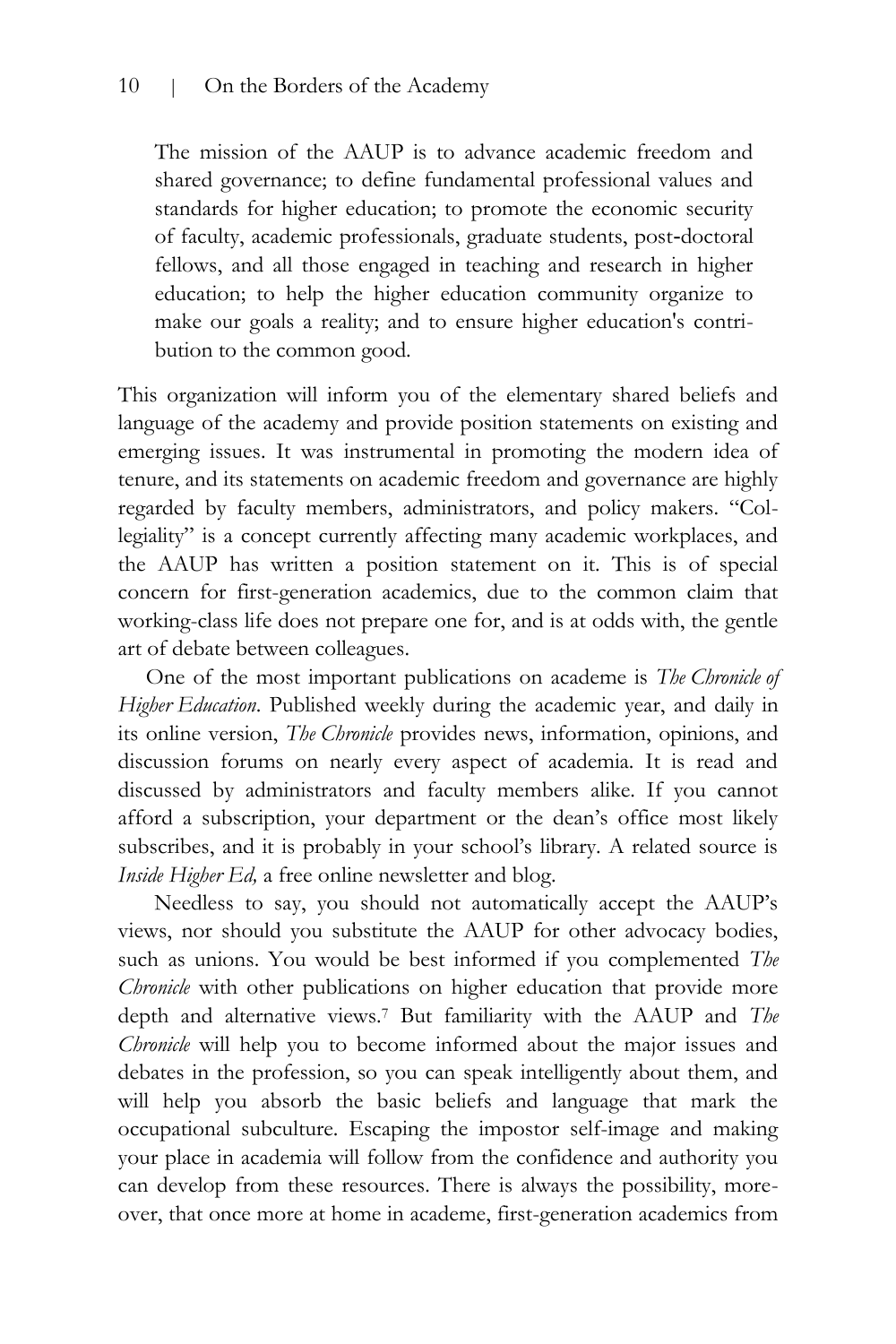working-class origins could be part of a movement to reshape the academic subculture.

#### **The Innards of the University**

Hundreds of students enter a college or university and leave about four years later with a degree. The work that goes into scheduling their classes, teaching their classes, determining their grades, deciding their financial aid, feeding and housing them—and that is just a short list of their needs for completing their degree—is overwhelming. This feat is accomplished because the school is a complex organization comprised of many parts, rules, and overarching values. The structures (offices, departments, councils, governing bodies) are guided by rules (policies and procedures), all of which are shaped by wider values (such as articulated in a mission statement), and this set of relationships makes the "machine run" regardless of a school's unique qualities, such as student population, Carnegie classification, endowment size, or the personality of its president. Learning the structures, rules, and values of your particular school and academic department is essential for an easy transition into your studies or your job, and for giving your input on how it works. In this section I will focus on the social structure of the college; I will discuss work at the department level further below.

#### *Your Place in the Social Structure*

Rather than seeing yourself as entering an intimidating academic monolith, consider that you now occupy a position, such as assistant professor, within a complex but ordered group. Read the history of your institution, preferably published by a historian, to get an overview of the organization you are in or joining. Then, learn about how the school "works." Examine your school's organizational chart to learn the major units. Institutions of higher education are typically divided into two main spheres: finance and academics. The former includes such departments as budget, human resources, and financial aid. The academic division, where most of our time is spent, includes the office of the president and other senior academic administrators, including provosts and deans. There are several units making up the academic division, such as student affairs, academic affairs, and some form of an academic or faculty senate. Within these bodies are countless committees charged with carrying out the school's academic business. Find your place in the organization and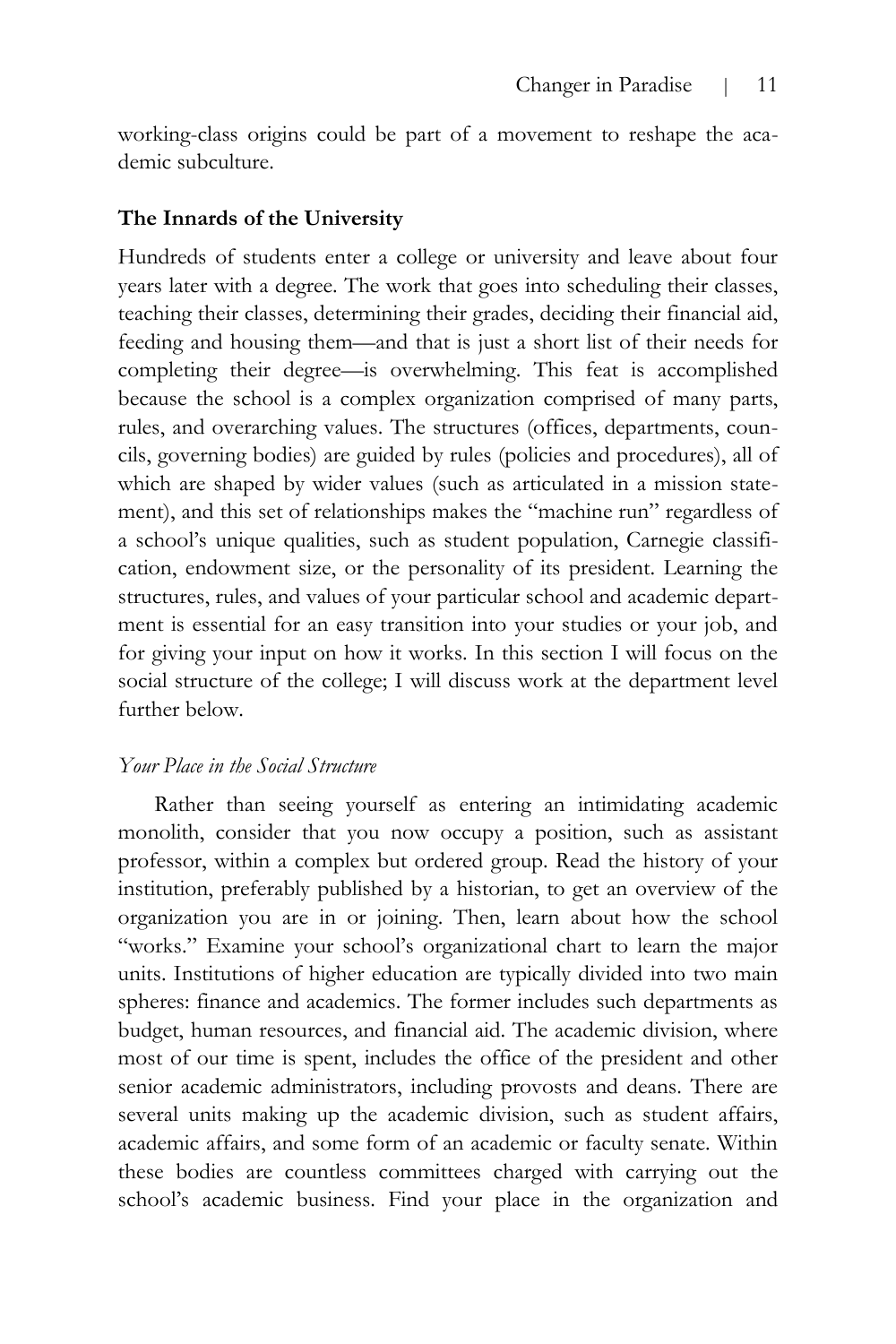identify the major committees of the various units and their duties. You might be informed of these structures during an orientation for new hires.

Among the important structures are the governance bodies. The basic elements of academic labor—teaching and research—are shaped and strongly guided by policies and procedures created by large and small governance bodies constituted by academics. A common refrain of academics is the need to "just do my work and not get involved with university politics." This attitude is based on the myth of academic individualism. The academic cannot work in isolation from his or her colleagues and governance bodies. Doing one's own research project, for example, is often shaped by policies on human subjects, internal and external grants, release time, and many others; these policies are formed by governance bodies. If faculty members do not participate in such groups, they will face policies given to them by administrators. By the time you can serve on governance bodies that formulate such rules, you will not only feel more at home in academia, you may be in a position to remodel that home.

A faculty senate (sometimes called an academic senate or faculty council) is the typical governance group representing the faculty, and it is essential that you familiarize yourself with its bylaws, including those concerning membership. The minutes of senate meetings are often made public, and it would be worthwhile to review them to get a sense of the pressing issues of the day and the debates about them.

All of the divisions, committees, and governing groups shape the school's operations, but the school's board of trustees has the final decision-making powers. Typically, trustees will hail from the business world, and will likely be older, white males with high incomes. Few if any academics will be among them. See who the members are to get a sense of how your school is directed.

A union may be another structure in your academic workplace. About one-third of professors nation-wide are union members. If your school is unionized, learn the union bylaws, study its contract, and know your union representatives. It would also be helpful to learn how the school became unionized, and about the union's history.

#### *Know the Rules and Use the Rules*

Your work and the work of the various groups and committees in the school are guided by formal policies and procedures. Read your university's policies and procedures manual or bylaws, as they will provide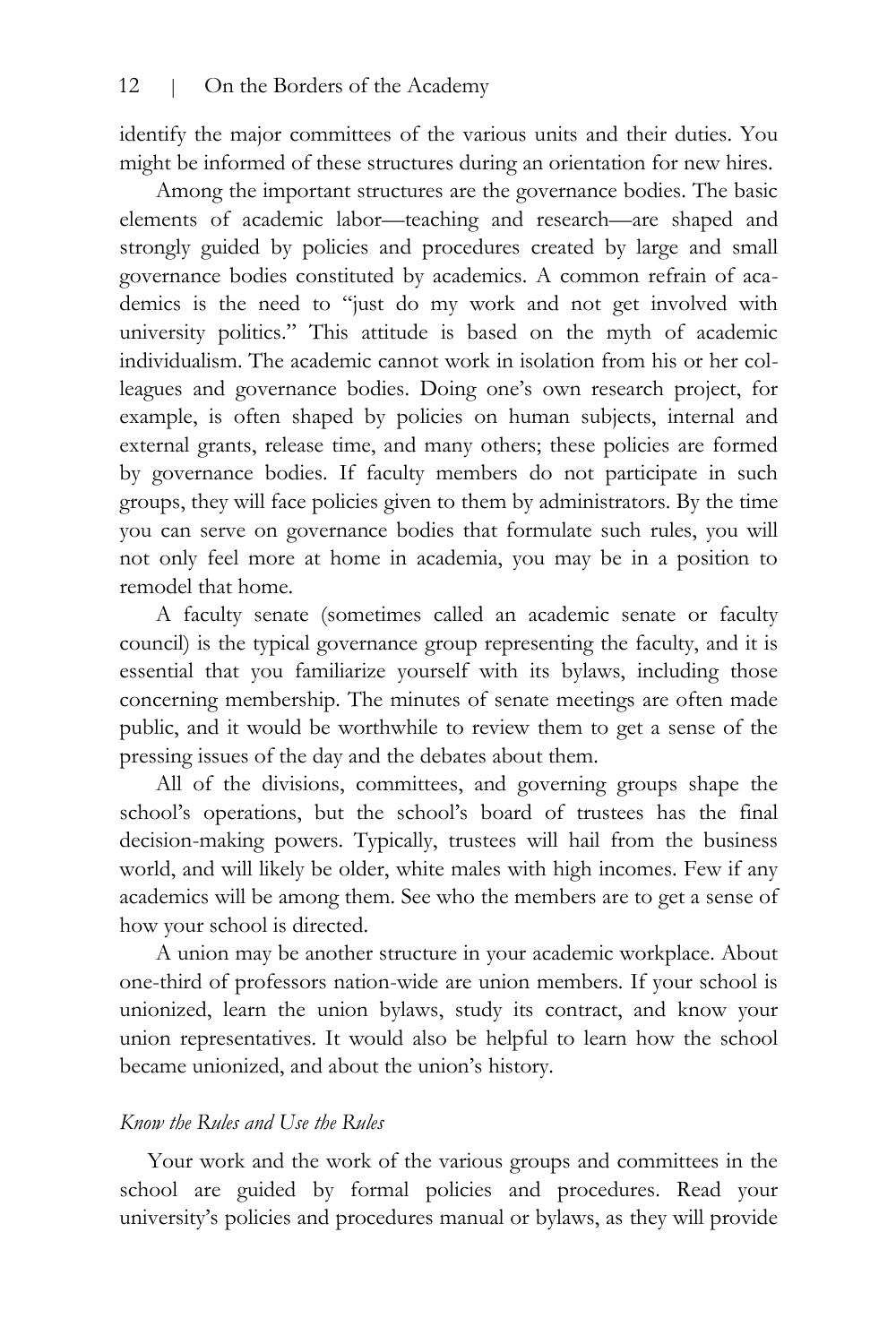the official rules on nearly all aspects of your work. This includes not only the rules about tenure and promotion, but about many other important elements, such as the charge and membership of institution-wide standing committees, the various faculty ranks and their duties, grievance procedures, academic conduct, intellectual property, attendance, foreign travel programs, final exams, graduation requirements, grading and grade disputes, salary, retirement, and so on. The purpose of reading the bylaws is not to become your school's policy wonk, since the complexity and detail of the typical policies and procedures manual are overwhelming. Instead, the purpose is to help you speak more authoritatively about the important issues that arise or know where in the policies one would look to get the official word on an issue. Without this knowledge, you may feel aloof and further disinclined to interact with colleagues on important matters. Ryan and Sackrey well understood this:

One way to cope as a newcomer anywhere is to learn the rules before the bumbs [*sic*] on your head get too large and too many. To some, such a strategy of acceptance and achievement also demands a rising-to-the-occasion of playing at others' rules as well as or better than they do, particularly to keep from feeling overwhelmed, inferior, incompetent, or all three. (1984, 131)

Regarding the benefits of "playing at others' rules as well as or better than they do," it is crucial to know how to use the rules that academics use, or claim to use, to conduct their meetings: *Robert's Rules of Order* (Robert et al. 2000). It is a long, complex book that few have mastered or even read from cover to cover, but its main elements are crucial for making the firstgeneration academic feel more in control in the academy. Since the typical school will implicitly affirm the dictum that it is an "institution of laws, not men," *Robert's Rules of Order* may serve as a leveling agent—preventing class background or habitus from bearing any advantage—since the rules of conducting business apply equally to all. Potentially harmful strategies that we might find in an informal meeting, such as grandstanding, bullying, and steering the deliberations for personal interests, are not allowed when *Robert's Rules of Order* are followed.

A final point to keep in mind about rules: you will find that in many cases, actual practices (often called traditions) will sometimes vary from the official policies. The formation of and compliance with informal rules in the academic workplace is important, and I will discuss this in a later section.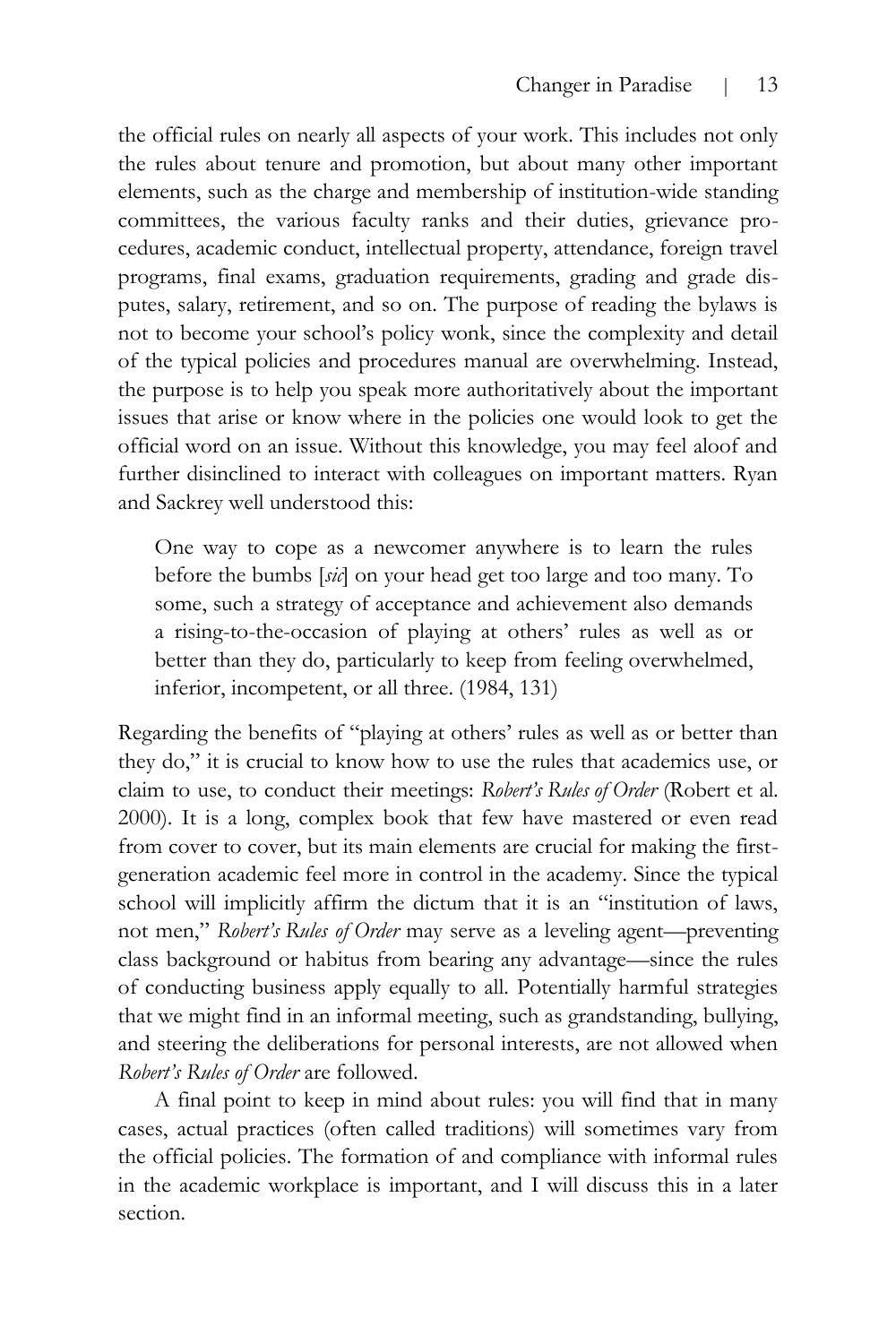#### *College Values*

All of the units and the rules that guide them are informed by wider values agreed to by your university's leaders. All schools promote the value of an educated person, but schools will vary regarding what aspects of an educated person they will stress. Some might value "career education," while others stand for "liberal learning for the public good." All institutions will have some form of a mission statement, and it is important to read it so as to learn the major values that guide your institution.

The values proposed in the mission statement also shape the long-term planning of a university. A university's official plan for the next five or ten years is usually known as its strategic plan. Read the current strategic plan and see who was involved in creating it. While often self-congratulatory and marked by hyperbole—and generally used to gain funding—the strategic plan does inform the faculty of the school's priorities in such areas as curriculum, enrollment, learning, and research. A plan, for example, that calls for more interdisciplinary programs, more external grants, and more diversity, may shape an academic department's expectations, and thus help determine whether or not you will get support for your research plans or your ideas about designing a new course.

#### **Your Department**

The academic department is a workplace that requires direct and longterm relations with departmental colleagues. It will have its formal and informal norms, specialized language, and shared beliefs that help workers know how to do the work. This is the workplace subculture—a localized version of the occupational culture. The point, then, is to conduct the same kind of review of your department's bylaws and committees as you do for your university.

However, no matter how detailed and deliberate, a department's formal policy has some degree of ambiguity and thus is open for interpretation hence, the role of informal norms created and shared by the people with whom you most closely work. "Candidates for tenure must provide evidence of effective teaching," a formal department policy might state, but departments and tenure committees have gone to war over what constitutes "effective" teaching. As a result, tenure candidates and their assessors share informal expectations, such as attaining generally high ratings on student evaluations, the exact number for which varies by department. Departments are not likely to have formal rules about grant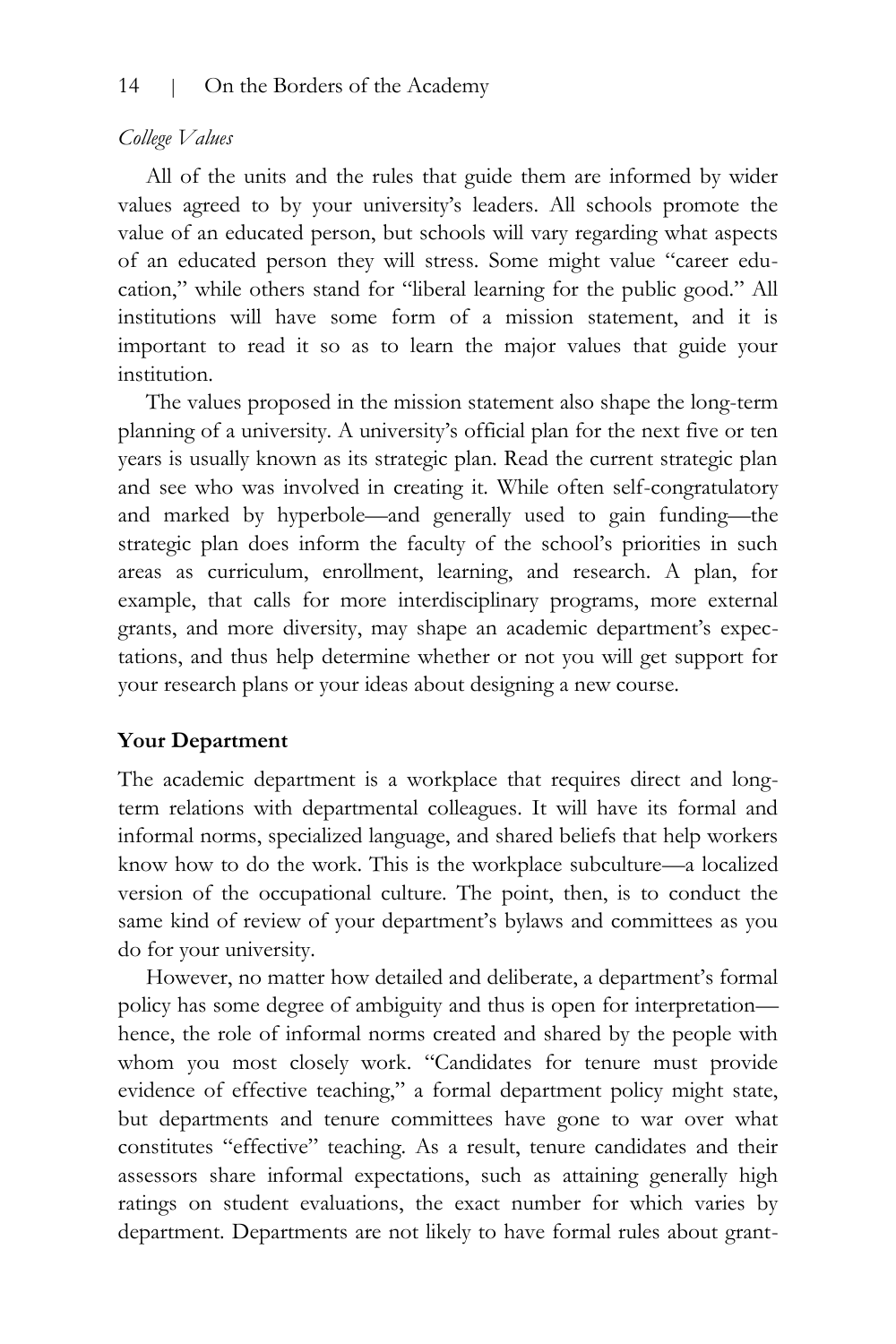ing a break time during class, but you will soon be told explicitly or learn indirectly through observation and hallway talk about what is the "rule," if there is one. The same goes for attire, assessment methods, course material, office hours, how to deal with unruly students, grade disputes, and so on.

One of the primary features of the occupational subculture of college professors is professional autonomy. It is expected that we will independently determine our pedagogy, course syllabi, grading policy, and selection of research topics. In fact, a common finding in the research on first-generation academics is that they are most at home, and feel less marginality, when in the classroom or when doing research. Such professional autonomy must never be taken for granted.<sup>8</sup> Nonetheless, there are helpful limits to such autonomy. For example, you will benefit from the informal norms of seasoned colleagues regarding how many pages students should be asked to read or write, and what is the "right" number of tests to give. Thus, if norms in your department are not clear, explicitly ask your department colleagues what is expected for your performance: How much reading is to be expected of students? Is it customary to give breaks at the mid-point of class? Is there an agreement about students' use of laptops and other online devices during class time?

#### **Contested Academic Cultures**

Learning the aforementioned enables you to maneuver in your work with more authority (especially since relatively few academics possess all this information), and it provides you greater opportunity to change your workplace subculture; after all, subcultures are constructed and therefore can be changed. For example, my self-esteem rose considerably, and I felt much more at home and in control of my life, when I was elected to be the moderator for the monthly meetings of the approximately 140 faculty members of the College of Liberal Arts, while not yet tenured. Carefully reading and applying *Robert's Rules of Order*, I set the parameters for discussion and often directed or silenced senior colleagues from higher class origins during deliberations.

In another instance, while serving on the university budget committee I used my knowledge of *Robert's Rules of Order* and my academic concentration areas to challenge proposals that I felt disadvantaged students from low-income families. Two or three outspoken committee members wanted to cut costs by eliminating student financial aid to qualified students applying for high-demand majors. It is highly unlikely that these academics came from lower-income backgrounds. "We have a large number of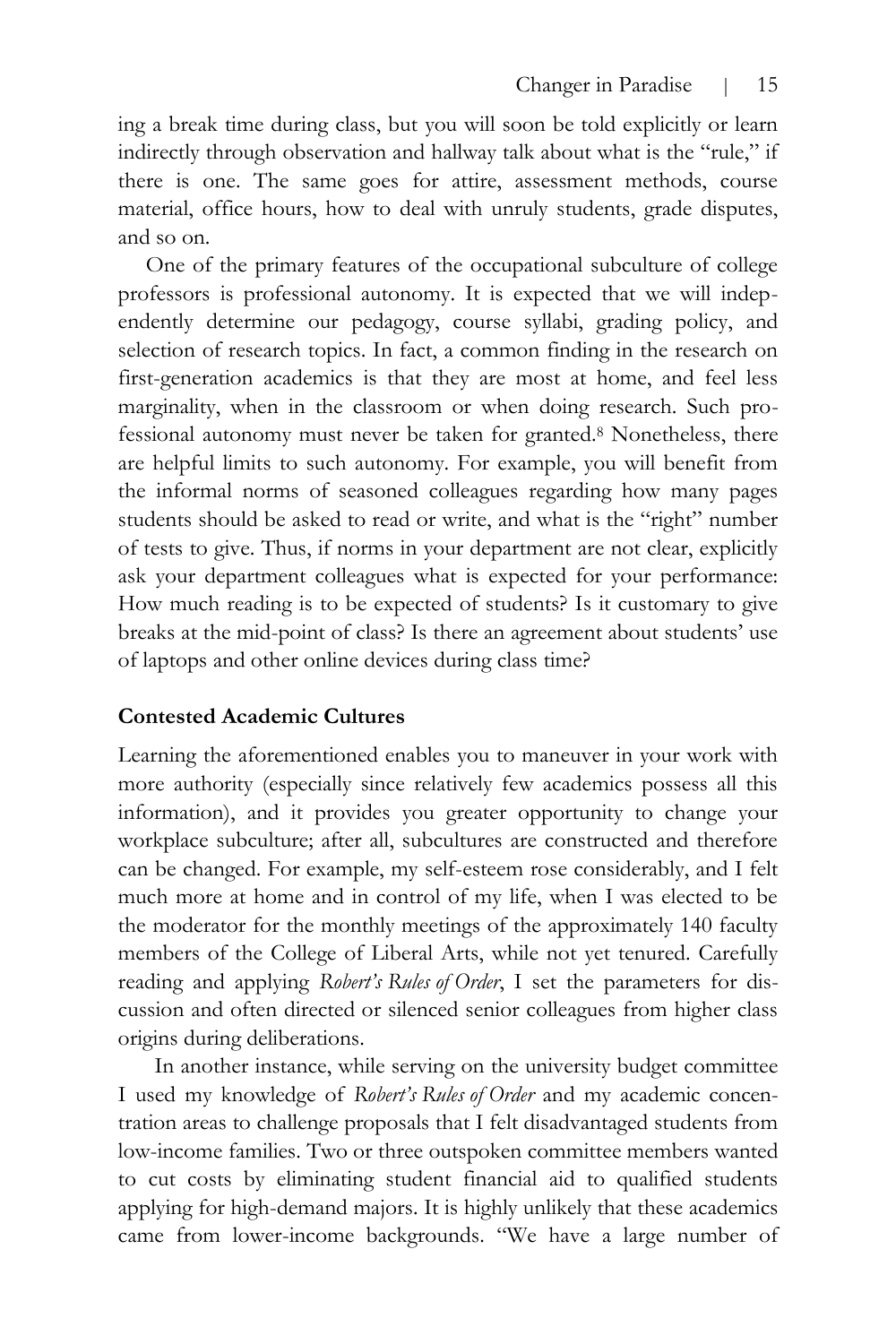students wanting to enroll in programs that have a great placement record, so we don't need to offer them financial aid," they argued. The other committee members nodded in agreement, and the chair was ready to accept the proposal without a vote. However, I asserted the elementary rules of conducting a meeting and made the chair ask for a motion, provide time for deliberation, and call a vote. As in the instance of my "gauche example" above, I asserted my knowledge of social inequality in higher education's admissions policies to argue that such a proposal would exclude qualified but low-income students and thus rob them of their dreams solely because they were low-income. Alas, my objection to the proposal was outvoted, but I had it formally included as the dissenting view in the committee's published recommendations to the president and the entire university. When the issue came before our faculty senate, the president acknowledged my point as crucial for maintaining the right balance between diversity and budget. My effort did not revolutionize my school, and we do not yet know how the administration will decide on the matter, but it does demonstrate that ideas from first-generation academics that promote the interests of first-generation students can be put on the table as legitimate items for university-wide debate, using the very processes and policies practiced by the university. Had I not been familiar with those processes and policies—and had I not pursued membership on the committee—economic background would not have been identified as an issue.

The growing areas of contention in higher education present opportunities to build on the work of our first-generation predecessors. Examples include the focus on family income as an aspect of diversity, and the extension of the tenure probation period for having or adopting a child. Other trends open to debate include the emphases on instructional technologies, research, global education, interdisciplinarity, collegiality, and job placement. Along with knowing the rules and structures that make the university machine run, make good use of your experience as a firstgeneration academic from working-class origins to help shape (or curb) the future of these trends.

#### **Cultural Divides at the Individual Level**

My preceding suggestions—reading the literature on the experience of first-generation academics, acknowledging your accomplishments, and learning the structures, norms, and values of the profession and the workplace—make but the foundation on which to confront the major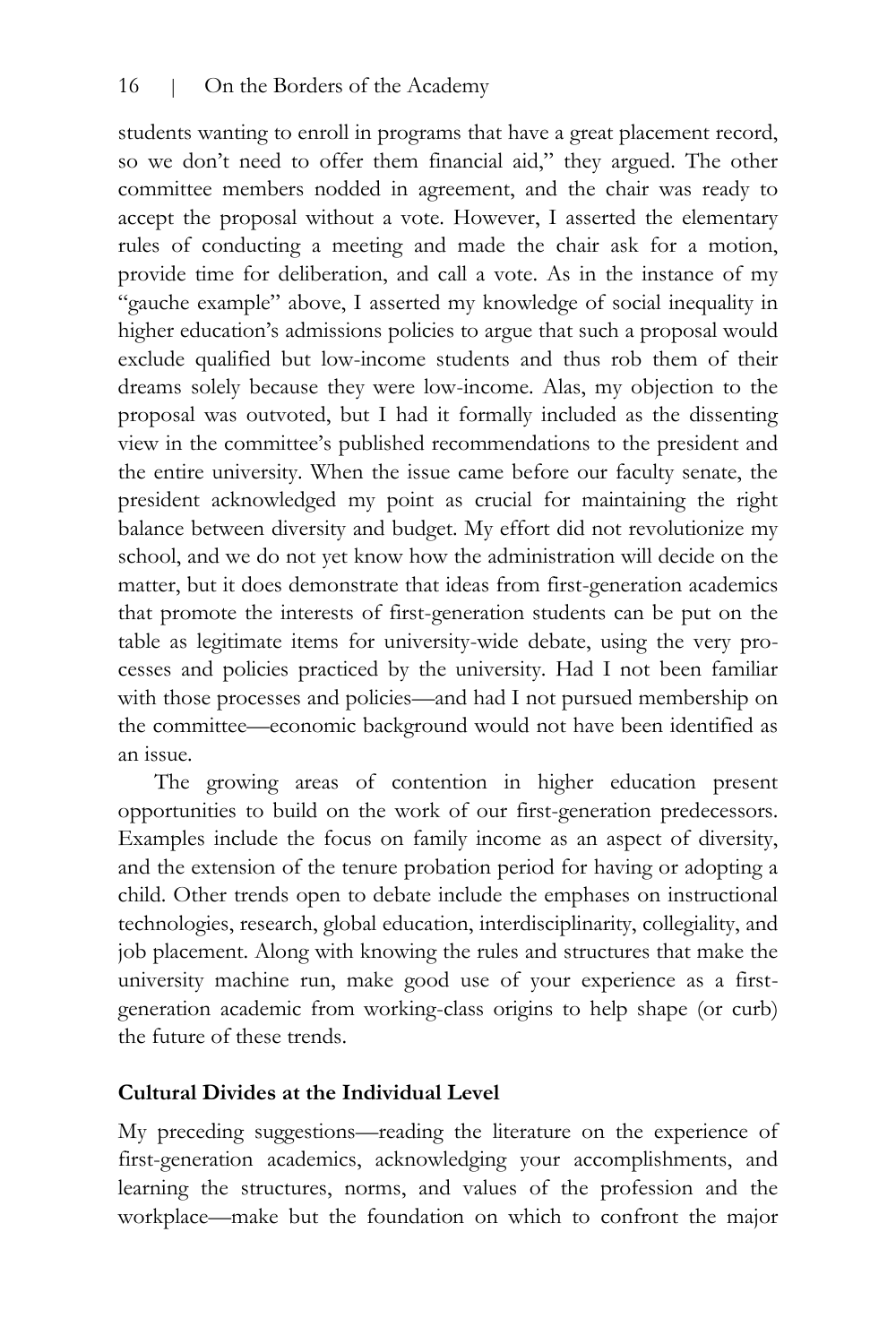challenge: relating to a new social class culture. We must deal on a face-toface basis with the individual people who occupy positions and are agents of the policies and values guiding our academic workplaces. Most often, these individuals, your colleagues, demonstrate great ease in the academy. They embody proper academic behavior and attitudes as a result of the anticipatory socialization they received at the hands of parents and educators. You must interact with these colleagues seemingly born to the academy. This interaction is often unnerving and sometimes intolerable, but always inescapable. These are the colleagues who formally assess your performance and judge your progress; ultimately, they decide your future. Your "hard" record of achievements in the areas of teaching, research, and service may or may not be sufficient for favorable overall judgments of your performance—but your interpersonal abilities are sure to be an important unofficial criterion. Nor do the anxieties of social interactions always diminish as one's career advances; most of the first-generation academics whose pain of marginality has been reported in the literature have attained tenure, and several have advanced up the academic hierarchy into administrative positions.

#### *No Faking It*

My first general suggestion is that you realize the power of habitus, and avoid the tendency to fit into the professional class by mimicking its members and masking your origins. Accept the reality that full assimilation into the academic class is unlikely. To the extent that academic culture is understood to connote middle- or upper-class status, membership in this culture cannot be faked. Many first-generation academics have attempted a two-pronged strategy of masking the stereotypical ways of their old world while mimicking the ways of those in the new. Some, like Donna LeCourt, feel they were good at it:

With such attempts at mimicry, I successfully rewrote myself and my thinking.… [I]t extended beyond schooling to trying to revise eating habits, conversational patterns, the way I dressed, even how I decorated my apartment.… I also learned how to "mask" workingclass markers well—a skill I still employ when I believe the context demands that my appropriately professional and middle-class face appear: the cocktail party at the job interview; the seemingly innocuous dinner where I know to leave sports, television and the heated political debate at home; the reminder that admitting where I received my undergraduate education will immediately diminish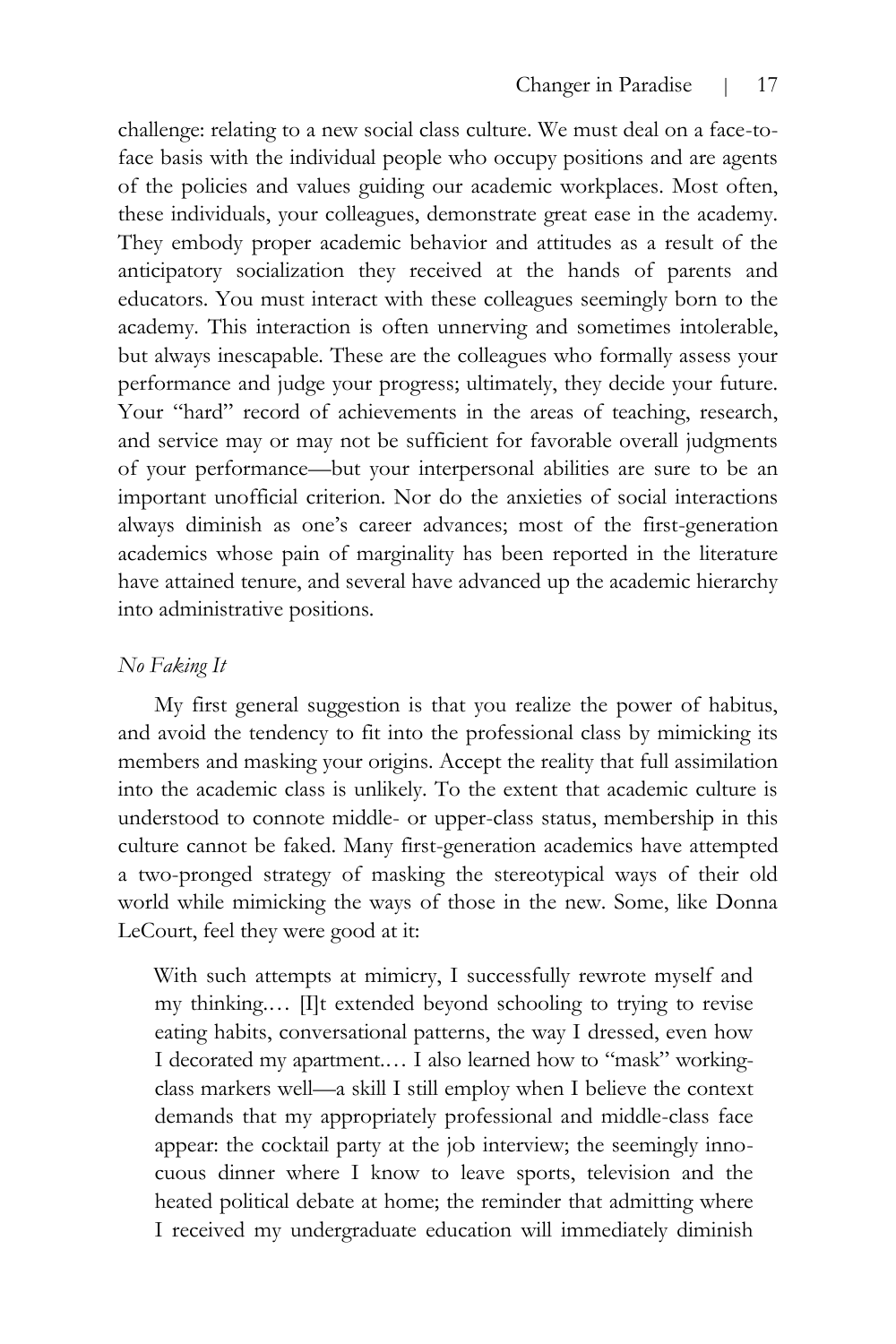me the eyes of my interlocutor. My body learned in these years how to move in professional-class ways: how do dress, speak and socialize differently; what to say and what to silence. Although I no longer seek a complete masking, I learned much in those years about what I risked when the mask slipped and how to consciously choose when that slippage might occur. (Muzzatti and Samarco 2006, 93–94)

Self-conscious mimicking and masking, as the above statement represents, is qualitatively different from the "code-switching" required of all of us as we move within and between many different social settings. Taking the role of the other, as George Herbert Mead (1934) explained, is a necessary part of socialization in general. Learning the elements of professional-class culture by close observation is vital in anticipating your colleagues' responses and demonstrating your ability to integrate into your workplace. You may take comfort in realizing that you have been engaged in this sort of thing for many years since entering school (Lehmann 2014). Indeed, some of the recent commentators have made reference to and applied W. E. B. DuBois' (1994 [1903]) notion of double consciousness to their experiences of the class divide (Moses 1995; Cannon 2006).

Deliberate imitating and suppression as described by LeCourt, however, is of a different order that demands a great deal of energy and stress to maintain in the long term. LeCourt herself hints at the need for never-ending attention to managing the risk of being found out. Thus, it is important not to fall prey to insincere and exaggerated efforts of selfpresentation. In addition to the constant stress, it denies the source of unique power and talent your origins offer for your work and for academe in general (Granfield 1991). To repeat, full class assimilation is very unlikely, but as I hope to demonstrate, it is also neither necessary nor desirable.

#### *Collegiality*

Collegiality is a broad and complex term, but I will use it in the practical sense of interaction norms for faculty members of all ranks in various formal and informal settings. In simple terms, we recognize collegiality as the expectation that we interact with politeness and respectfulness of others' views and ideas. Passions are tempered by appealing to reason; we may refute and disprove with gusto, but the target is the idea, not the person. Currently, there is a trend to formalize collegiality into written policy, as this section of a 2013 internal "collegiality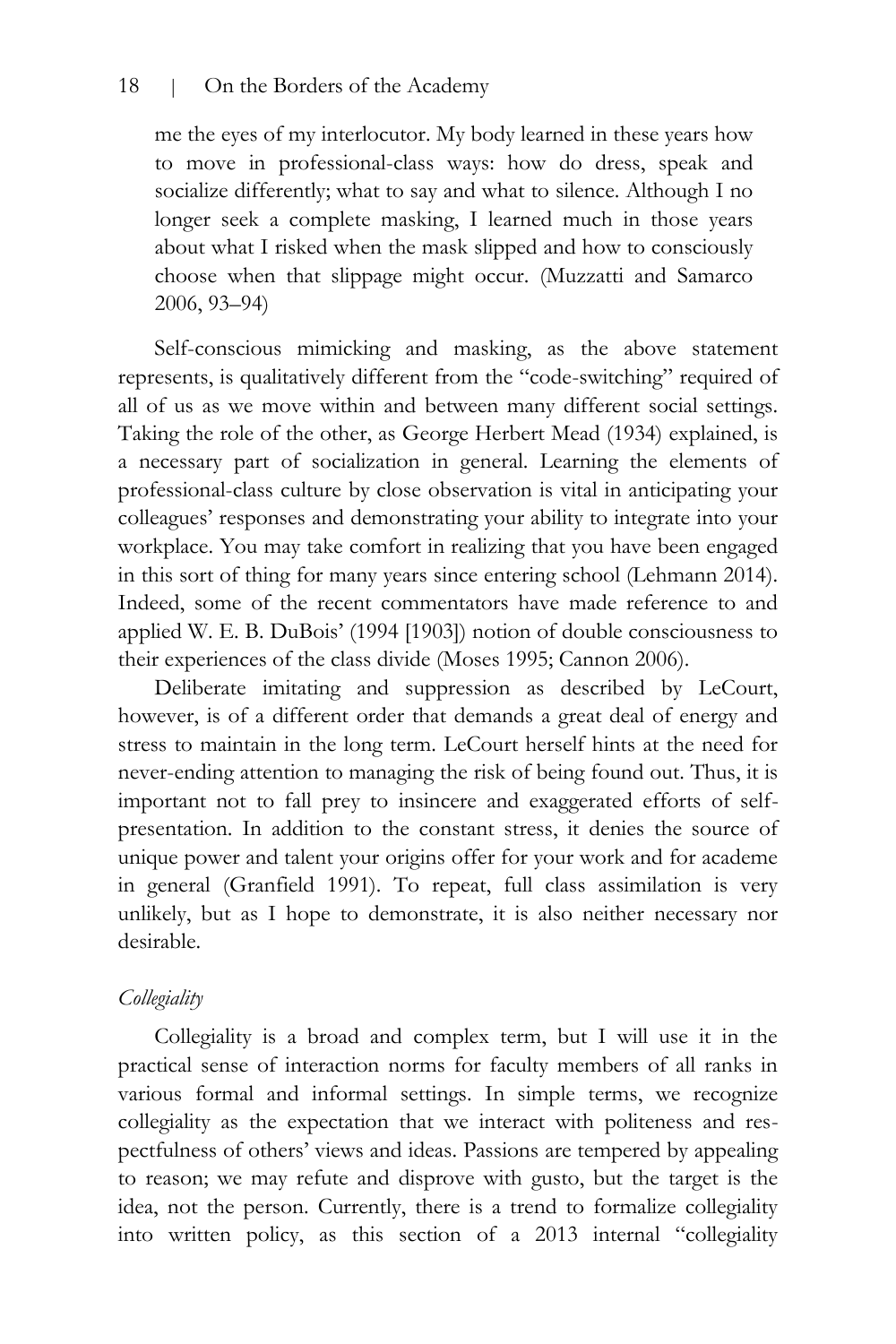statement" from an academic department in my university exemplifies: "We expect that disagreements will be asserted calmly and respectfully, and will not devolve into personal attacks that would undermine the professional reputation of the individual and the department."

Asserting disagreements "calmly" is perhaps the epitome of academic collegiality, and as ethnographies such as those by Khan (2011), Lareau (2003), and Cookson and Persell (1987) find, it seems to be done with great ease by those with middle- and upper-class upbringings. The common socialization practices of middle- and upper-class parents and the schools their children attend nurtures curiosity, confidence, and reasoning over physical responses: brain over brawn. Kohn and Schooler (1983) identify features of parents' work as the source of these different socialization practices. Highly paid, prestigious occupations tend to require independent judgment and creative problem-solving, and those in them tend to emphasize these values and develop them in their children. Those in occupations requiring close supervision and regimented tasks tend more to socialize obedience to authority; their work offers them less opportunity to demonstrate to their children the ways of logical persuasion to resolve problems and conflict. Collegiality seems to be inching toward acceptance as an explicit factor in tenure and promotion, as the previously quoted departmental collegiality statement goes on to make clear: "In grievous cases, shortcomings of collegiality may be factored into annual faculty reviews and decisions on tenure and promotion." In this case, the academic's career heavily depends on collegiality.

Having witnessed as a small child my father terminated from the area's largest employer for punching a co-worker who referred to him by an ethnic slur; and having witnessed many uncles use the same technique in smaller, unregulated workplaces; and having witnessed as a teenager my neighbor bawl out and mercilessly slap two teenagers bloody for bullying his sons; and having witnessed as a graduate student my upper Manhattan neighbors resolve disagreements with deadly bullets; and having witnessed as a tenured professor deadly force on the street below my bedroom window (having chosen to make my home in a residential area mixed by class and race); and witnessing throughout my life most family members arguing with loud voices and contorted faces—after a lifetime of watching and expecting conflict to be settled with great emotion and violence, the calm demeanor I am expected to assume as an academic has not come naturally. I favor it as much as my colleagues, and I have come to master it no less than most of them. Still, my colleagues might not need to expend the self-conscious effort to first suppress passion, as I must; it is an ease I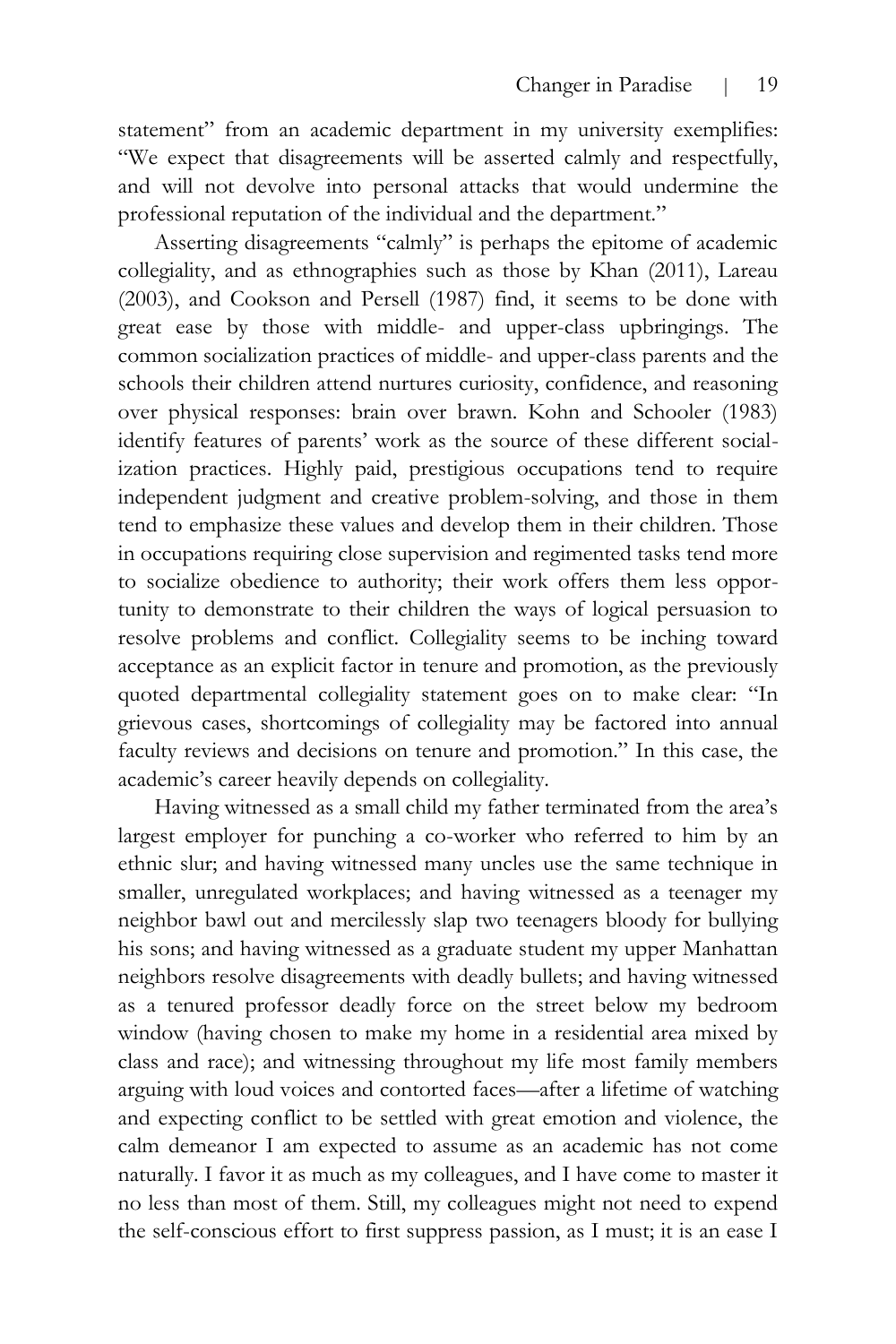will not likely ever attain.

If your experience is like mine, observe and practice civil debate regularly. You might already be familiar with a variety of physical and nutritional means to promote calm (like yoga, meditation, tai chi, distance running, and substitution of chamomile tea for five-hour caffeine energy shots), and you are likely aware of the extensive literature on the art of listening and rhetoric. However, practicing civil discussion will produce the best results. If time permits, practice by writing out in advance an exchange you will face. You can practice for collegial interactions by engaging in imaginary debate with talk show callers, TV pundits, and so forth.

However well you master the collegial demeanor, know that you have the freedom to integrate styles of interpersonal relations from your origins. Thus, apply as much of your old-world ways of social interaction as will comply with the calmness code. Asserting the wit and color of working-class and folk communicative styles is one of the most commonly mentioned tactics first-generation academics employ for not only integrating with, but enhancing collegial culture. Incorporate some of the civil terms, expressions, and rhetorical devices you have learned from friends and family. For example, as Ryan and Sackrey's informant Douglas Brent (another pseudonym) explains:

Part of being rural is to use colorful figures of speech.… Perhaps it is a way uneducated people use their imagination; they play with language in different ways than do the educated. I grew up in this environment, and have picked up many of the figures of speech. You don't describe someone as simply happy; "he or she is as happy as a pig in a new suit." As the example indicates, many of these are earthy. (Ryan and Sackrey 1984, 291)

First-generation academics have also identified career mobility and selfpromotion as alien to their upbringing, and some have become disillusioned with academe because of this. Testifying, perhaps, to Kohn and Schooler's point about the value of obedience in working-class families, they believed they were raised to be humble, to just do their work and let others acknowledge their achievements. Overvaluing humility, however, may jeopardize one's chances for achieving a variety of awards, such as merit raises, research partnerships, tenure, and promotion. If you wish to remain true to modesty, you will have to decide for yourself how much self-promotion you will employ for what you believe is essential for your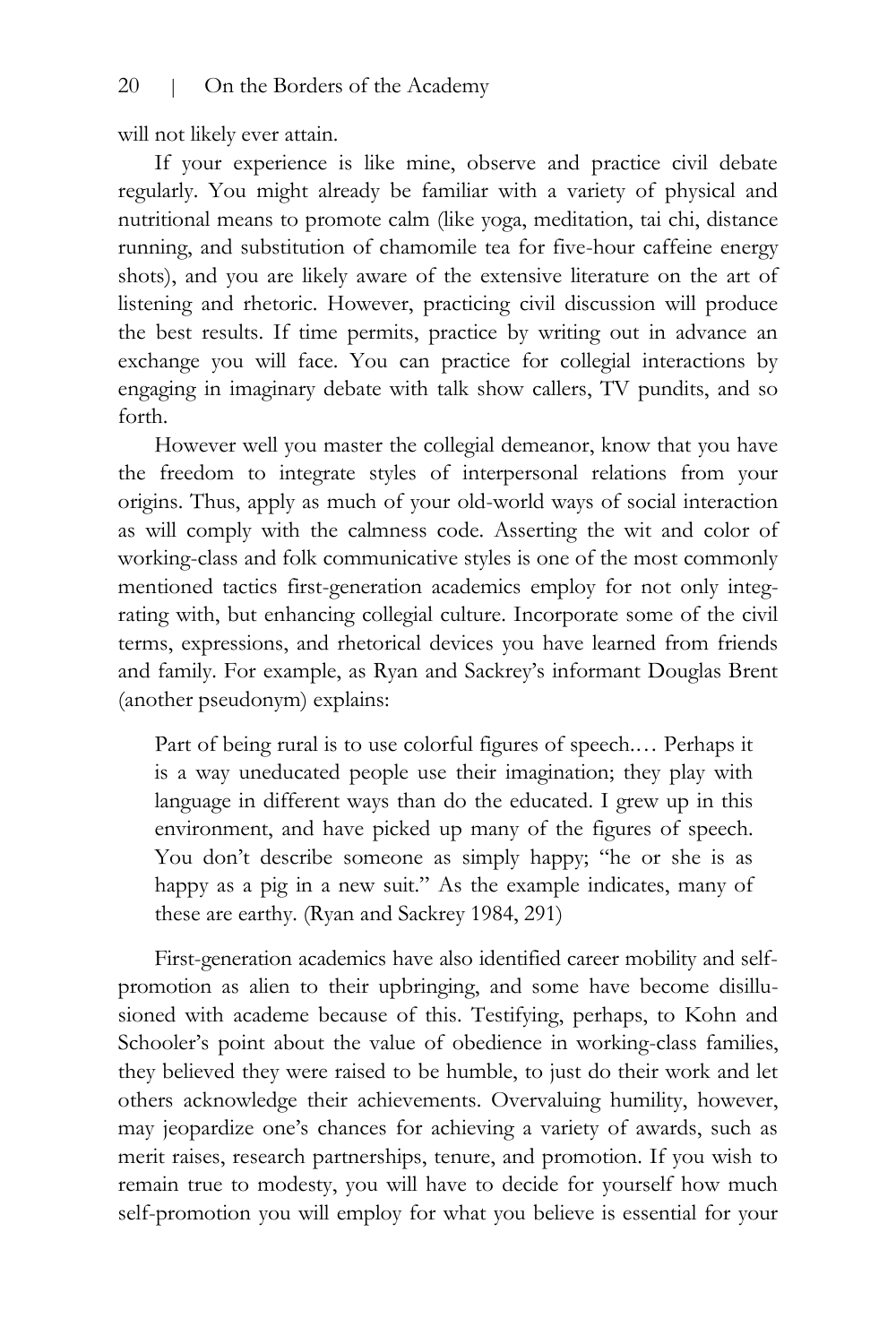academic career. An honest, not "padded," documented presentation of your accomplishments will satisfy the requirements of your assessors without undermining your integrity. When preparing your materials for an annual evaluation or tenure review, it will be beneficial to include any truthful descriptions that enhance your work. For example, if the editor puts your published article first in a journal, describe it as the "lead-off" article. If you are among others on a publication, describe the amount and importance of your contribution. If you assisted students via long electronic discussions, include a printed copy to demonstrate your commitment to teaching. Do the same for unsolicited favorable emails from students. As any quantitative methodologist will tell you, numbers do not speak for themselves. Thus, high student evaluation ratings or high numbers of students who took the next-higher-level course with you could be explained as examples of effective teaching or significant improvement. You might also apply these honest enhancers when requesting your teaching schedule or committee positions.<sup>9</sup>

#### **Cultural Literacy**

By far the most common element of the marginality problem reported by first-generation academics is their ignorance of middle- and upper-class academic culture. For example, as Christine Overall explains: "Growing up in working-class Toronto, I had, unlike my middle-class colleagues, little or no access to foreign travel, classical and contemporary art, dance and theatre, fine cuisine, elegant clothes, middle-class manners, and influential people" (Dews and Law 1995, 215–16). Of course, it can be, and very likely will be demoralizing to attend receptions and dinners during which the topic of conversation moves to the areas Overall mentions. To repeat my earlier claim, you cannot fake the knowledge necessary in these situations. Some first-generation faculty members avoid the agony by not attending such events. Attendance, however, is often required—and may provide a good opportunity to learn. As an academic you will have opportunities to become familiar with many aspects of professional or middleclass culture; take advantage of them.

One increasingly available opportunity for travel is to direct a study abroad program. You might also have opportunities to attend an academic conference abroad. The more time you share the academic workplace with your middle- and upper-class colleagues, the more you are likely to adopt some of their tastes, dispositions, and habits. Thus, when in the company of those with high academic cultural literacy, tactfully probe for clarity and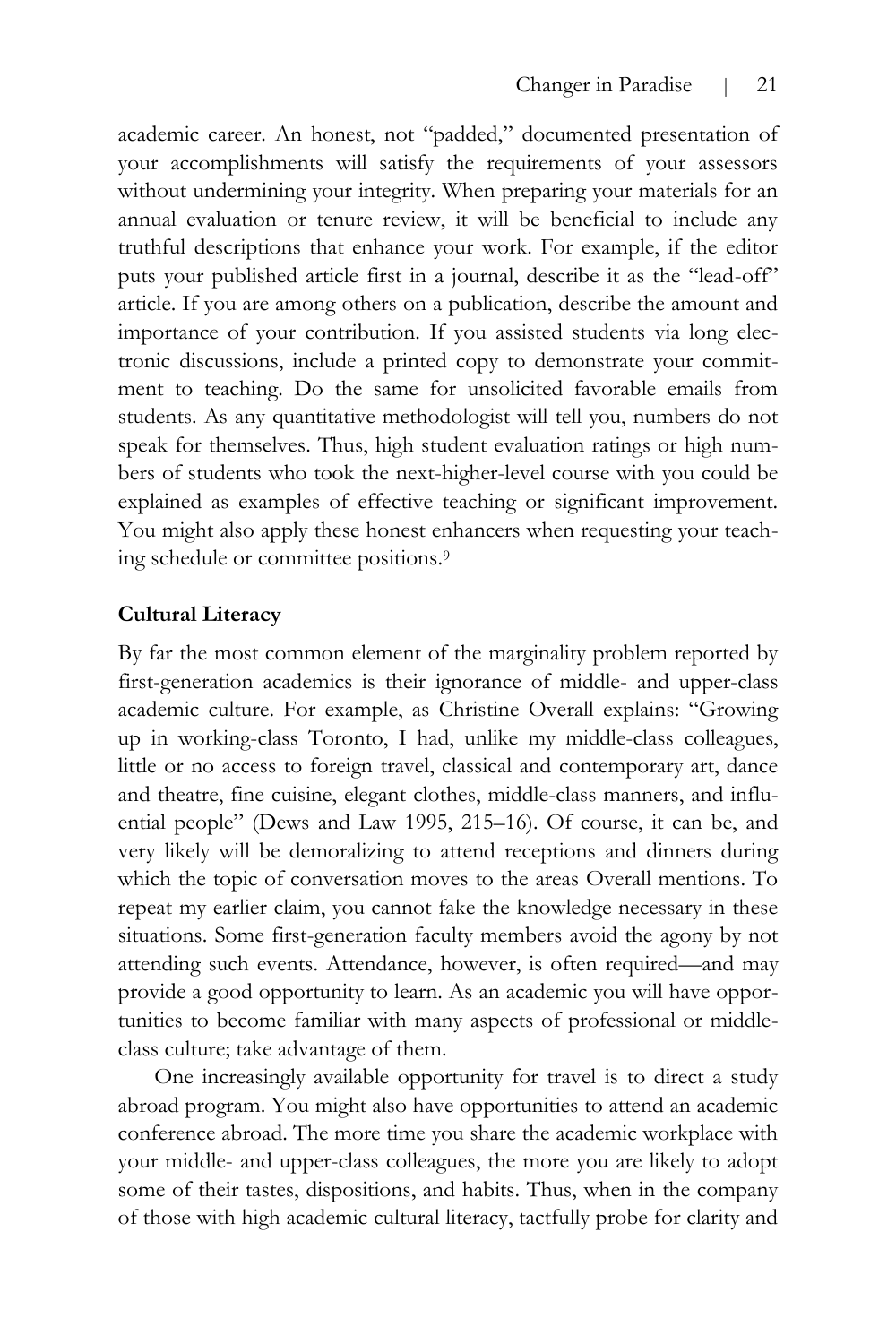elaboration—that is, ask questions. To be clear, this is not to feign interest or flatter; it is a good way to develop your knowledge. The longer you remain in academe, the more experience you will gain with questioning colleagues whose interests and work is unrelated to yours. If someone is discussing an obscure topic, ask this colleague to relate it to something that pertains to your field. I might know nothing about nineteenth-century French literature, but I could ask the authority on this topic what if any French-language novels or poems address the issues of, for example, the eight-hour movement taking place in the U.S. around that time, or of labor issues in general.

In an actual situation early in my career, renowned Harvard law professor Charles Ogletree spoke at my university, and I was invited to a dinner in his honor with a small group of colleagues. Ogletree taught Barack and Michelle Obama law at Harvard, and has been on several TV news shows and documentaries. During the dinner, my colleagues and he engaged in lengthy name-dropping of famous lawyers and TV news personalities, and I felt excluded and uncomfortable; it seemed like a conversation out of my league. During a lull in the conversation, however, I mentioned my interest in critical labor law and asked Ogletree about his experience in that area. To my delight, he showed sincere interest in and a great deal of knowledge about this topic. I felt at ease during the substantive discussion that ensued. I am certain that much of this was due to Ogletree's approachable personality, but my query initiated the dialogue.

#### **Conclusion**

The growing research on first-generation academics from working-class origins shows a variety of experiences with the challenges of entering academe, and a variety of strategies to attain a successful career once in it. It is true that the marginality problem is a dominant, commonly shared feeling for most of us. After all, academe is a social institution maintained by unfamiliar norms and values that pressure one's thoughts and actions to conform. First-generation academics are new to these pressures and understandably feel out of place, strange, and ill at ease. Some respond by attempting to fully assimilate. We recall LeCourt, who said, "I successfully rewrote myself and my thinking." Muzzatti and Samarco also suggest this strategy when they claim that "the survival, perhaps even more so than the success, of professors from the working and underclasses is highly contingent upon our sanitizing of fugitive knowledge, our obfuscation of class position, and our muzzling of class consciousness" (2006, 79). However,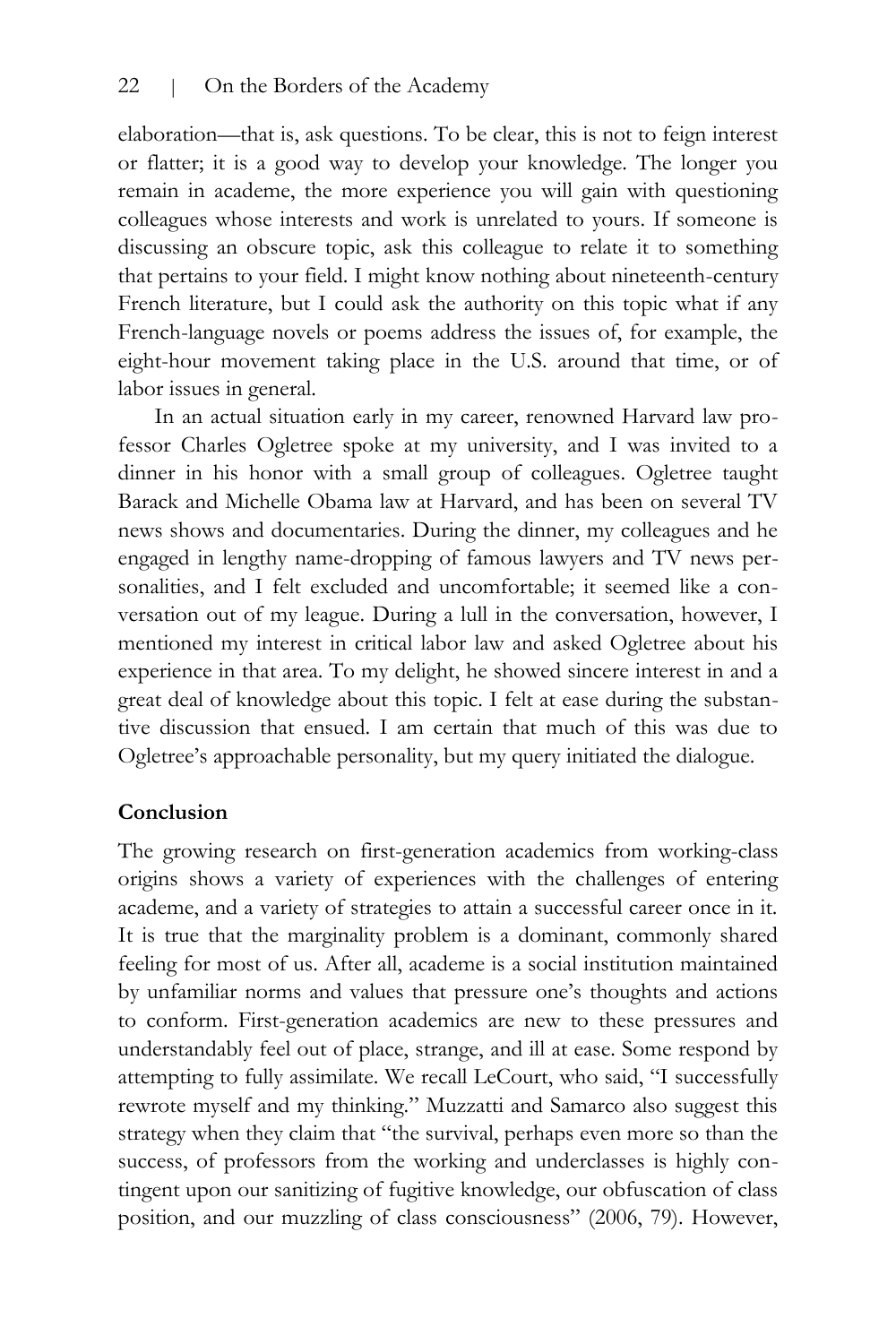the experience of most of the contributors, plus my own, testify to the obstacles of a pathway based on constant self-conscious attempts to mimic and fake the norms and values others easily personify. Moreover, sociologists inform us that while the norms and values of academia are powerful, they are not absolutely powerful. First-generation academics have the capacity to challenge, modify, or replace the social forces shaping them, and much of that capacity, what sociologists call agency, is nurtured in our particular life histories—certainly including our working-class origins. Thus, many reject full assimilation. Some, like Ryan and Sackrey's pseudonymous George Puck, believe they can ignore the culture of the academy and attempt to insulate themselves within its sphere. Puck claims,

I spend two days a week on campus.... I *never* visit the office of another professor except when I must do so on business.... In my view, I run my own small college within a university two days a week. The rest of the University can go to hell with itself.... And I think that the institution needs me a great deal more than I need it. (182–83, emphasis in original)

However, Puck himself admits that this approach is possible only for a small privileged class of tenured senior academics in certain colleges. It is also a very individualistic work life, at odds with academia's reliance on group collaboration, interdisciplinary research, and the general social nature of knowledge construction.

Between these two extremes of either total assimilation into academic culture or the complete rejection of it is a pathway that offers hope at both the personal and wider social levels. Some first-generation academics make an effort to hold on to certain elements of their "old world" background and apply them in the "new world" of academe. In this way, one attempts not just to escape the torment of marginality, but to reshape our academic world. It is an approach expressed by Laurel Black: "I am seeking a way to keep the language of the working class in academia, not just in my office with my working-class office mate, to nurture its own kind of vitality and rawness and directness…" (Dews and Law 1995, 25). This orientation seeks to retain within academia the knowledge and experience of the working classes. Of course, there is no monolithic working-class knowledge and experience. There is instead a variety shaped by race, ethnicity, region, gender, occupation, and many other factors. Nonetheless, first-generation academics share an outsider standpoint that can be asserted rather than masked or suppressed.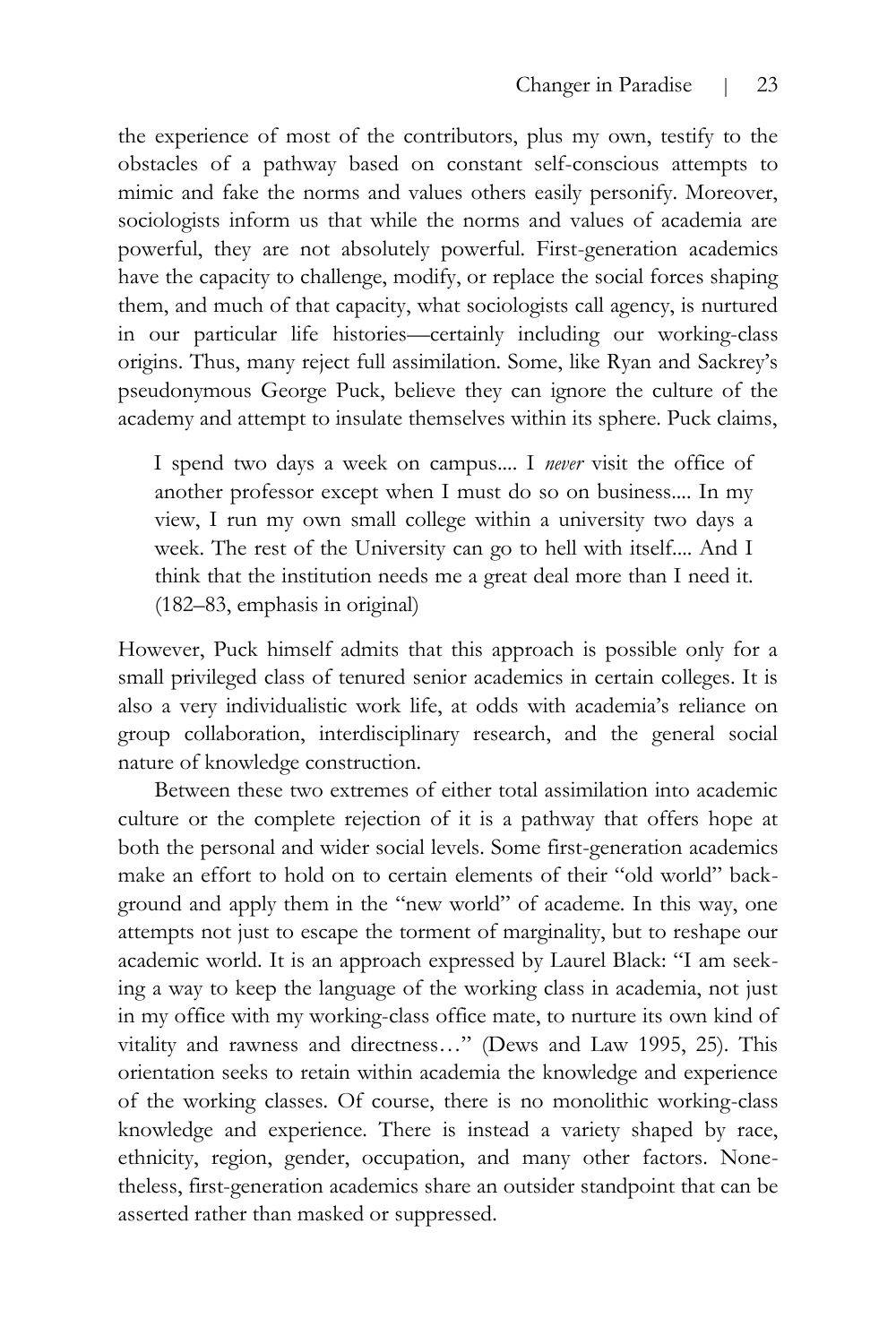#### 24 | On the Borders of the Academy

We should use it to educate our non-first-generation colleagues as well as our students. When I was doing fieldwork for my dissertation on how working-class parents socialize their children, for example, a fellow graduate student and good friend from the upper-middle class told me matterof-factly not to schedule interviews with these families over the summer because that is when people are on vacation. I informed him that my subjects do not "go on vacation" over the summer or any other time. Trips to visit family in nearby counties and states are common, but vacation as the middle class understands it—a private family excursion—is not part of their lives.

We can use it to raise the consciousness of colleagues by having them confront insensitive classist comments, like I did with a professor who asked a student during class and in front of dozens of other students, "Why don't you have the [assigned] textbook? Can't afford it?" White, male, and the son of a medical doctor, he was apparently unaware of the humiliation such a question could evoke, especially in low-income students in an expensive private university like ours.

Depending on our disciplines, we can conceive or enhance our research projects and our classroom lectures by integrating the experiences and ways of life of our family backgrounds. My discipline, sociology, affords me much opportunity of this kind, and most of my formal research examines working-class life. In the lecture hall, I discuss unfair labor practices to exemplify deviance. I show some of the posters and music of the Industrial Workers of the World to exemplify counterculture. And, what better way to teach about intersectionality or the cultural capital of the lower classes than to describe my life growing up in a working-class family? A chemistry professor of working-class origins from my hometown brought into his lectures his family's informal knowledge of chemicals in their traditions of wine- and bread-making; physics and biology professors could surely do the same.

Asserting features of the "old world" knowledge and experiences assists the individual academic in maneuvering through the marginality dilemma, it raises the consciousness of colleagues about class inequality, and it helps build the confidence of first-generation undergraduates and inspire them to carry on. As you progress in your academic career, know that these three main benefits constitute the paradise of academia as much as do commonly celebrated elements such as the professor's high occupational prestige and freedom to explore and debate the truth. That is the paradise your unique first-generation biography has the power to create.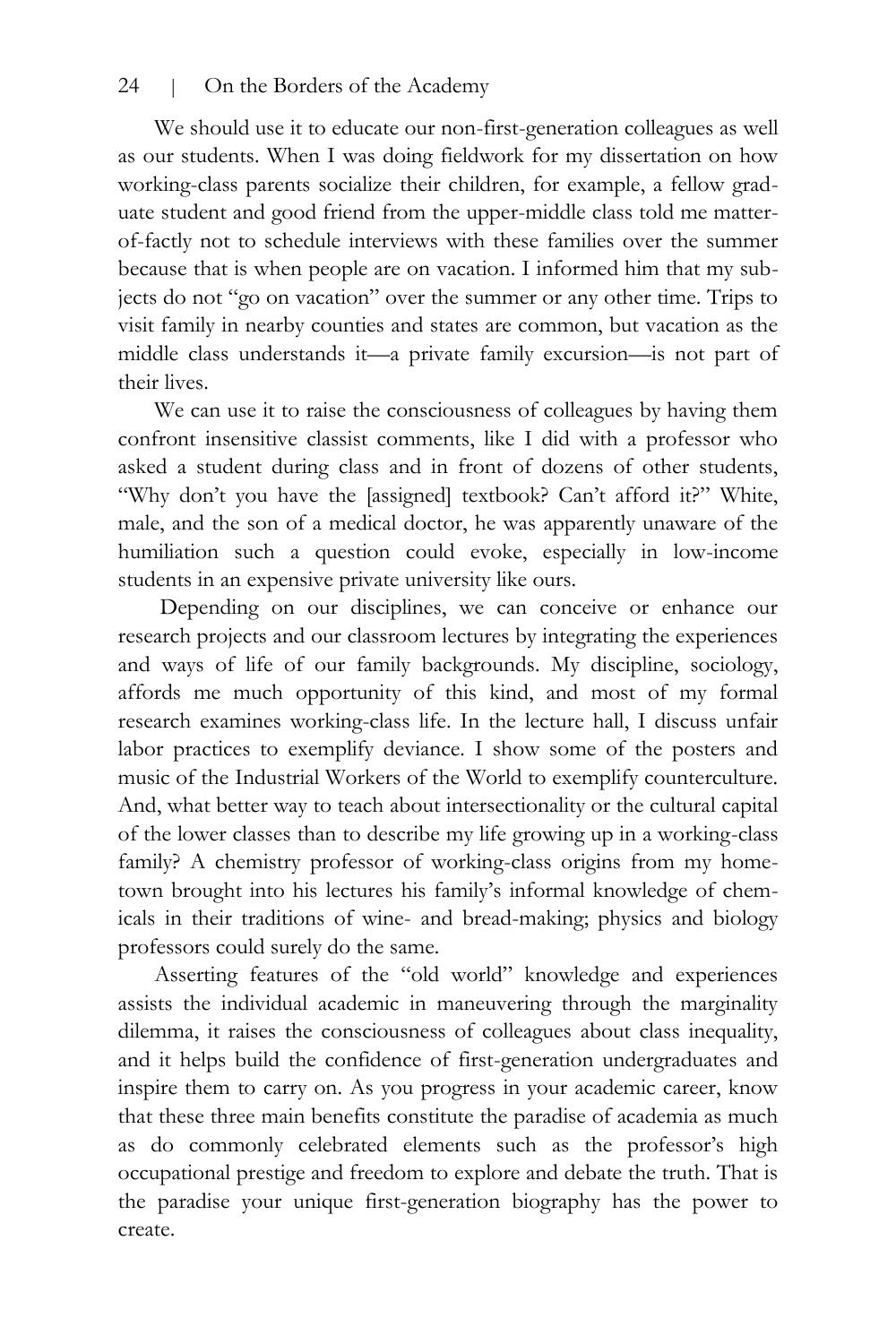#### **Notes**

1. Dews and Law (1995) have 26 first-generation academic contributors, Muzzatti and Samarco (2006) 18, Ryan and Sackrey (1984) 26, and Tokarczyk and Fay (1993) 21. The study by Grimes and Morris (1997) involves 47 subjects. All of the contributors in this literature originate from working-class families, but this might not be the case for all "firstgeneration academics." Some first-generation professors and graduate students may have parents or guardians who have no college degree or did not attend college, yet achieved jobs or incomes characteristic of the middle class or even the upper class. Small business owners, inheritance beneficiaries, or even big-prize lottery winners are examples. While this presents the possibility of diverse, and more likely "higher" lifestyles and life chances within the category "first-generation academic," the number in such a group is likely very small. Thus, while "academics with workingclass origins" might offer a more homogeneous population, I will use the two terms interchangeably.

2. The most commonly referenced problems of assimilating into the new class culture are rooted in deficient cultural literacy, e.g., a lack of knowledge of world travel, food, and high culture; wrong taste in clothes; weak vocabulary; and improper presentation of self. Some also report difficulties in adjusting to calm and polite manners of deliberation during committee meetings.

3. DuBois (1994 [1903]) conceptualized the turmoil of a divided self in his notion of "double consciousness" well before Park. But DuBois' formulation was rooted in the circumstances of forced migration by enslavement, not the free migration to another country or the choice to attempt to advance up the class, occupational, or educational hierarchy.

4. The Ehrenreichs' notion of a "professional-managerial class" serves well to represent academics: they are "salaried mental workers who do not own the means of production and whose major function in the social division of labor may be described broadly as the reproduction of capitalist culture and capitalist class relations" (Ehrenreich and Ehrenreich 1979, 12).

5. There is more to the marginality problem. Ryan and Sackrey believe that academics from the working class also experience the "internalization of class conflict." As they put it, "It became clear for us that to grow up working class, then to take on the full trappings of the life of the college professor, *internalizes the conflicts in the hierarchy of the class system within*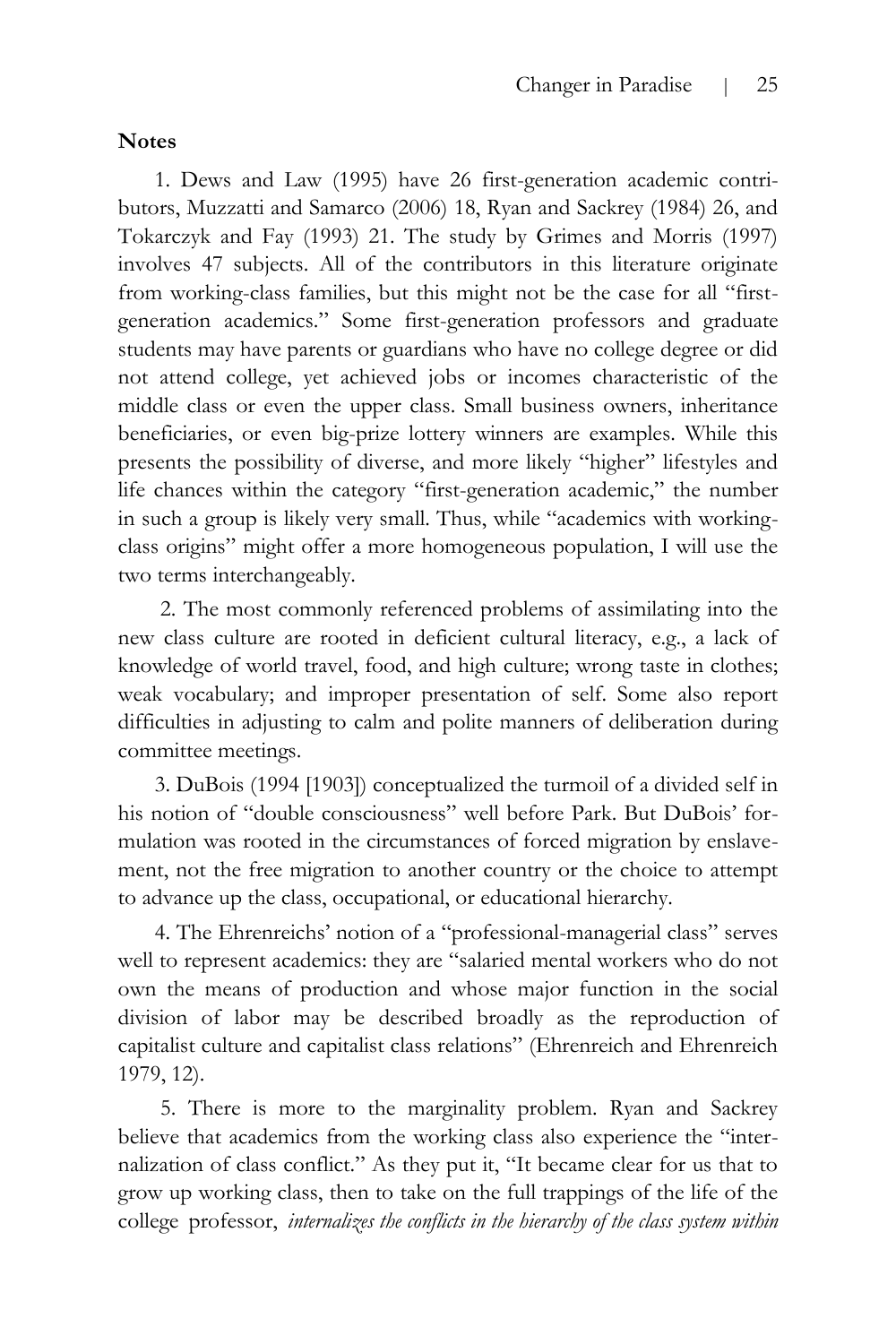*the individual, upwardly mobile person*" (1984, 5; emphasis in original). That is, as members of the professional-managerial class in higher education, firstgeneration professors help reproduce the structure of class inequality that disadvantages students from their own class background. A college degree, perhaps now more than in the past four decades, is a major factor in attaining prestigious and high-income jobs (Wysong, Perrucci, and Wright 2014, 232–33), and college professors provide that advantage by sorting students via letter grades, letters of reference, and other formal means of evaluation. One possible response is for the first-generation academic to participate in various opportunities for social change, but activism is not commonly accepted as progress toward tenure or promotion. In some universities, however, such activism, if resulting in peer-reviewed publications, is accepted as "engagement" scholarship.

6. On the problems that follow from this line of thinking, see Ehrenreich's (2009) autobiographically inspired critique.

7. An example is the online, open-access journal *Workplace: A Journal for Academic Labor*.

8. Recent trends in higher education include the emphasis on accountability (e.g., instructional assessments, goals and outcomes), pressure to employ particular instructional technologies (e.g., online courses, flipped courses), a variety of policies that transfer academic judgment to nonacademic personnel (e.g., professional advisors and commercial online student evaluation systems), and strong expectations for team teaching and study abroad. Karp (2003), Slaughter and Rhodes (2004), and Tuchman (2009) are excellent starting points for research on the simultaneous rise of faculty responsibility and erosion of faculty autonomy. The current interest in collegiality may be explained, in my view, as administration's effort at social control in response to faculty resistance to the erosion of their autonomy.

9. Another aspect of working-class culture that might be part of your background is experience with collective bargaining, and this could be leveraged in certain circumstances in nonunionized schools—for example, with respect to starting salary. If a school has formally offered you a job, and states your salary, you are in a position to consider reasonable negotiation of the salary, along with other expenses, such as moving and office equipment. Of course, this assumes you have first done research on the prevailing wages for both the locality and for your rank and discipline nationally. Your proposal might be rejected, but you can try.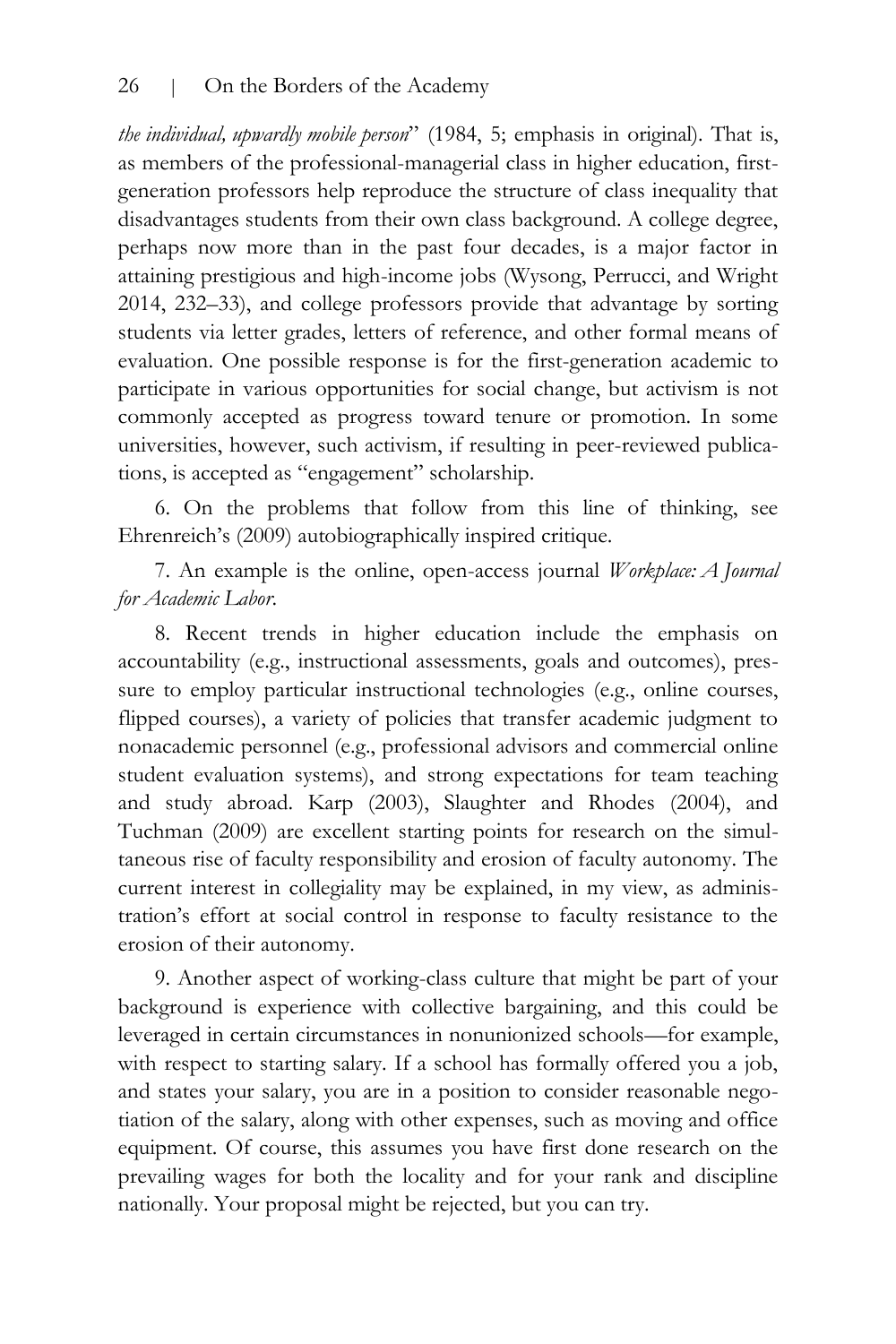#### **Works Cited**

- Bourdieu, Pierre. 1977. *Outline of a Theory of Practice*. New York: Cambridge University Press.
- Cannon, Julie Ann Harms. 2006. "White, Working Class, and Feminist: Working within the Master's House and Finding Home Again." In *Reflections from the Wrong Side of the Tracks: Class, Identity, and the Working-Class Experience in Academe,* edited by Stephen Muzzatti and Vincent Samarco, 101–16. Lanham, MD: Rowan and Littlefield.
- Cookson, Peter, and Caroline Hodges Persell. 1987. *Preparing for Power: America's Elite Boarding Schools.* New York: Basic Books.
- Dews, C. L. Barney, and Carolyn Leste Law, eds. 1995. *This Fine Place So Far from Home: Voices of Academics from the Working Class*. Philadelphia: Temple University Press.
- DuBois, W. E. B. 1994 [1903]. *The Souls of Black Folk*. New York: Dover Press.
- Ehrenreich, Barbara. 2009. *Bright-Sided: How the Relentless Promotion of Positive Thinking Has Undermined America*. New York: Metropolitan Books.
- Ehrenreich, Barbara, and John Ehrenreich. 1979. "The Professional-Managerial Class." In *Between Labor and Capital*, edited by Pat Walker., 5–45. Boston: South End Press.
- Granfield, Robert. 1991. "Making It by Faking It." *Journal of Contemporary Ethnography* 20 (3): 331–51.
- Grimes, Michael D., and Joan M. Morris. 1997. *Caught in the Middle: Contradictions in the Lives of Sociologists from Working-Class Backgrounds*. Westport, CT: Praeger.
- Karp, David L. 2003. *Shakespeare, Einstein and the Bottom Line: The Marketing of Higher Education*. Cambridge, MA: Harvard University Press.
- Khan, Shamus Rahman. 2011. *Privilege: The Making of an Adolescent Elite at St. Paul's School*. Princeton, NJ: Princeton University Press.
- Kohn, Melvin, and Carmi Schooler. 1983. *Work and Personality: An Inquiry into the Impact of Social Stratification*. Norwood, NJ: Ablex.
- Lareau, Annette. 2003. *Unequal Childhoods: Class, Race and Family Life.* Berkeley: University of California Press.
- Lee, Elizabeth, and Rory Kramer. 2013. "Out with the Old, In with the New? Habitus and Social Mobility at Selective Colleges." *Sociology of Education* 86 (1): 18–35.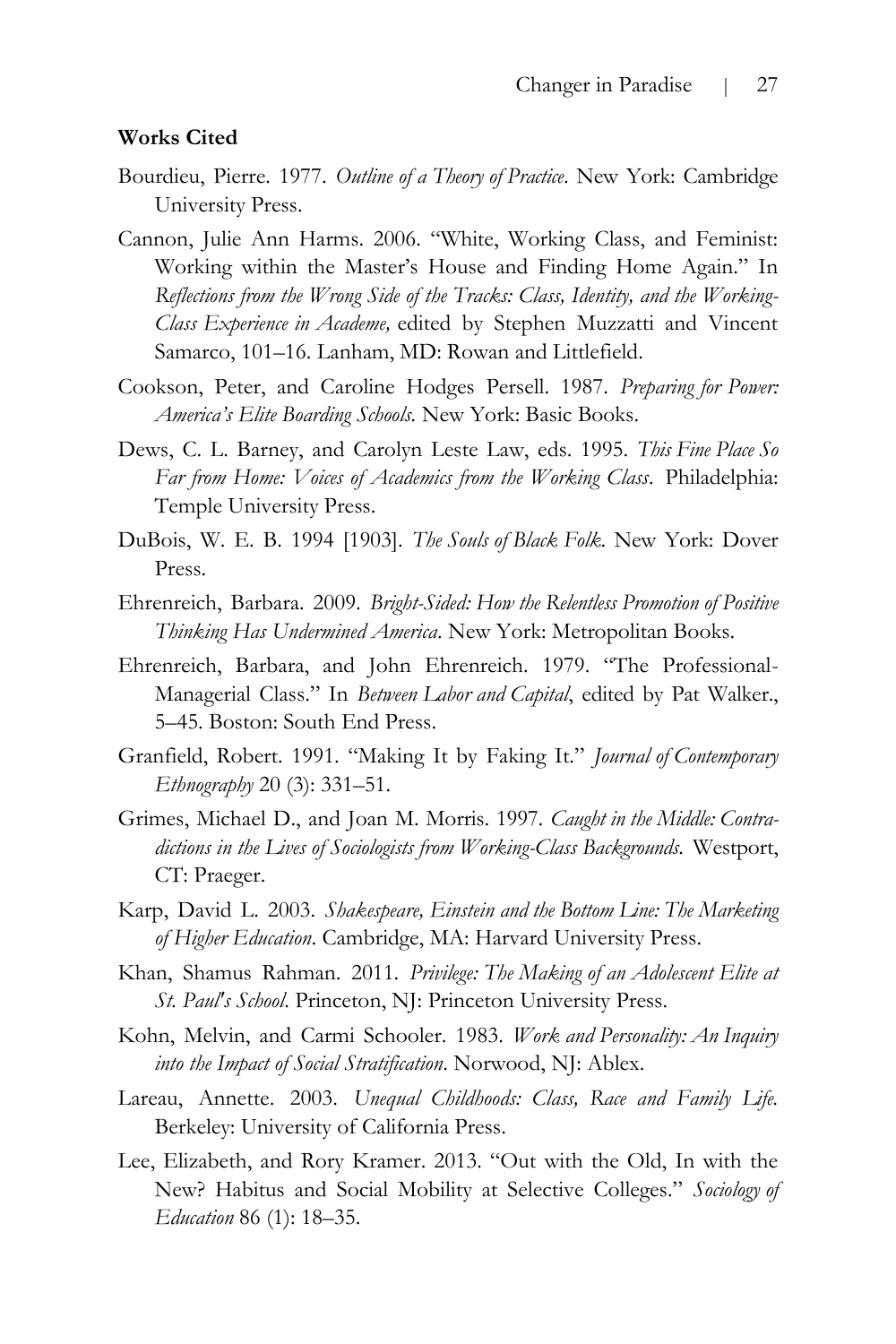- Lehmann, Wolfgang. 2014. "Habitus Transformation and Hidden Injuries: Successful Working-Class University Students." *Sociology of Education* 87  $(1): 1-15.$
- Mead, George Herbert. 1934. *Mind, Self and Society: From the Standpoint of a Social Behaviorist*. Chicago: University of Chicago Press.
- Moses, Wilson. 1995. "Ambivalent Maybe." In *This Fine Place So Far from*  Home: Voices of Academics from the Working Class, edited by C. L. Barney Dews and Carolyn Leste Law, 187–99. Philadelphia: Temple University Press.
- Muzzatti, Stephen L., and C. Vincent Samarco, eds. 2006. *Reflections from the Wrong Side of the Tracks: Class, Identity, and the Working-Class Experience in Academe*. Lanham, MD: Rowan and Littlefield.
- Park, Robert. 1928. "Human Migration and the Marginal Man." *American Journal of Sociology* 33 (6): 881–93.
- Robert, Henry, Sarah Corbin Robert, Henry M. Robert III, William J. Evans, Daniel H. Honemann, and Thomas J. Balch. 2000. *Robert's Rules of Order Newly Revised*. Cambridge, MA: Perseus.
- Rothman, Robert. 1998. *Working: Sociological Perspectives*. Upper Saddle River, NJ: Prentice Hall.
- Ryan, Jake, and Charles Sackrey, eds. 1984. *Strangers in Paradise: Academics from the Working Class*. Boston: South End Press.
- Slaughter, Sheila, and Gary Rhoades. 2004. *Academic Capitalism and the New Economy: Markets, State, and Higher Education*. Baltimore, MD: Johns Hopkins University Press.
- Tokarczyk, Michelle M., and Elizabeth A. Fay, eds. 1993. *Working-Class Women in the Academy: Laborers in the Knowledge Factory*. Amherst: University of Massachusetts Press.
- Tuchman, Gaye. 2009. *Wannabe U: Inside the Corporate University*. Chicago: University of Chicago Press.
- Wysong, Earl, Robert Perrucci, and David Wright. 2014. *The New Class Society: Goodbye American Dream?* Lanham, MD: Rowman and Littlefield.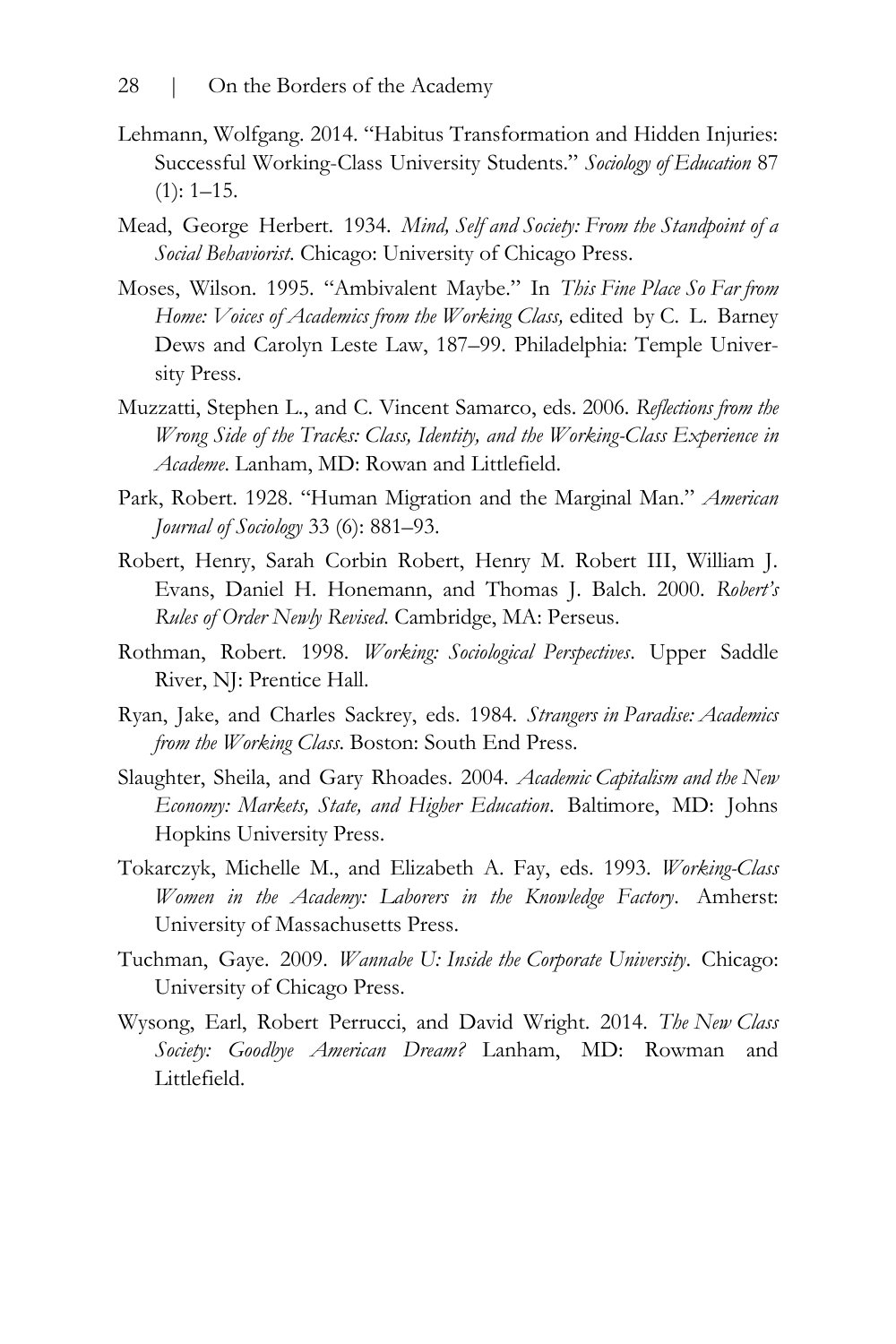# 5

# <span id="page-50-0"></span>**First in Line The Experiences of First-Generation, Working-Class Graduate Students**

## **Kathleen Mullins**

The challenges college students face when they are the first in their families to access higher education have been well researched. Scholars have called attention to the multiple identities inherent in first-generation st he challenges college students face when they are the first in their families to access higher education have been well researched. Scholars have called attention to the multiple identities inherent in first-generation status and to the significant graduate students often experience (London 1992; Orbe 2004; Terenzini et al. 1994). Student affairs professionals have responded by creating high school–to-college bridge programs, academic interventions, and mentoring projects designed to support first-generation undergraduate students and to ameliorate their disadvantages. In spite of these efforts, and even when controlling for other persistence and attainment factors, firstgeneration undergraduate students are more likely than non-firstgeneration students (those whose parents have a bachelor's degree or higher) to earn a college degree; 20% of first-generation students obtain bachelor's degrees compared to 42% of students whose parents hold bachelor's degrees (Redford and Hoyer 2017, 11). Even though a significant number of first-generation undergraduate students do persevere and obtain postsecondary degrees, they are again underrepresented at the graduate level, where only 3% of first-generation students will earn a master's degree or higher (Redford and Hoyer 2017, 11). As we will see, graduate programs typically offer fewer resources to help them with the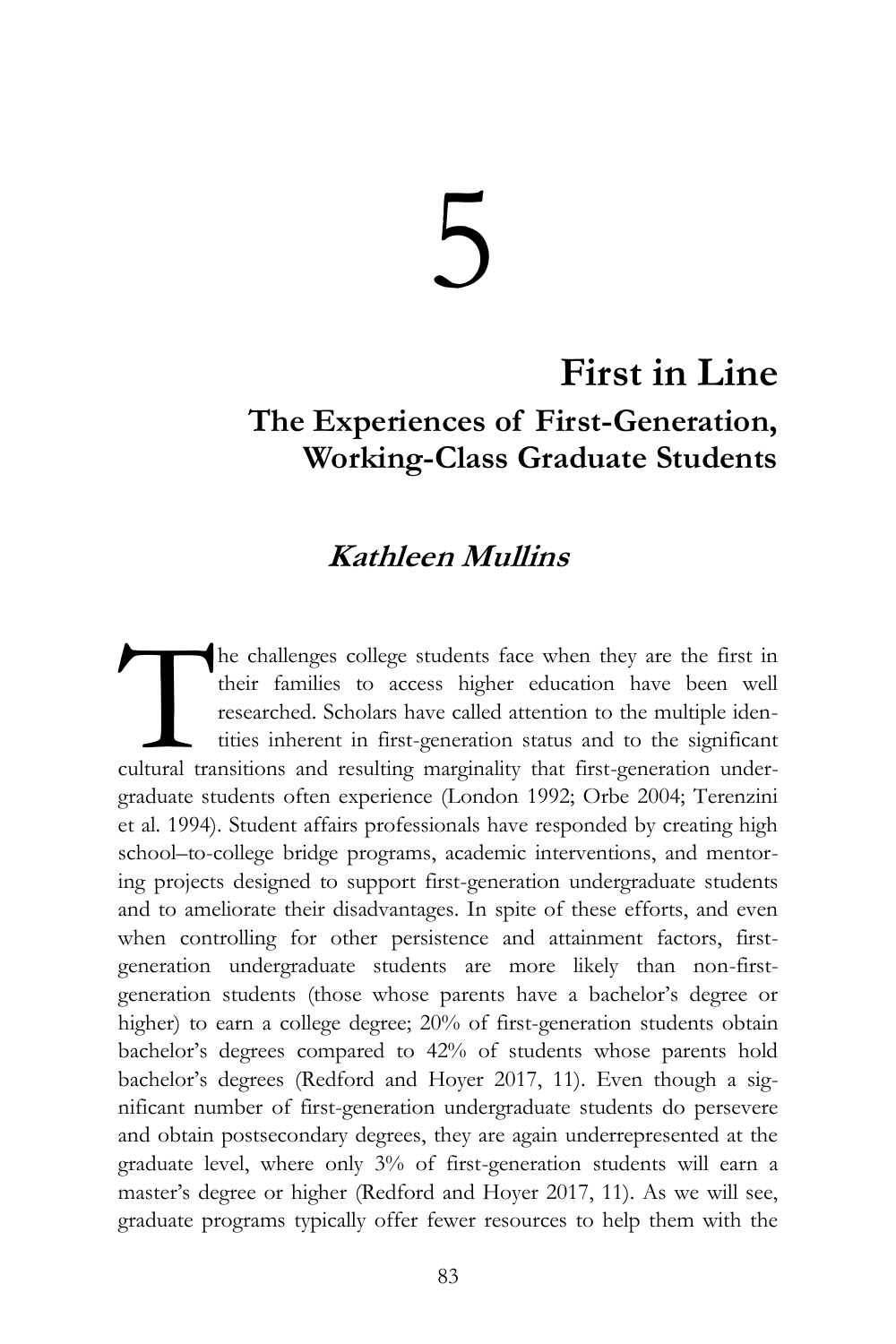continuing challenge of navigating cultural transitions and addressing issues of marginalization based on socio-economic class.

Statistically, first-generation, working-class students are underrepresented in graduate programs. This fact, when coupled with the high attrition rate for all graduate students, puts first-generation graduate students at a disadvantage when compared with their peers whose parents attended college. In terms of student growth and development, first-generation graduate students continue to face the same personal, interpersonal, social, and cultural issues that they grappled with as under-graduates. Multiple identity issues may become more salient as students integrate new identities, such as graduate student, teaching/research assistant, and scholar. Additionally, as the scale shrinks from large undergraduate courses to graduate seminars, and as relationships with faculty members become more intimate, the gap between the cultures of home and the university widens, cultural transitions may become more demanding, and feelings of marginality can become more pronounced.

In spite of the abundance of information on the experiences of firstgeneration college students during their undergraduate years, very little research has been done on the experiences of these students when they enroll in graduate programs. However, a wealth of first-person narratives provides a look into the personal and professional lives of first-generation academics, both Ph.D. students and professors. Much of this work focuses on issues of socio-economic status—particularly working-class status (Dews and Law 1995; Linkon 1999; Rose 1989; Ryan and Sackrey 1984)—and incorporates the voices of people of a wide variety of races, ethnicities, genders, abilities, sexual orientations, political beliefs, and religious practices. Present in many of these narratives are stories of cultural transitions and marginality that increase in complexity as the student's level of academic study becomes further removed from his or her family's educational experiences. These poignant narratives of working-class, firstgeneration doctoral students and academics supplement the research about first-generation undergraduates, highlighting the importance of providing ongoing support for these students. However, no one has collected the stories of first-generation college students who enrolled in terminal master's degree programs. This study begins that conversation.

#### **Methods**

In 2005, I conducted an applied research project as a requirement for my graduate program in Student Affairs Administration in Higher Education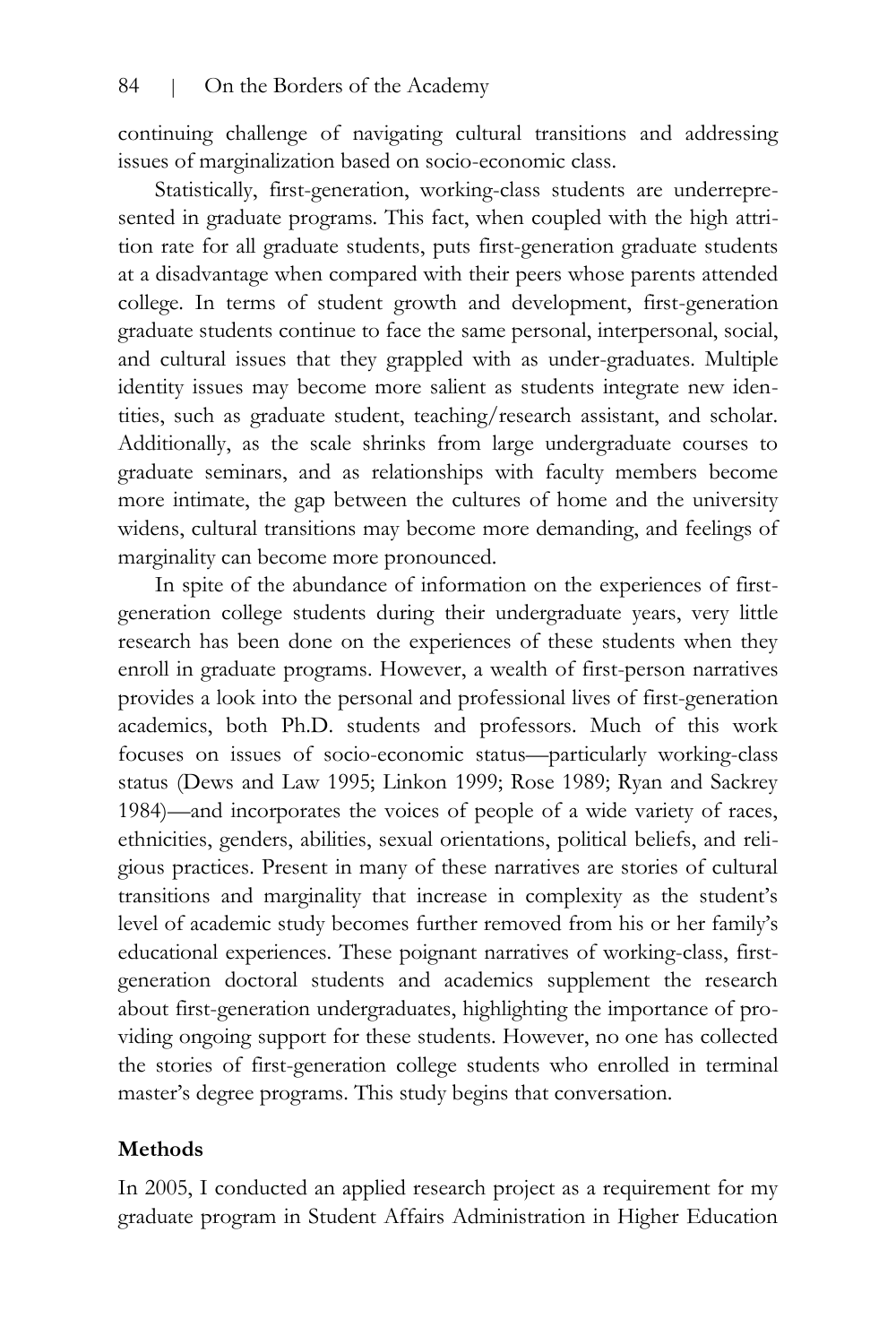at Western Washington University (WWU). My qualitative study examined the experiences of nine students in masters' programs at WWU who were the first in their families to go to college. I identified the students through snowball sampling, using personal connections on campus who shared my call for participants with their students and colleagues, which led to a recruitment chain of study participants recruiting other students as well. The students were between the ages of 24 and 42; five were men, four women; seven identified as white or Caucasian, one as American Indian, and one as biracial. They are identified in this chapter with pseudonyms. Their graduate programs were primarily in the social sciences and humanities, including history, education, English, and psychology.

My interest in this topic was grounded in my own experience as a firstgeneration college student and my first graduate-school experience when I was completing a master's degree in English Studies in the mid-1990s. At the time, I had no name for the phenomenon, but I was consciously struggling to cross an ever-increasing cultural chasm between myself and my family and friends, and I sometimes felt out of place in the rarified academic environment where my fellow students seemed so comfortable. I found many of my personal experiences validated and reflected in the research and first-person narratives about first-generation college students.

After reviewing the literature and conducting a 90-minute, in-depth interview with each of the students in this study, I came to believe that the issues of cultural transitions and marginality do not disappear when students finish their undergraduate programs. It seemed logical to me that the dissonance and challenge may, in fact, increase with each progressive foray into higher education. I do, however, agree with Mark Orbe (2004) that some first-generation students have enough familial "cultural capital" (Bourdieu 1977) to lessen the impact of transitions and marginalization. For example, first-generation students who have the cultural capital of being white, male, of traditional age for their degree programs, and/or middle or upper class may have more advantages than other firstgeneration students.

As higher-education professionals, we know that first-generation college students are underrepresented in graduate programs. We also know from our experiences with first-generation undergraduates that college requires students to navigate cultural transitions to address marginalization. If we want to encourage the persistence and nurture the resilience of first-generation graduate students—particularly first-generation, *workingclass* graduate students—we will need to listen and respond effectively to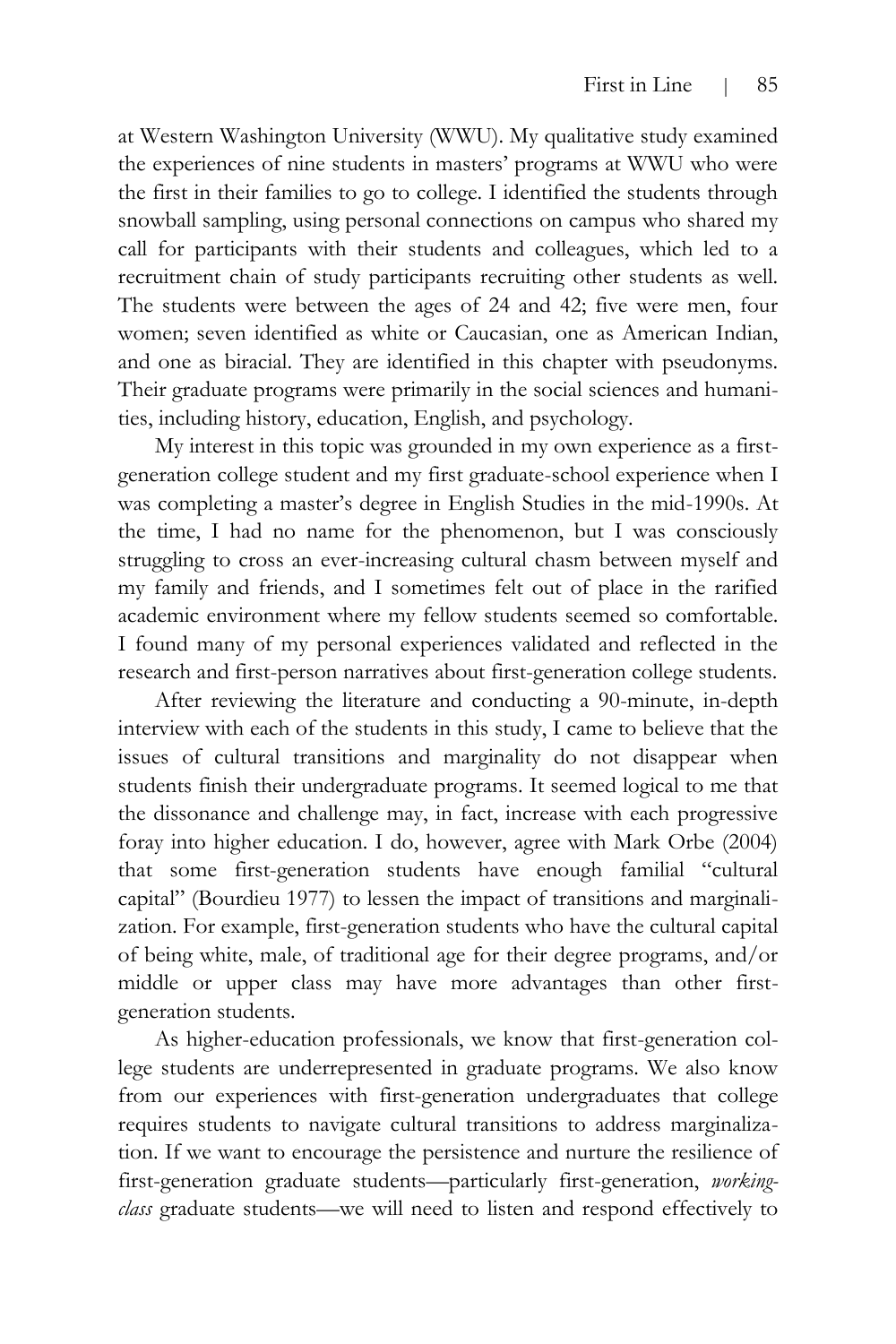their stories. While first-generation students from all socio-economic backgrounds undoubtedly face challenges in higher education, workingclass students often face particular challenges related to the cultural differences between their working-class family experiences and their new path to an ostensibly middle-class life as the result of post-baccalaureate education (Hurst 2012, 130). Susan Borrego reminds us that we have the ability and responsibility to "help students tap their unique class position as a source of power" (2003, 7). This power is not only an essential resource for students in their individual educational pursuits, it also allows them to make an important contribution to the academic learning community.

#### **Resilience Factors**

First-generation, working-class graduate students are higher-education success stories in many ways. They have defied the statistical odds not only by persevering to earn a bachelor's degree, but to join the ranks of the academic elite: scholars in pursuit of graduate degrees. Instead of focusing on the adversity that first-generation, working-class graduate students might face, this study looks at the strengths that they bring to universities. Borrego writes, "the idea of overcoming barriers falls short of embracing aspects of working-class culture that students bring with them to the academy" (2003, 5). Focusing on the need for services instead of the enriching contributions these students bring to higher education "reveals the class bias of those who conceive and carry out the research" (Borrego 2003, 5). With this critique in mind, I have chosen to focus on the strengths of these students instead of their challenges.

Crucial to this project is the concept of educational resilience, which focuses not on an individual student's abilities but on attributes or factors that can be encouraged in all students. Psychologists have studied the construct of resilience—a "dynamic process encompassing positive adaptation within the context of significant adversity"—since the 1970s (Luthar, Cicchetti, and Becker 2000), prompting educational researchers to start exploring the concept of "educational resiliency" (Wang, Haertel, and Wahlberg 1994). In their comprehensive review of several decades of research on educational resilience, Waxman, Gray, and Padron write that the construct of "educational resiliency" is "not viewed as a fixed attribute but as something that can be promoted by focusing on 'alterable' factors that can impact an individual's success in school" (2003, 1).

The students I spoke with shared several factors related to their K–12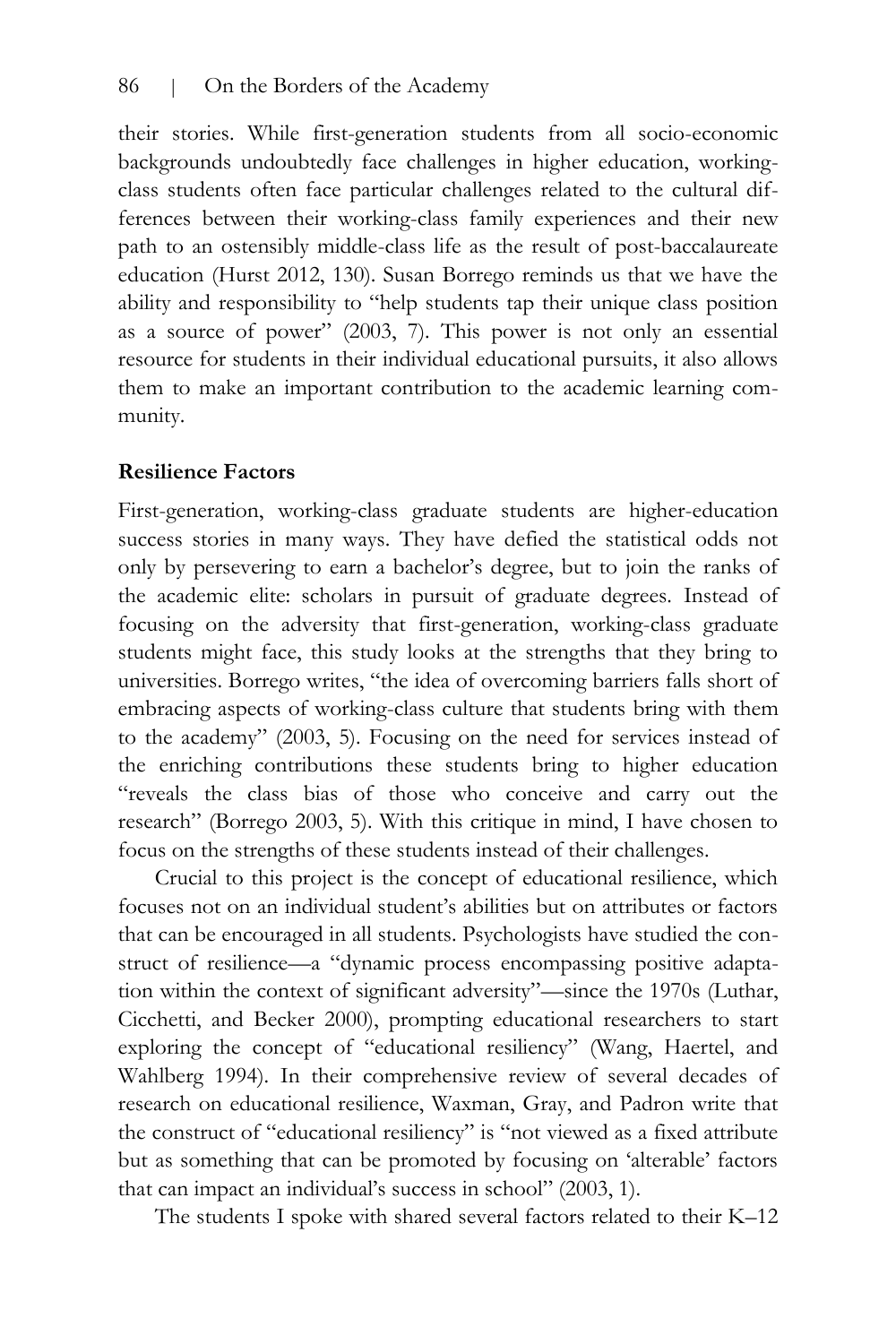education that contributed to their educational resilience: attending schools that offered Advanced Placement (AP) classes, challenging curricula, an affluent parent population, and teachers who expected *all* students to go to college. One student in my study attributed his decision to go to college to a family relocation. John said,

We moved into a rich area.… We were a lower-, maybe lowermiddle-class, blue-collar family, and we're surrounded by whitecollar, upper-class people, and I think I really was influenced. Maybe not right away, but by junior high, definitely, I would have said college was in the picture. And then in high school it was sort of assumed. You have to go. If you want to make something of your life, you have to go to college.

In addition to the resilience factors that came from quality K–12 education, the majority of the first-generation graduate students I interviewed benefited from a tremendous amount of emotional support from at least one parent. However, this support was general, not specifically academic. These were not the highly pressured offspring of the middle and upper-middle class. For the most part, parents were proud of these students' accomplishments and pleased with their abilities, but they did not push their children to succeed academically. The support the participants described is more akin to encouragement than coaching. Parents of first-generation students who successfully navigate the narrowing pathway to the highest levels of higher education are fans in the bleachers rather than coaches signaling from third base. While the study participants often desired what parent-coaches have to offer, they were grateful for the encouragement and emotional support their parents provided. As Victor said, "They left it all on me. Everything was on me. I was in charge of my own destiny, and they pretty much said, 'Do what you can do … and we'll support you as we can'." Jessica put it this way: "I didn't know how to play the game. My parents didn't know how to play the game. So it wasn't that they weren't supportive, but they just had no real practical support to offer."

Sometimes parental support came from a sense of missed opportunities. "They've been both very supportive," said Victor, "because they wanted to go to school but they couldn't." This particular family valued education so highly that they dedicated more than half their income to sending their children to a private elementary school. The tuition bill was prioritized over the basics, at times. Victor said, "I'll never forget.… There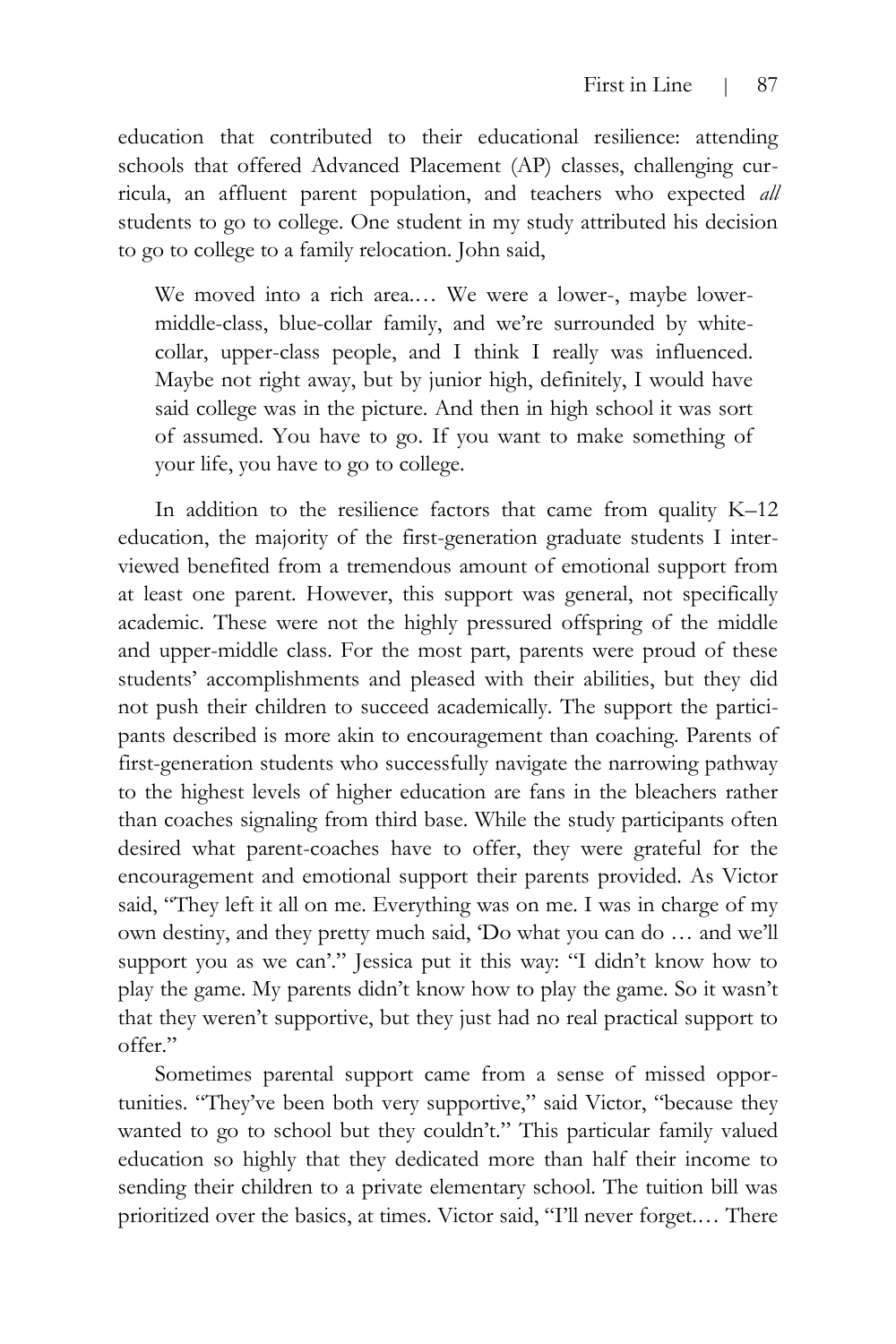would be times we'd come home and the only thing we had was mustard and bread, so we'd have, you know, a mustard sandwich!" When asked why he thought education was so important to his parents, Victor replied, "They realized that they were working their tails off and not getting paid much, and they didn't want us to go through that."

Clearly, many of the students in my study had supportive family members. However, aside from general advice to "go to college," these parents did not have specific directions for their children. Several of the students recognized their family's inability to provide specific and knowledgeable advice about education long before they started the college admissions process. Two subjects described the challenge of getting help with homework. One joked that his mother was probably happy to get remarried because someone could finally help him with his math homework. Another participant, Sarah, said,

Even in high school when I needed help with stuff like math or reading or, you know, writing a paper, I could never turn to my parents and ask them. If I did, there was sort of a blank look. And so that was always really difficult, so I always kind of figured stuff out by myself.

Many of the students in the study also described themselves as avid childhood readers, but there was a sense that they may not have read the "right" books. One subject, Cole, said, "My parents, I guess, weren't high culture or anything like that. Books that I should have read as a child.… I'm not saying that they didn't encourage me to read.… I'm just saying they might not have read X, Y, Z." Several participants wondered aloud during the interviews what it would be like to have parents who were welleducated professionals—particularly doctors, teachers, or professors. How would family discussions have been different? What books might they have read, or read with a richer understanding? Now in graduate school, these first-generation students have started to see and understand the advantages of students whose parents graduated from college.

Having a strong work ethic was a third resilience factor that the students in this study shared. One of the most compelling insights to emerge from the interviews was many of the students' adaptation of a working-class work ethic to an academic environment. For some participants, this was characterized primarily by their "in and out" approach to their studies at WWU. "I am the typical commuter student," related Victor. "I just show up to go to school, do what I need to do, go home to study and then do my job." Another interviewee had a similar experience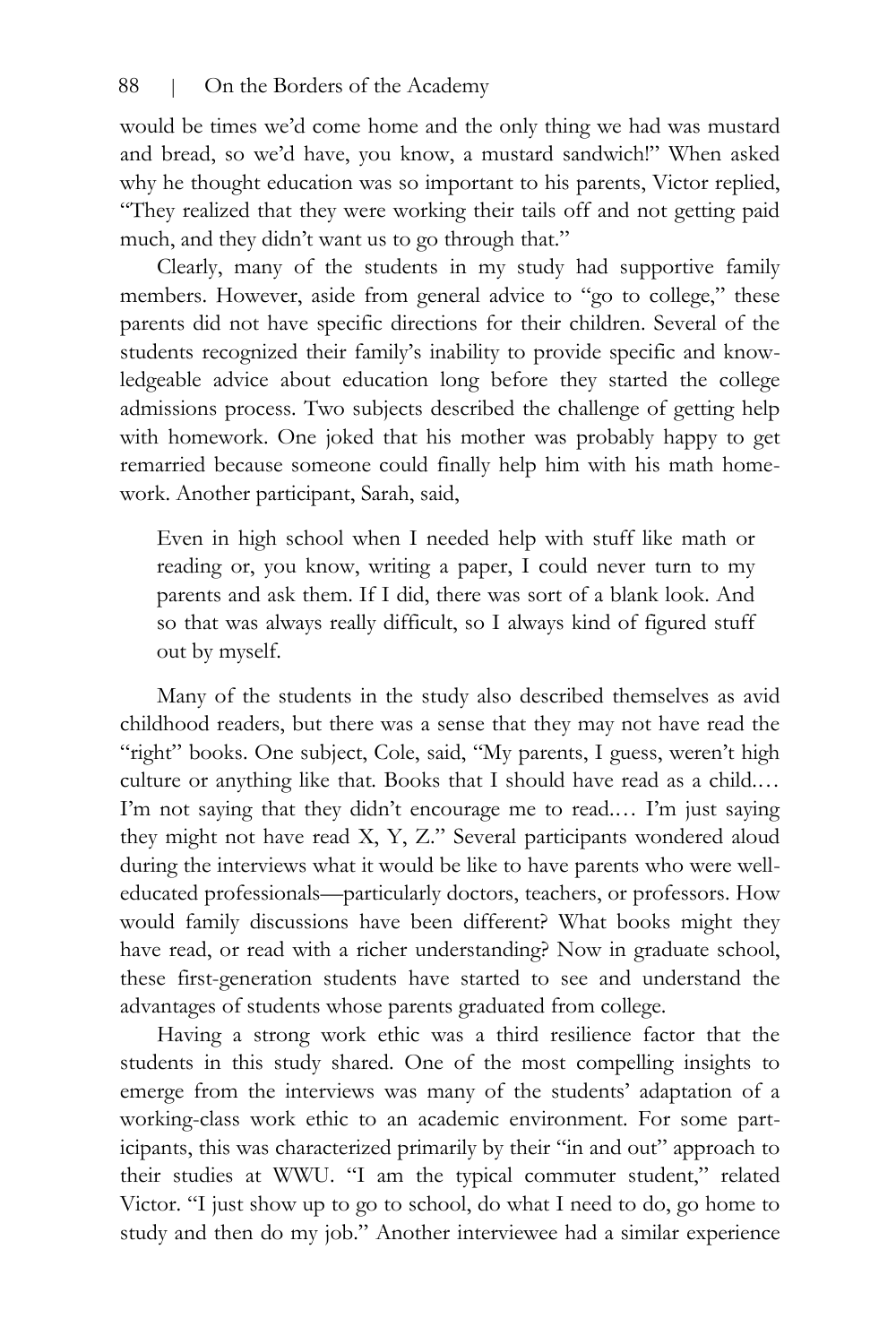in her undergraduate studies. Jessica said, "I didn't spend a lot of time socializing with the other students. I tried to be very efficient about getting in, getting my work done, and getting out on a daily basis." These attitudes are reflected in the literature as well. Terenzini and a team of researchers (1994) found that first-generation students might not become engaged academically or socially on campus because of family or work obligations, as well as a lack of familiarity or comfort with college culture.

Other study participants were more aware of their work ethic when they compared their own behavior to that of their peers, particularly in terms of responsibility. Jessica said, "I guess I see it as an inadequate work ethic [in other grad students]. Insufficient sense of responsibility." When asked about the differences between first-generation students and those whose parents went to college, Victor said, simply, "Hard work and discipline. That's about it, because I don't feel … I don't walk on campus going, 'I'm the first in my family.' I don't think like that. I just think, I work hard and am disciplined." Some interviewees identified graduate school as the first time they encountered equally hard-working peers; others maintained that they still noticed a difference between themselves and their non-first-generation peers in relation to a sense of responsibility and work ethic.

Several of the study participants related this sense of responsibility and personal work ethic to their socio-economic class background. Cole said, "I don't know if that has to do with class … but I think it's just a result of your upbringing. That's kind of how I was trained. I transferred how my father works into how I work in class…." He went on to make a possible connection between social class and college behavior:

I think it's maybe an intellectual outlook, and it could be a result of upbringing or whatever, but when you see people skipping classes and you see all these people that are there [at school] to be there and their parents pushed them in because that's what's *expected*. There's an expectation to go to college. I mean, I wasn't expected to go to college.… I could have easily gone into college at … a technical school.… So I think there's an expectation there. I think students from working-class families … they kind of pull themselves up. They take initiative. They do all these things, because they know they have to work and work hard and things might not come easy for them….

Finally, a work ethic and sense of initiative empower some students to take control of their education. Keenly aware of the financial sacrifices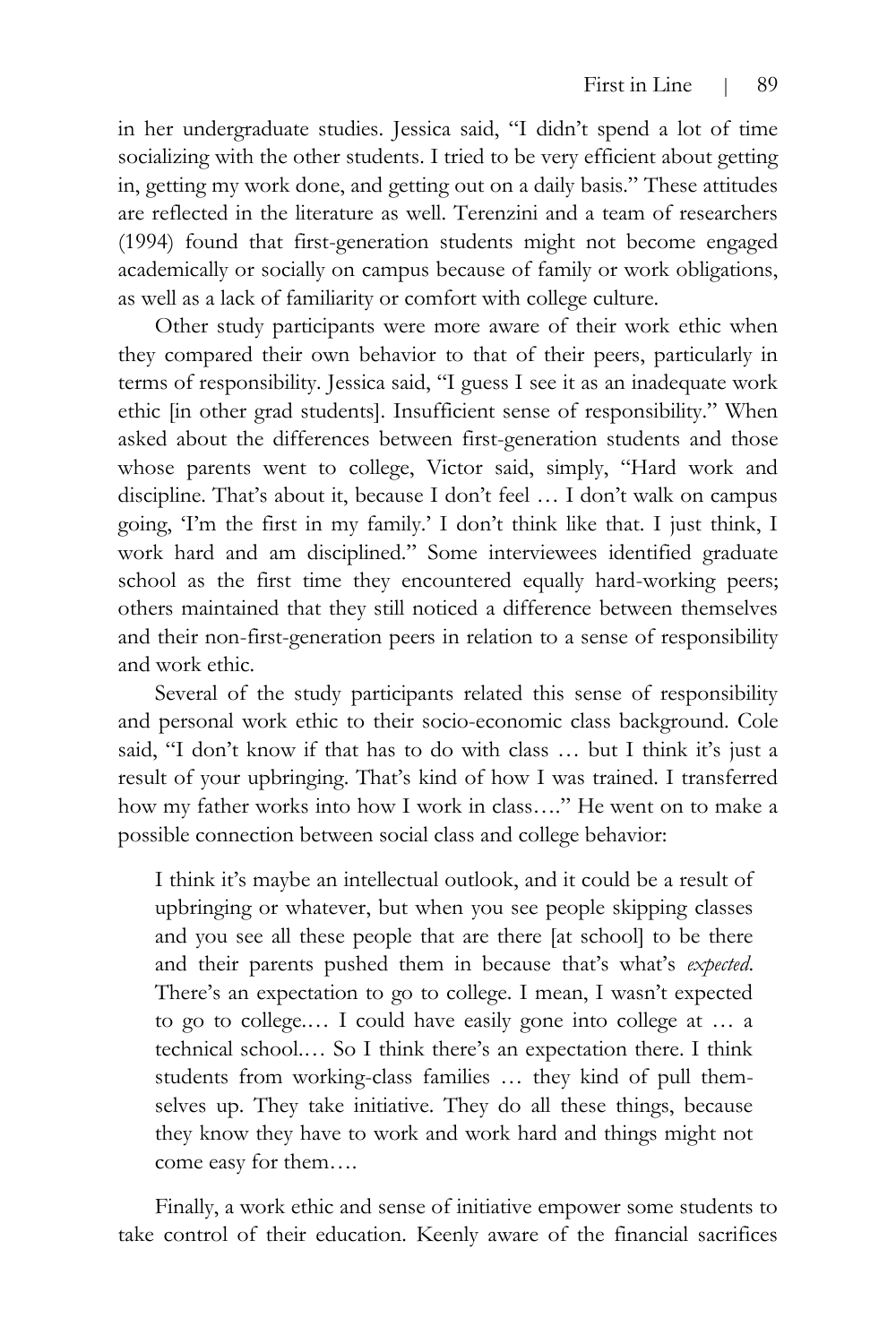higher education entails, these students take graduate school very seriously. Jason observed,

The working-class graduate students I've run into, we exert a lot more independence and self-reliance than the average student. We're not just going to be pushed in one direction. We're going to do this because this is what we're here to do. This is my graduate program, I'm spending my money, I'm doing this…. So I think we have a lot of independence compared to the other students.

My study tried to determine the factors that encourage the persistence in first-generation students who pursue master's degrees. Choy reports that the National Educational Longitudinal Study of 1988–2000 revealed that first-generation college students "tended to report lower educational expectations, be less prepared academically, and receive less support from their families in planning and preparing for college than their peers whose parents attended college" (2001, 10). What makes some of these students resilient and able to overcome the odds stacked against them as students whose parents have not graduated from college?

The interviews I conducted revealed that the resilience and persistence factors in the lives of first-generation students in master's programs are significant. Many of the study participants benefited from attending highquality high schools and from having financial resources (whether in the form of family support, federal financial aid, or teaching assistantships) that made higher education a possibility. However, none of these advantages can completely account for their success against the odds. Central to their ability to persist in graduate school is their aptitude for academics, their love of learning, and their personal motivation to push ahead. Their motivations varied, from a desire to be of service to others, to a strong pull toward socio-economic upward mobility, to an insatiable intellectual curiosity. These motivations were powered by strong work ethics and nurtured by supportive family members. However, crossing over to graduate school required that these students to negotiate multiple identities, cultural transitions, and issues of marginality. All these complexities make the bridge from home to graduate school (and back again) a difficult one to cross.

#### **Cultural Transitions**

Like most graduate students, the participants in this study share a passion for learning and a great enthusiasm for their subjects. They enjoy dis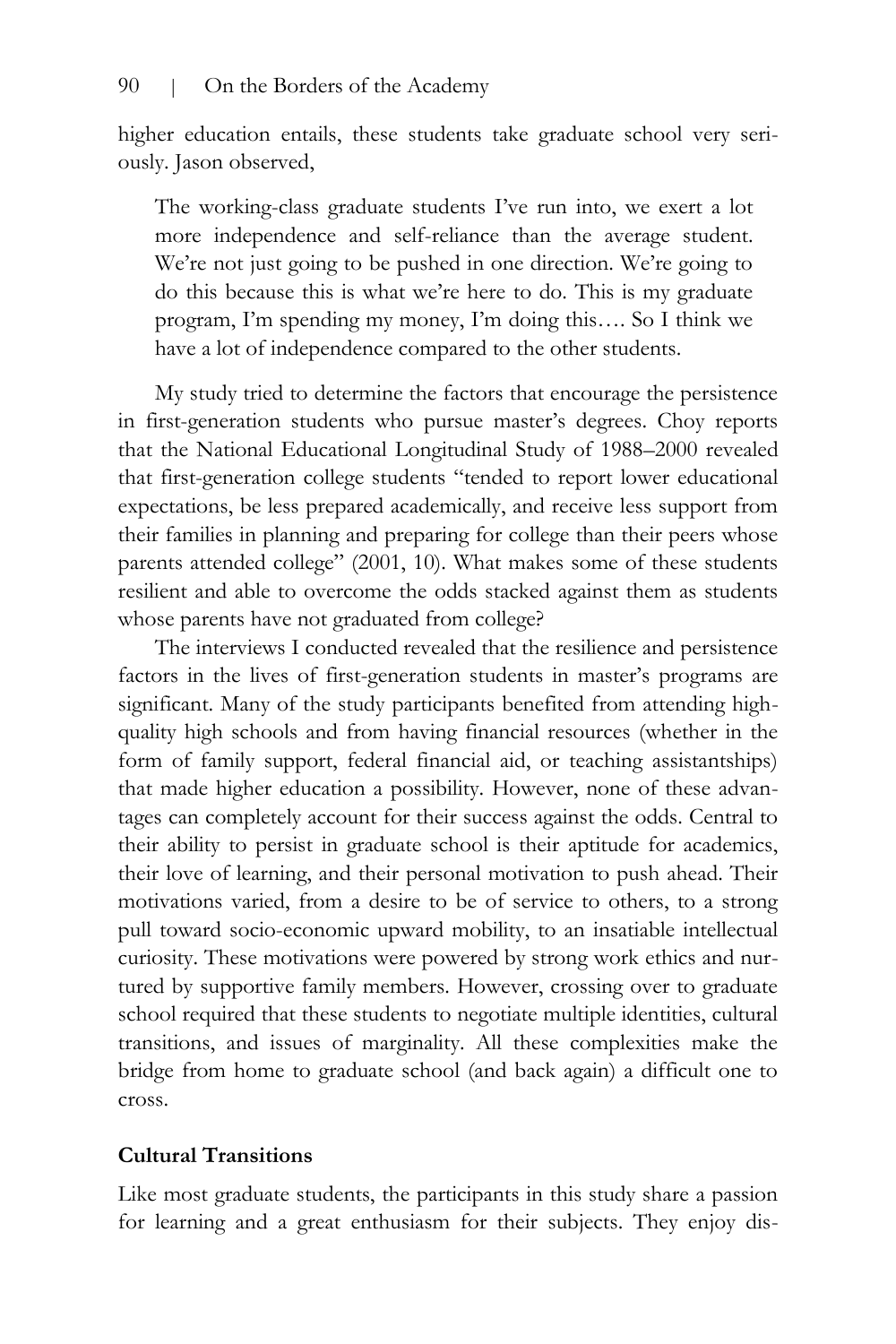cussing big ideas and concepts. Ironically, what they love results in an often unwanted distance from the family members who have encouraged them to attend college. The biggest cultural challenge facing the students in this study was that of bringing their identities as graduate students and scholars home. When describing her graduate student identity, Jessica said, "I think it's definitely more of an issue at home than it is here [at school]." For many participants in the study, bringing their intellectual identity home simply didn't happen. While they value the support and respect the intelligence of their family members, several of the subjects expressed disappointment about no longer being able to talk with their parents or other family members about issues or ideas that are important to them.

Talking about family members in a critical light was not easy for most of the interviewees; they were often quick to point to their family members' intelligence, skills, and wisdom. However, the intellectual distance between the participants and their family members is clearly a source of loss. The life of the mind is a central aspect of these students' identities, and not being able to share that with family members means that parents do not get to know the richness of their son's or daughter's life. Conversely, students who feel unable to bring their full self home miss an opportunity for potentially meaningful connection. The gulf between these students and their high-school-educated parents becomes even wider as they proceed through graduate programs. Victor described the phenomenon this way:

When I'm at home, I've gotten to the point where I can't talk academically with my mom or one of my mom's best friends…. They're very intelligent and very well read for only having a high school education. There was a time when I could talk to them about literature and academic subjects, but now I've gotten to a point where I've eclipsed them. And I miss being able to talk intellectually with my mom's friend…. Very smart woman, and I remember last quarter telling her what I was studying and all she could say was, "Oh my." She couldn't *add* anything to it, whereas she used to be able to do that. And so I've eclipsed her in that regard. [In] lifetime wisdom, never.

Sarah expressed the same feelings of surpassing her family intellectually but honoring the differences in "lifetime wisdom" or "life knowledge":

I go home, and I almost feel like I have to dumb myself down. I don't want to step on my mom's toes because I feel like she has a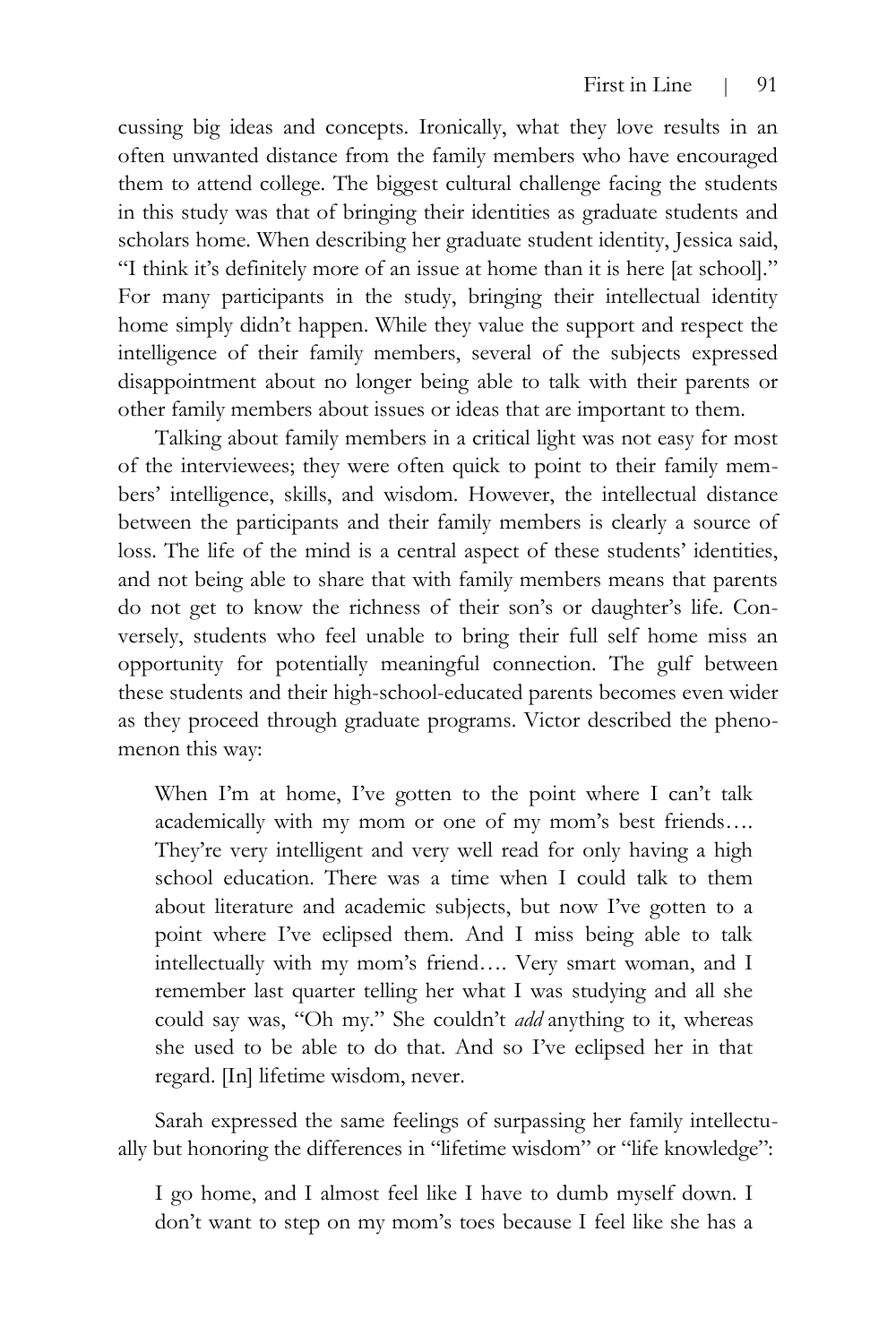#### 92 | On the Borders of the Academy

lot of life knowledge that I could never compare to, but there's a lot that she does as a parent or even as an individual that I feel like I've surpassed her on, and that's hard. Because how do you interact with a parent that's supposed to be on a higher level than you when you feel more intelligent than them sometimes?

Both of these students raise difficult questions about the intersections of personal and familial life. Their sense of loss highlights the challenges inherent in trying to negotiate this cultural transition. Rather than express frustration with their family's inability to "keep up," some participants in the study learned to limit academic talk at home, thus showing a reluctance to change family relationships or to find ways to invite parents and siblings into their new academic world.

One subject said that he noticed a shift in his at-home conversations once he started graduate school. Christian's anecdote below illustrates the difficulty first-generation graduate students face when they want to bring their new identities and ideas home.

I guess I'm "smarter" than my parents, again in quotes, because my parents aren't dumb. They have very specialized professional knowledge, but coming home, you don't really come home and say, "Man, there's a Marxist dialectic going on in that right there" on the television, on *CSI* or whatever they're watching. They'd say, "*What* are you talking about, son?" And even if I'm not being really serious about it, it's fun to joke or just to talk like that. In the classroom we joke like that. With your peers, with my brother, I can joke like that because he's in college. But when I go to Mom and Dad's, I try to turn that off because I don't want to make them feel stupid. I don't think they necessarily will, but I don't want them to think I'm talking down to them.… Sometimes I might start a conversation and they just won't know so they can't really talk back. They just say, "Okay, that's nice, son. I don't know either."

What *do* these students talk about at home? "When I come home, I leave a lot of school behind," said Cole. Like other subjects in the study, he explained that going home was a vacation from graduate school. When Cole goes home, he talks about the things that "everybody talks about." He explained by adding, "I come from a very rural area, so I would probably be more apt to talk about if they saw elk or deer or something than how many term papers I did or what they were on." In a similar vein, Victor observed, "At home, the intellectual and educational level, I leave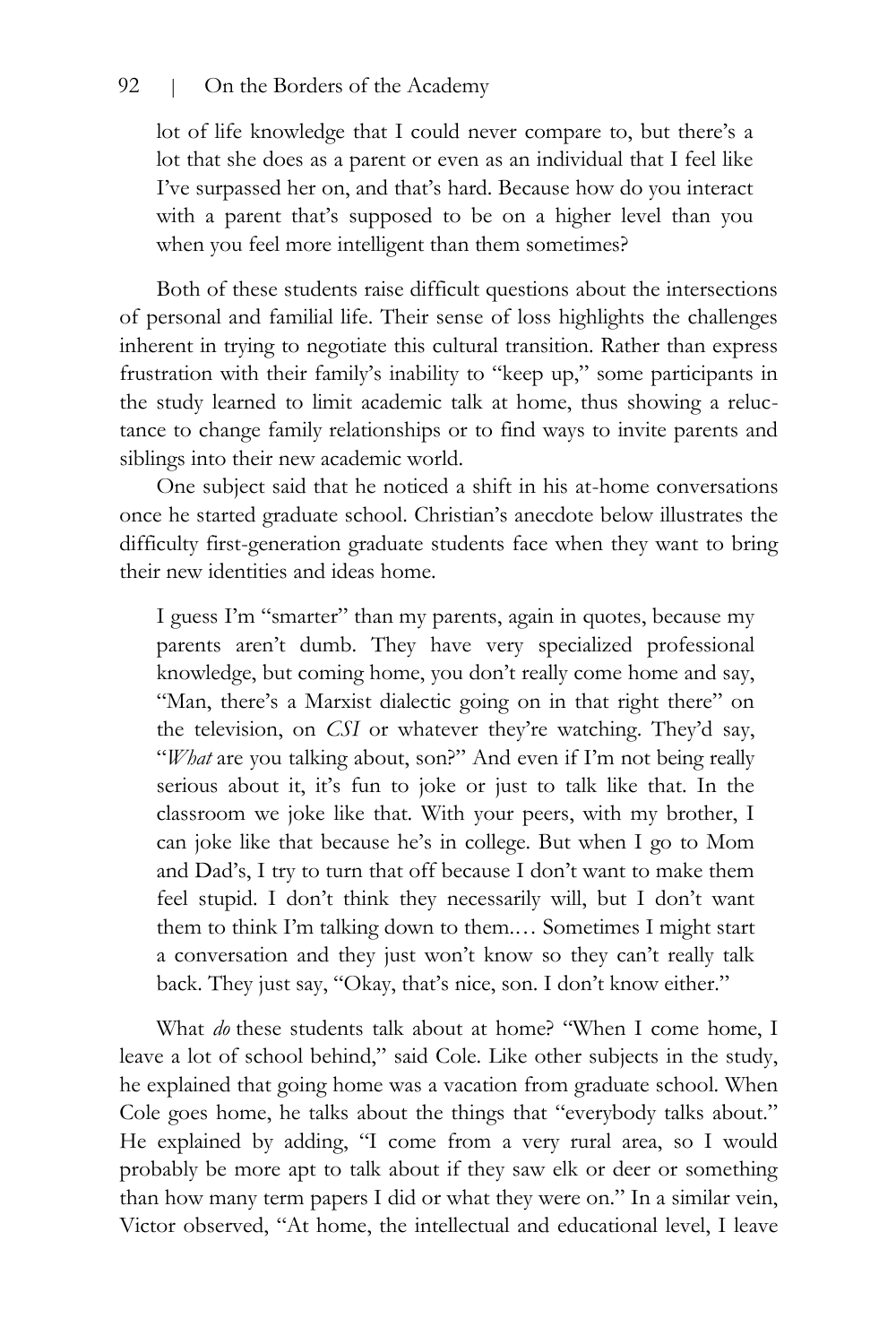that behind. What I learned, yeah, I still use that, but I don't talk about that in specifics. At home, it's more about family. Family and work."

Clearly the biggest and most emotionally difficult cultural transition that these students make is between home or family and graduate school. The parents who have cheered from the sidelines have achieved their goal of higher education for their children. Their children are educational success stories. But, as Carolyn Leste Law wrote about her own transition from her working-class family to her doctoral program, many of these students have suffered a loss; their education has "destroyed something even while it has been re-creating [them] in its own image" (Dews and Law 1995, 1). No longer able to engage in fulfilling intellectual dialogue with family members, some first-generation students in graduate programs turn to faculty and fellow students, only to discover unexpected marginalization in the classroom.

#### **Marginality**

It is probably safe to say that graduate students, in general, are fairly comfortable with their academic abilities after having highly successful academic experiences as undergraduates. The students in my study did not express anxiety about competency or competitiveness; indeed, they seemed secure in their academic performance. Yet several participants described a discomfort with the culture of academia that they struggled to overcome (even to the point of abandoning plans to apply to doctoral programs), others shared stories of marginalization based on socioeconomic class or political affiliation, and many observed that their working-class background necessitated significant linguistic adaptations.

These experiences of marginalization may directly or indirectly influence students' decisions to move on to doctoral programs after completing a master's degree. At least one participant has found the culture of academia is so unwelcoming and undesirable that he has chosen not to pursue a career in higher education. "I don't want to get a Ph.D.," Jason said.

Quite simply, I'm not like those people. And I just, I don't think like them, I don't… I certainly don't talk like them. I just feel uncomfortable with them.… I mean, they feel tangibly different than me, and certainly tangibly different from the people I usually associate with. Even if those people have gone to college and are working and things like this, they are fundamentally different. And whether or not that's due to economics—that probably has a lot to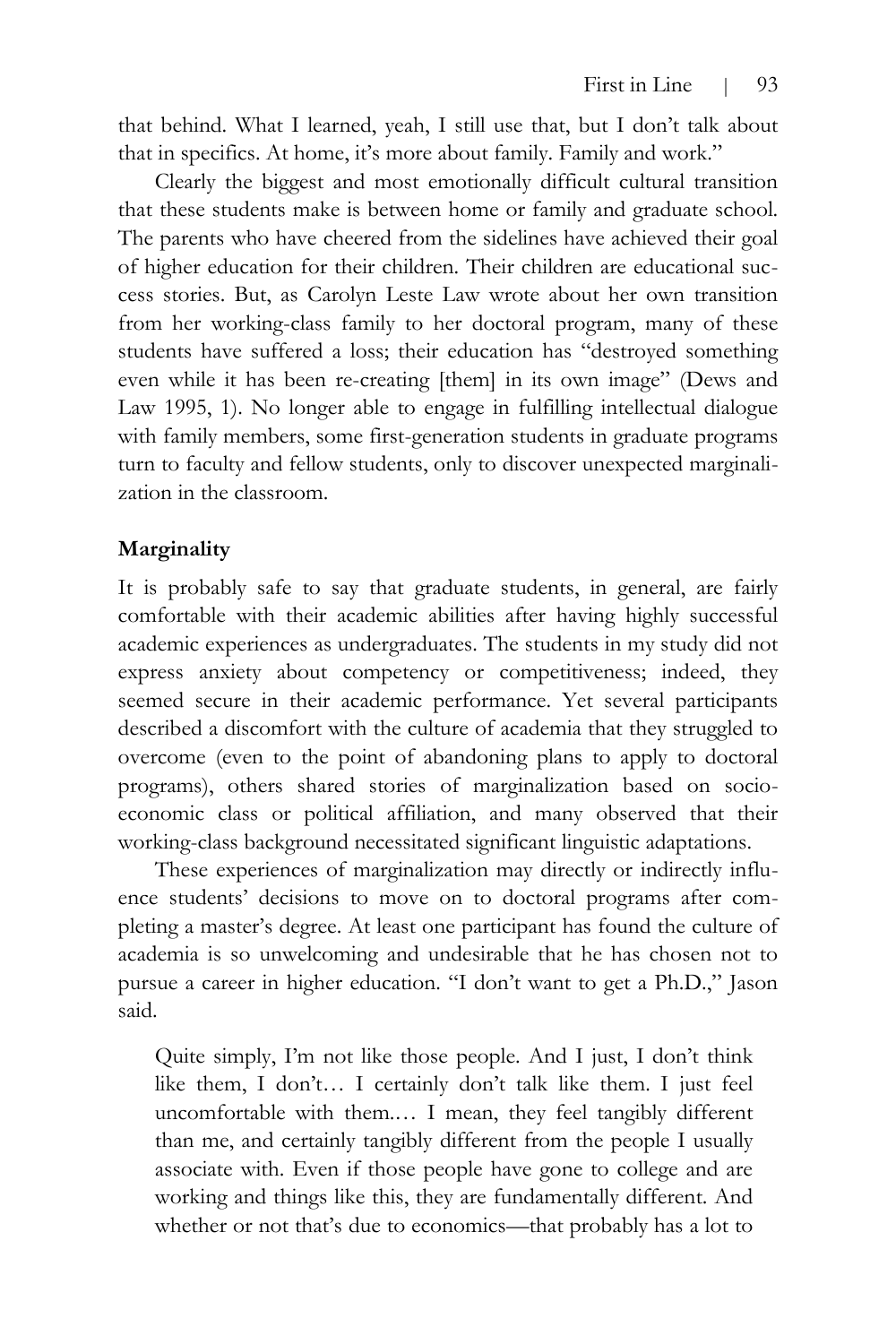do with it—or whether or not they've just been out and seen more things than I have.… That's certainly true, too, but those two things certainly go together.

When describing a professor's regular queries about the world travel habits of the students in a particular class, Jason said, "You really get the distinct impression that you're not worldly enough."

Another classroom interaction left an indelible impression on Jason, who described his reaction to a professor's casual, offhand story about visiting what happened to be Jason's hometown. This incident captures not only the specifics of what marginalization *looks* like but also the powerful impact it can have on students.

This little voice in the back of my head said, "You just described the vast majority of my entire family, and you just described them as beer-swilling, Republican-voting hicks." I didn't say anything. I just kind of sat there. I mean, what was I going to say to that? And … that bothered me. I mean, it *still* does. Am I somehow separated from that just because I'm sitting here listening to you [the professor] talk about Marx and then I'm throwing in Derrida into this conversation? Is it because I'm conversant with these things that I'm somehow different? Or is there that possibility of me just backsliding into this beer-swilling, you know, gun-rack-havin' caste. I mean, that's exactly what it is, it's a caste.… And I think that's one reason I keep saying they're different than me. Is this something that they want to beat out of me or get out of me, somehow? Or is it something that I should let go myself? Or is it something I should hold on to?… That episode just hit me across the face.

Was this professor aware that students in his class might share the cultural background he was ridiculing? Was the attack intentional? Most likely not. Since class differences within the student population—and within the faculty ranks—are rarely addressed directly in higher education (Borrego 2003; hooks 2000), unconscious class bias comes as no surprise. Since higher education was historically limited to the country's elite (wealthy, white men) and since low-income and working-class students typically drop out of the educational system long before graduate school (Smith, Altbach, and Lomotey 2002), it may not occur to some that our graduate school classrooms are no longer exclusively populated with the offspring of the privileged middle and upper-middle classes. Later in the interview, the same student observed that first-generation students in his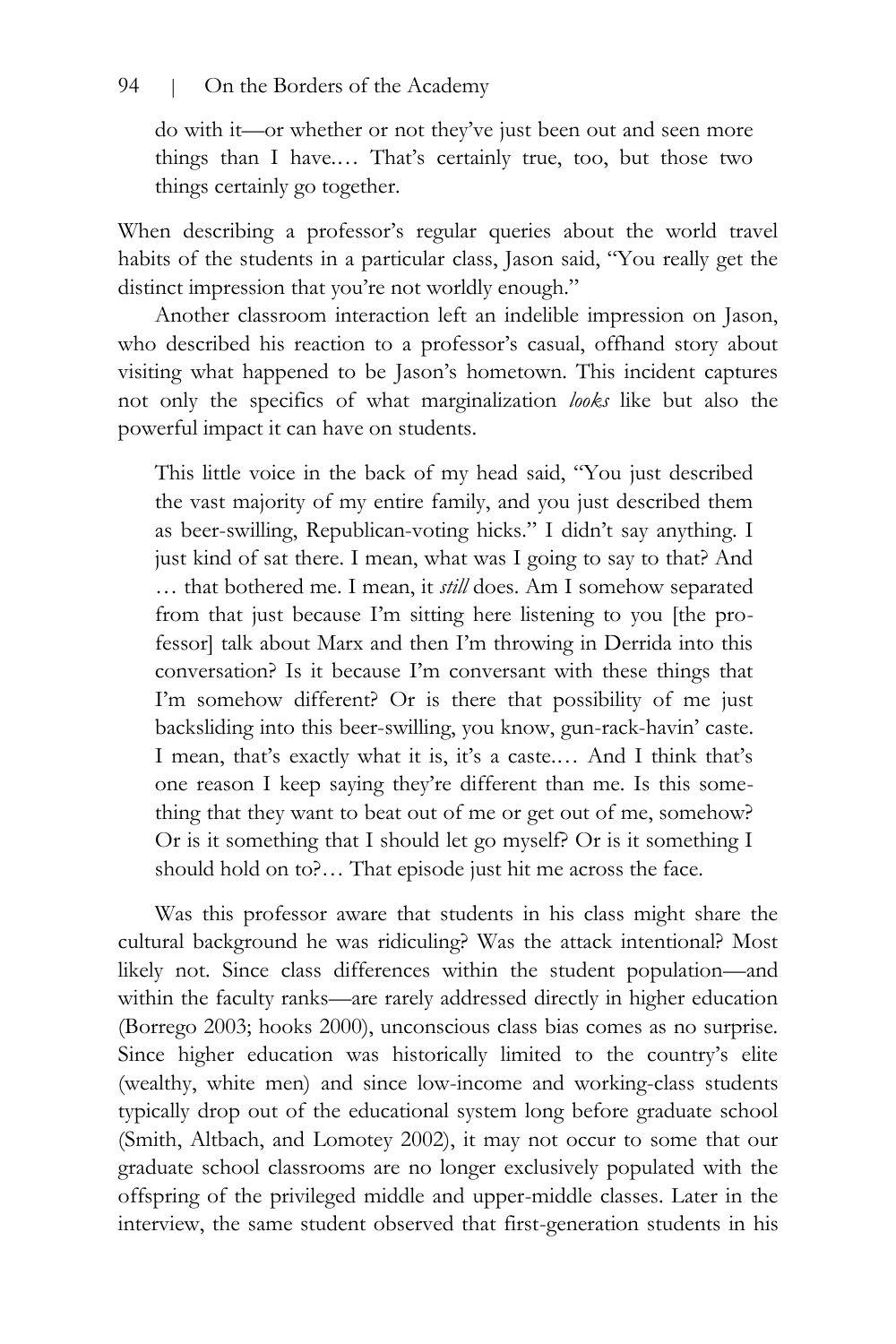master's-level program were not planning to continue for the Ph.D.:

It's like, is this [master's program] the final weedout? Obviously on some levels it is, but why?… It just struck me, why don't a number of us go the extra step? I can't speak for [a fellow graduate student], but I don't know of any of us here that are [going on for a Ph.D.], and it's not that we aren't capable. It's just there's something there that we don't want to go farther…. It's something that I'm starting to wrestle with, too. Why don't you want to do this? Are you afraid of doing this? Or you just don't want to be like those people?

These questions bring to light important issues for the academy to consider. We do not like to talk about class issues in higher education (Borrego 2003; hooks 2000), but clearly we need to examine the impact that class biases have on students and on the career aspirations of firstgeneration, working-class graduate students in particular. Regardless of this student's answers to his own questions—whether he decided not to pursue a doctoral degree out of fear or distaste for the typical professorial culture—his concerns are serious and illustrate the significant impact of marginalization.

Not every instance of marginalization borders on bigotry and prejudice as in Jason's example. Sometimes traditional academic culture is just at odds with the students' family backgrounds. While my subjects' stories were not identical, the overall tenor was similar. One interviewee objected to the formality of higher education and described an emotional distance that feels uncomfortable or unfamiliar. Cole identified non-firstgeneration students and professors as having limited worldviews. He felt that "students whose parents have gone to college and professors … are kind of in this little bubble. They don't understand how the rest of the world, Middle America, works." One participant said that her biggest adjustment related to graduate school was encountering the socioeconomic differences within the student population. For example, some graduate students talked about being able to purchase new furniture or mentioned that their parents paid their rent. Reflecting on these differences, Lisa mentioned that she had applied to a graduate program at an Ivy League school. "If I would have gotten into there," she said, "I don't know if I would have made it, because everybody would have been ten times worse. It would have been … I would have felt *so* different than everybody else."

In response to these differences, some interviewees embraced their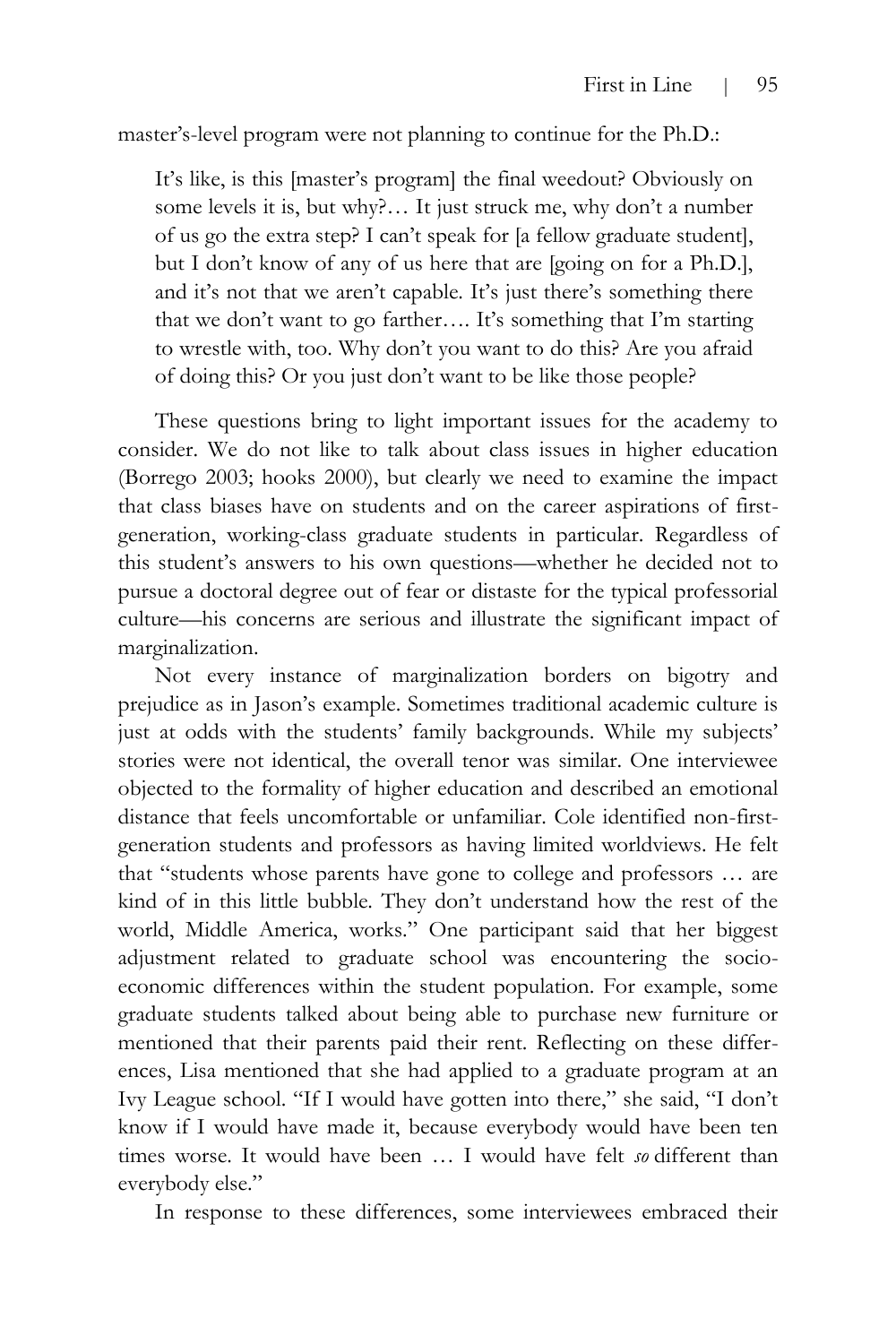"real world" backgrounds or working-class perspectives and were reluctant to give them up. Christian said,

A part of me doesn't want to become like one of those intellectuals that sits around in a black shirt and condescends to everybody and sees negativity in everything because it's all worthless. Be pervaded by cynicism because you know so much.… I'd like to be able to learn about it and be in control rather than becoming part of the intellectual system, I suppose. Does that make any sense?… I want to get inside, but I don't want to be consumed by them.

This desire to keep the culture of academia at arm's length and to maintain a connection to one's familial, cultural, or socio-economic background is at the crux of the dilemma for first-generation graduate students. As so many of the personal narratives of working-class scholars attest (Borrego 2003; Dews and Law 1995; hooks 2000; Rendón 1992; Rose 1989; Ryan and Sackrey 1984), many first-generation graduate students struggle to find a comfortable balance between identities and cultures. Like Collins (1999), hooks (1984), and Rendón (1996), these students want to exist on the margins by choice and from a position of strength rather than as the result of marginalization.

The experience of being "other" in relationship to academic discourse and the culture of academia is directly related to experiences of marginalization in the classroom. Many of the participants were highly aware of their cultural, political, and socio-economic differences. Christian remarked on the traditional liberalism of liberal arts departments:

Some people are like, "Got to hate President Bush. Got to love Michel Foucault." This and that, you know, very left, intellectual things, which is fine if they believe that, but I feel, because I'm maybe not all the way over there with them, I might be kind of condescended to or marginalized a little bit, not by the professor necessarily but possibly by some of the other students.

Several times during the interviews, participants who criticized professors or other graduate students for being wholesale proponents of what they viewed as liberal political views backpedaled and suggested that perhaps these individuals knew something they did not. This phenomenon seemed to be partially motivated by social correctness and at times a genuine uncertainty about the value of their own beliefs and experiences.

This struggle with the cultural norms of the academic environment is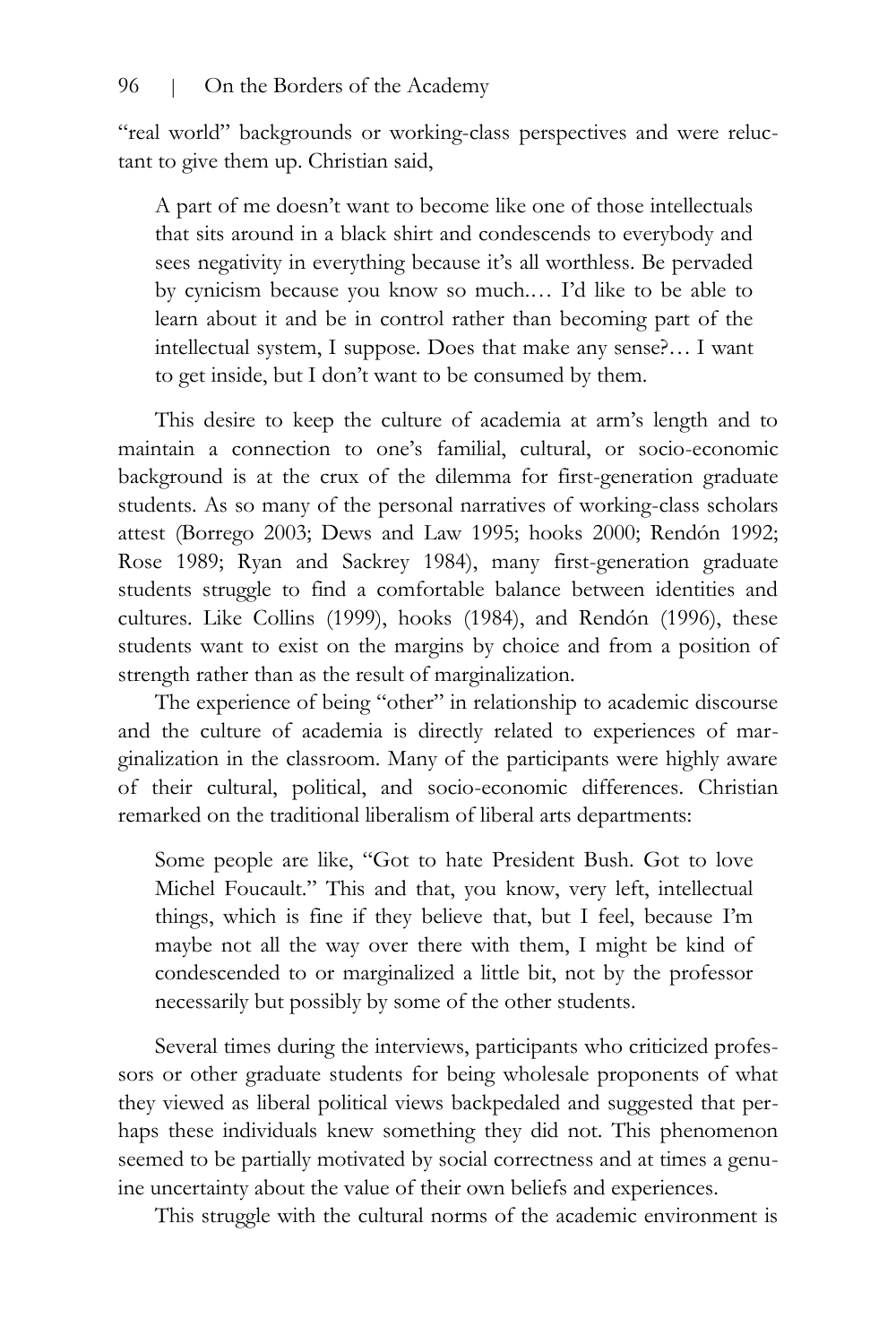exemplified by the linguistic adaptations that some first-generation students of lower socio-economic status or from working-class backgrounds make. Many are self-conscious about language, particularly in the classroom. "I'm quiet a lot of the time," said John. "For me to be articulate, and for me to sound like I know what I'm talking about, I have to think about things a lot. Get in that mindset." Another participant, Sarah, echoed this: "I have to be really careful about how I say things, what I say. I'm way more paranoid than anybody else about saying something wrong." Some subjects in the study described encountering unfamiliar terminology or academic concepts that their non-first-generation peers seemed already to know or understand. Others simply felt out of place. "Sometimes I think I am quiet," reported John, "because, maybe especially during some conversations, I feel like kind of an alien in academia." This subject chose the word "alien"—a word that is repeated many times in the literature on the first-generation experience (Chaffee 1992; Rendón 1992; Rose 1989)—without any prior reference to the concept during the interview. John went on to describe the importance of adapting to this alien environment. "You adapt to this special environment where you're supposed to say things a certain way," he said. To illustrate his point, John described his admissions interview for a highly competitive graduate program at WWU:

When I was in my interview to get into this program, I thought I made a fatal mistake because I said something about coming from the "real world." [Academia is] sort of like a strange land. It's its own creation.… Maybe that's why I think very carefully, because you don't want to be the "stupid" person in the classroom, the "uncivilized" person. There's a certain kind of language you're supposed to learn. Like I'm using big words today [laughter]. When I say them, it surprises me. Even words like "academia." I remember I was reading a book, and I read "schism," and I thought, "How do I know that word?"

Language, and academic discourse in particular, is often the site where differences are highlighted in the classroom; it is also a primary marker of socio-economic class (Linkon 1999; Zweig 2004; Zwerling 1992). "Language is a very good example of how I've struggled," said Trisha.

In the field I'm in [counseling] … my background and language is *not* a deficit, but in college courses my background and language *is* a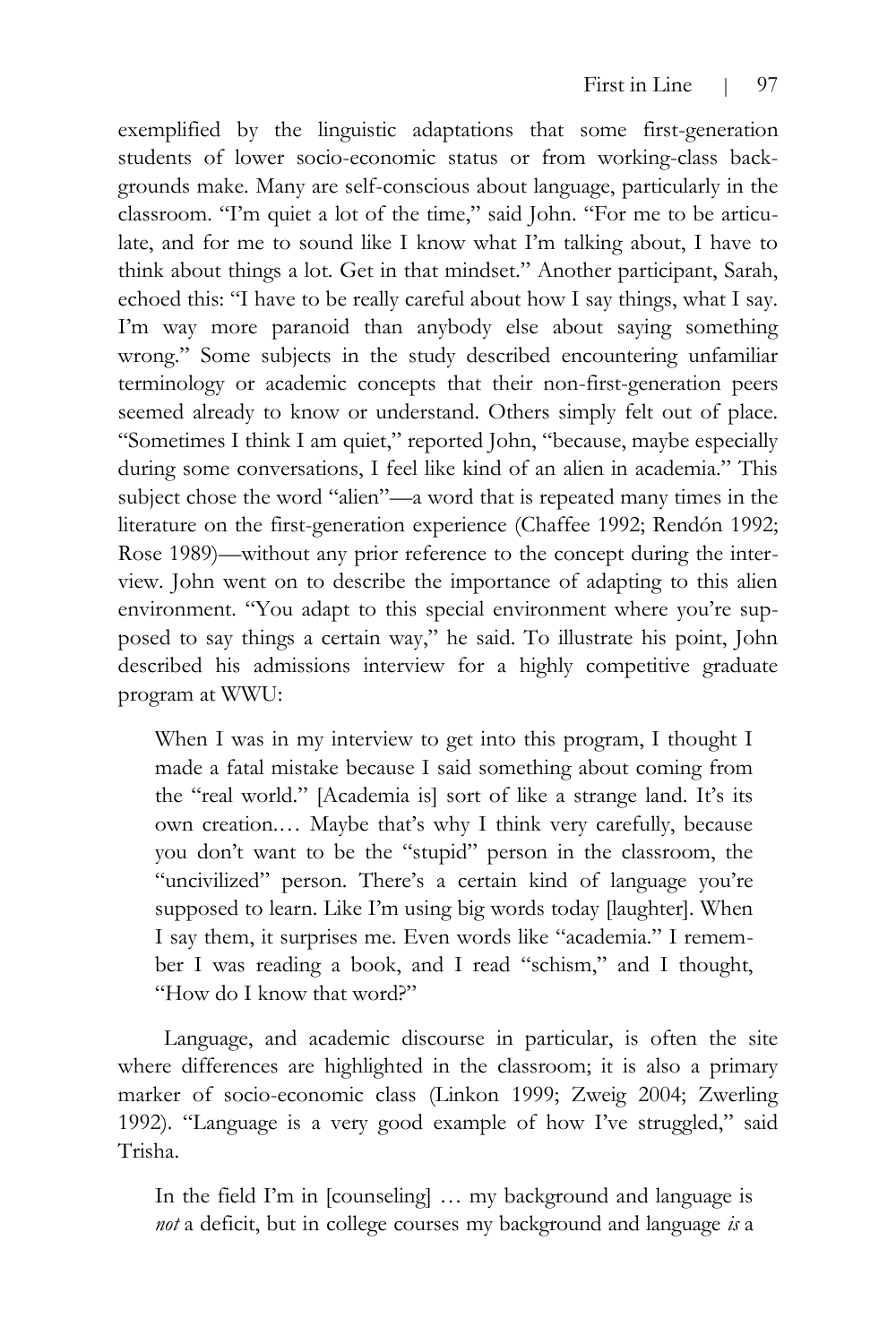#### 98 | On the Borders of the Academy

deficit. I have to struggle to find those right, exact-fit words. Where I don't need that in my [lower socio-economic] background, I need that in those college courses.

These particular examples of marginalization based on socioeconomic class discrimination, discomfort with the culture of academia, and unfamiliarity with academic discourse were unique to the participants' *graduate*-*school* experience. Graduate school is designed to provide students with a taste of scholarly life, an introduction to the academic community. Faculty who see clear distinctions between themselves and undergraduates may have less rigid boundaries with graduate students. Indeed, they may perceive graduate students, even in master's programs, as future colleagues. Some may expect that all graduate students are—or should be comfortable with academic discourse, academic culture, and the habits of a particular socio-economic class. Often, however, these expectations do not match the experiences of first-generation, working-class students.

While master's-degree-granting institutions ostensibly focus on the learning, growth, and development of *all* students, it is often the undergraduate experience that garners most attention. Colleges and universities that want to encourage the persistence of first-generation, working-class students in graduate programs will need to do more than usher undergraduates in the front door. We will need to understand the experiences of these students, provide appropriate and effective services, and help faculty to provide support at the departmental and graduate-school levels. These interventions need to focus on enhancing the strengths of first-generation, working-class graduate students and acknowledging and celebrating the cultural and socio-economic class richness that they bring to the university.

In sharing this research with others, I often hear the refrain, "This is my story!"—accompanied by gratitude, hugs, tears, or a plea to share our story with others. When I asked the students I interviewed what they would take away from our conversation, many of them indicated that this was the first time they had ever consciously examined the issues of firstgeneration status and social class. One participant said,

I think just talking about it makes me realize just how much this has influenced my life. Whereas before, it was just sort of, "this is who I am." I didn't think that there was anything special about it…. And to think that there are other people out there like me, going through what I'm going through, is a *whole* new perspective.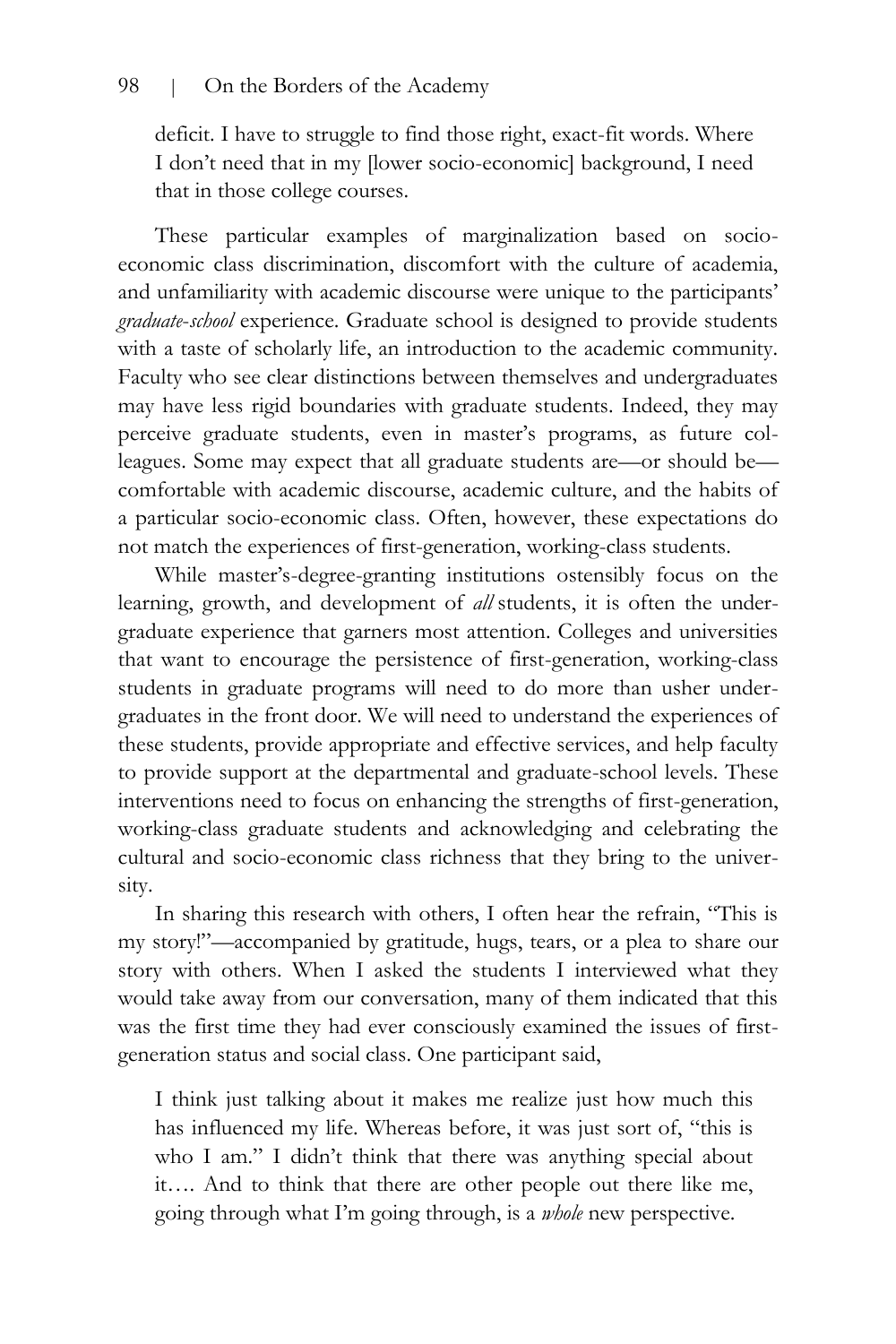A future counselor compared it to presenting a client with a diagnosis:

Just making the [observation] that there are people out there that have shared this experience is really different. And, I mean, working in mental health, it's incredible … when you present a diagnosis to somebody and they go, "Oh, my gosh. That's why I've been this way? My life makes so much more sense now." That's kind of how it feels. This really has had an influence on my life.

In the course of an hour-and-a-half conversation, these students came away saying, "it's not just me." One participant said, "Wow. It is surprising. I guess I've always felt like that was just my life. That's just how it is. I never really thought that there were other people that were going through that, ever. That's *really* interesting."

What I find noteworthy about these first-generation, working-class graduate students is their willingness to "go it alone." Strong familial support and academic preparedness is central to many of their stories, but what their narratives ultimately reveal is an intense desire to persevere in their studies in spite of a lack of understanding from their loved ones and the potential loneliness that can come from being the "first in line." Being the first person to do something implies privilege and opportunity. Being first often is related to being exceptional. Standing at the front of the line involves the responsibility of being an example and role model. It also evokes the excitement—and anxiety—of being first.

#### **Works Cited**

- Borrego, Susan. 2003. *Class Matters: Beyond Access to Inclusion.* Washington, DC: National Association of Student Affairs Administrators in Higher Education.
- Bourdieu, Pierre. 1977. "Cultural Reproduction and Social Reproduction." In *Power and Ideology in Education,* edited by Jerome Karabel and A. H. Halsey, 487–511. New York: Oxford University Press.
- Chaffee, John. 1992. "Transforming Educational Dreams into Educational Reality." In *First-Generation Students: Confronting the Cultural Issues,* edited by L. Steven Zwerling and Howard B. London, 81–88. New Directions for Community Colleges, no. 80. San Francisco: Jossey-Bass.
- Choy, Susan. 2001. *Students Whose Parents Did Not Go to College: Postsecondary Access, Persistence, and Attainment.* NCES 2001-126. Washington, DC: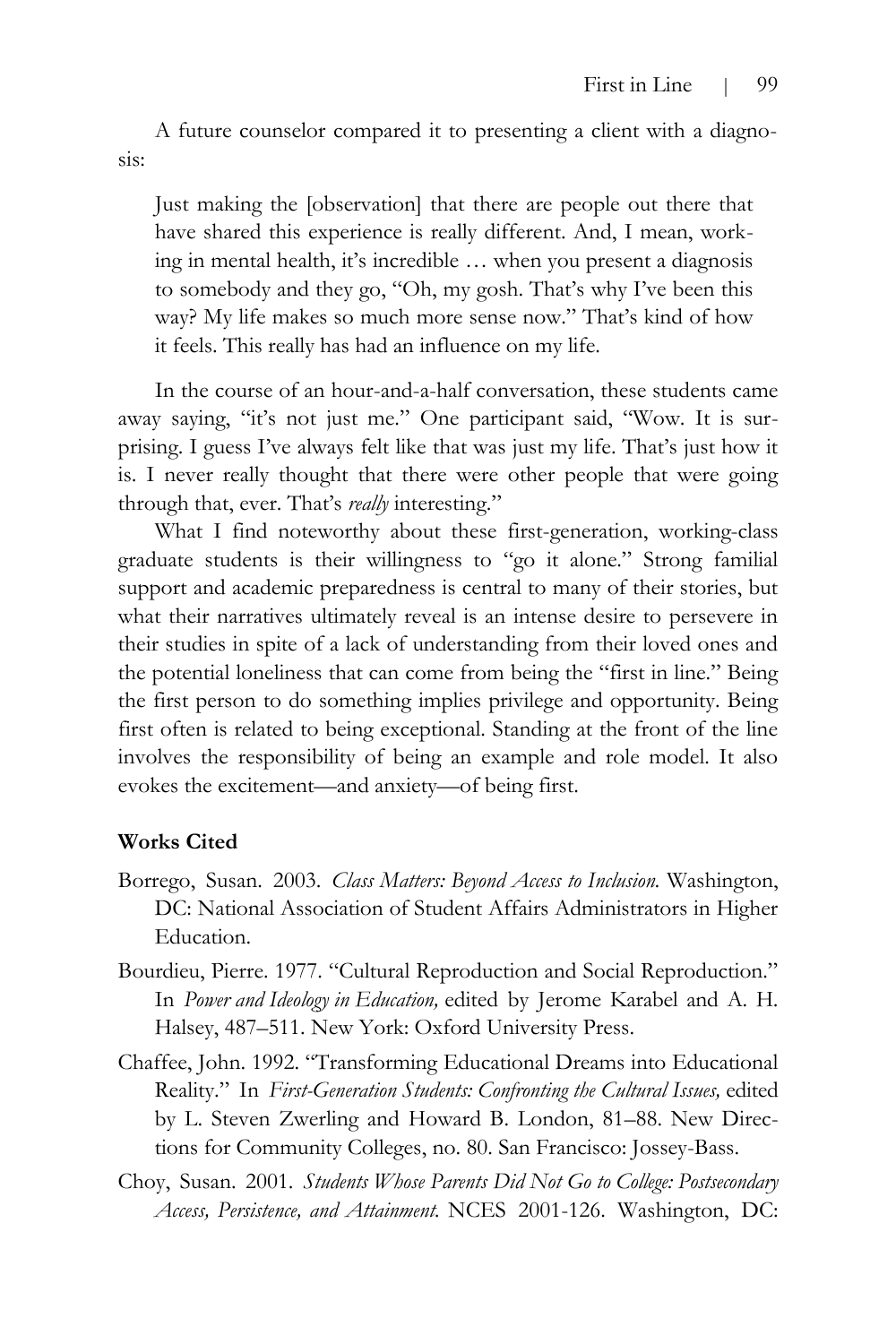National Center for Education Statistics.

- Collins, Patricia H. 1999. "Reflections on the Outsider Within." *Journal of Career Development* 26 (1): 85–88. doi:10.1023/A:1018611303509
- Dews, C. L. Barney, and Carolyn Leste Law, eds. 1995. *This Fine Place So Far from Home: Voices of Academics from the Working Class.* Philadelphia: Temple University Press.
- hooks, bell. 1984. *Feminist Theory: From Margin to Center.* Boston: South End Press.
- hooks, bell. 2000. *Where We Stand: Class Matters.* New York: Routledge.
- Hurst, Allison L. 2012. *College and the Working Class: What It Takes to Make It.* Rotterdam, The Netherlands: Sense Publishers.
- Linkon, Sherry L., ed. 1999. *Teaching Working Class.* Amherst: University of Massachusetts Press.
- London, Howard B. 1992. "Transformations: Cultural Challenges Faced by First-Generation Students." In *First-Generation Students: Confronting the Cultural Issues,* edited by L. Steven Zwerling and Howard B. London, 5–11. New Directions for Community Colleges, no. 80. San Francisco: Jossey-Bass.
- Luthar, Suniya S., Dante Cicchetti, and Bronwyn Becker. 2000. "The Construct of Resilience: A Critical Evaluation and Guidelines for Future Work." *Child Development* 71 (3): 543–62. doi:10.1111/1467- 8624.00164
- Orbe, Mark P. 2004. "Negotiating Multiple Identities within Multiple Frames: An Analysis of First-Generation College Students." *Communication Education* 53 (2): 131–49.
- Redford, Jeremy, and Kathleen Mulvaney Hoyer. 2017. "Stats in Brief: First-Generation and Continuing-Generation College Students: A Comparison of High School and Postsecondary Experiences." NCES 2018-009. Washington, DC: National Center for Education Statistics.
- Rendón, Laura. 1992. "From the Barrio to the Academy: Revelations of a Mexican American ʻScholarship Girl'." In *First-Generation Students: Confronting the Cultural Issues,* edited by L. Steven Zwerling and Howard B. London, 55–64. New Directions for Community Colleges, no. 80. San Francisco: Jossey-Bass.
- Rendón, Laura. 1996. "Life on the Border." *About Campus* 1 (5): 14–20.
- Rose, Mike. 1989. *Lives on the Boundary: A Moving Account of the Struggles and Achievements of America's Educational Underclass.* New York: Penguin.